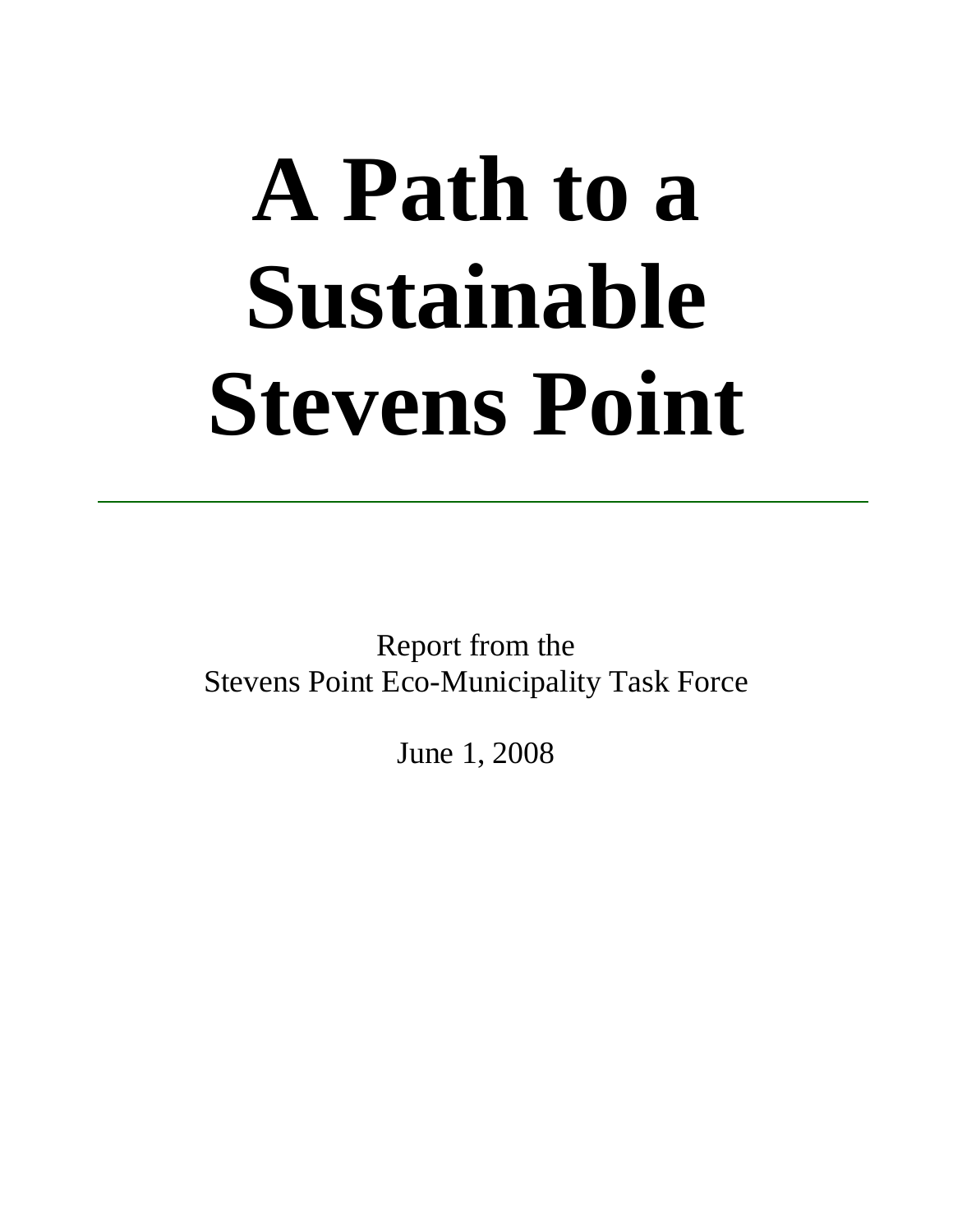## **A Path to a Sustainable Stevens Point**

## **TABLE OF CONTENTS**

| <b>SECTIONS</b>                                  | <b>PAGE</b> |
|--------------------------------------------------|-------------|
| <b>Executive Summary</b>                         | 3           |
| Basics of an Eco-Municipality                    | 4           |
| <b>Stevens Point Eco-Municipality Task Force</b> | 5           |
| Building on our Strengths                        | 6           |
| <b>Issue Area Goals and Recommendations</b>      |             |
| Civic Involvement and Education                  | 9           |
| Development and Land Use                         | 15          |
| Food                                             | 21          |
| Green Building & Energy                          | 24          |
| Parks and Tourism                                | 32          |
| Transportation                                   | 36          |
| Waste & Recycling                                | 43          |
| Water and Wastewater                             | 47          |
| A Plan for Implementation                        | 53          |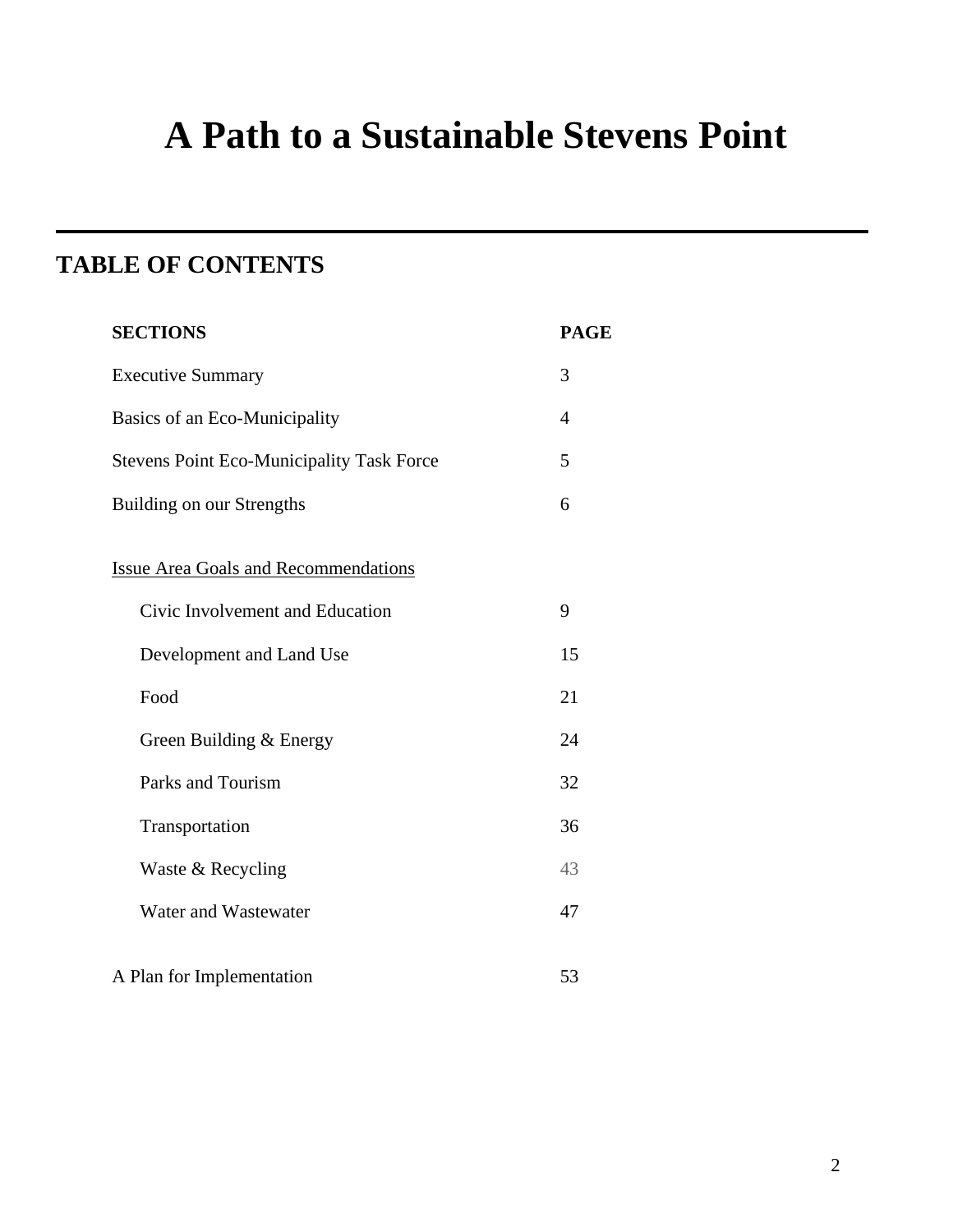## **EXECUTIVE SUMMARY**

The Stevens Point Eco-Municipality Task Force was formed in June 2007. Stevens Point Mayor Andrew Halverson appointed the Task Force, with the goal to develop a sustainable framework for our community's future. *Eco-Municipality* is an important label for the Task Force. Its name comes from both economics and ecology.

This Task Force has begun an important process to create an economically, environmentally and socially healthy community; and it will only happen with cooperation and involvement from all aspects of our community.

An eco-municipality requires the support of the entire community and involves considering all aspects of our environment and society. Therefore eight subcommittees have been formed to help with the development of this sustainable framework.

- 1. Civic Involvement and Education
- 2. Development and Land Use
- 3. Food
- 4. Green Building & Energy
- 5. Parks and Tourism
- 6. Transportation
- 7. Waste & Recycling
- 8. Water and Wastewater

The Task Force was charged to:

- develop an eco-municipality resolution for Stevens Point Common Council
- develop specific policy recommendations for municipal government
- develop specific community projects and education programs

*The Path to a Sustainable Stevens Point* serves as the official report of the Eco-Municipality Task Force. The recommendations included in this document are designed to spur community action and enact sustainable governmental policies.

How the document works: This report features 1) a focus on the existing strengths in the community; 2) the recommendations from each issue subcommittee; and 3) a plan for implementation. Under each recommended goal, there are objectives and recommended actions that each subcommittee felt was need to help Stevens Point reach our sustainable goals.

It is the hope of the Task Force that Steven Point's elected officials, government staff, and the community at large will take action on specific parts of this plan.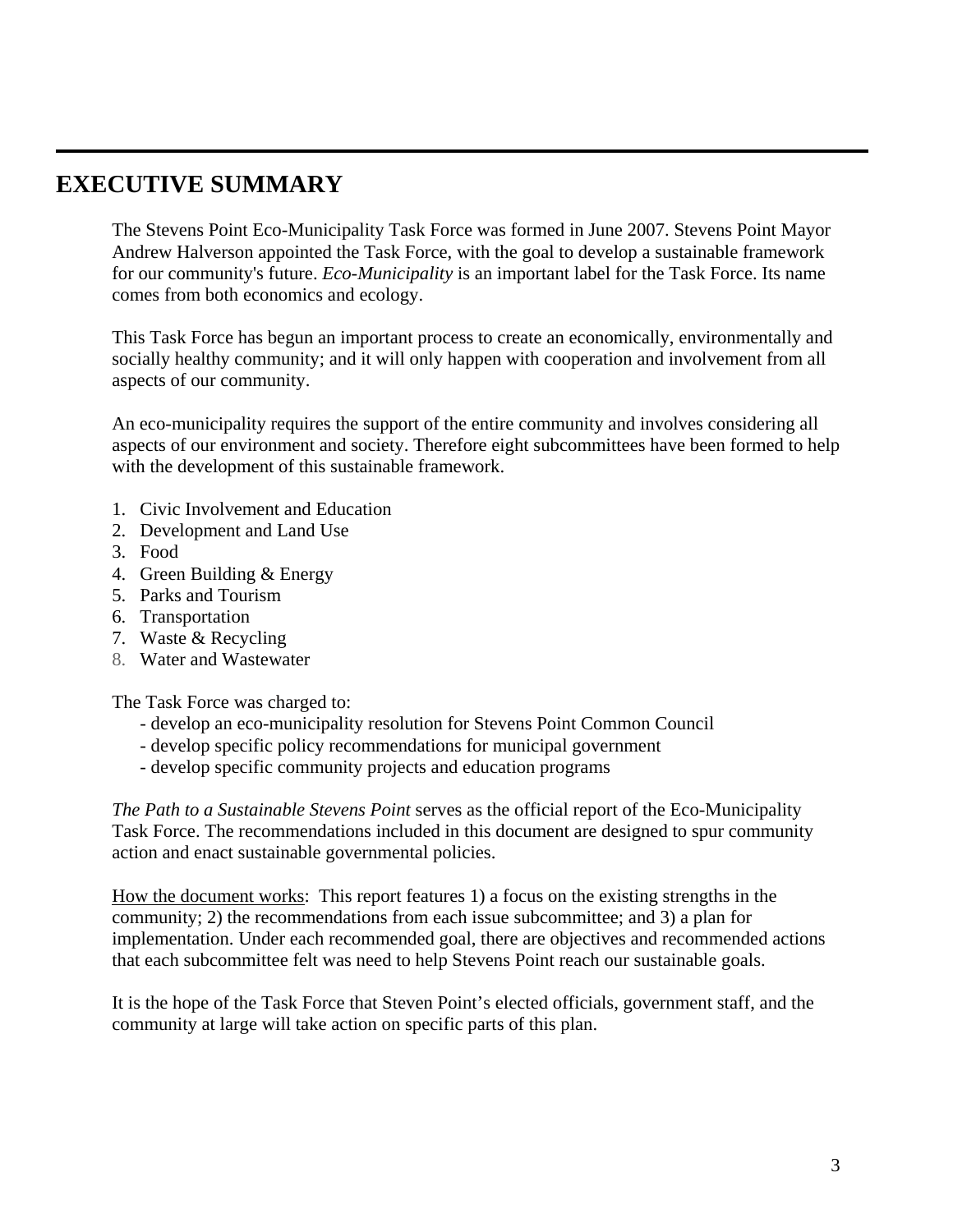## **BASICS OF AN ECO-MUNICIPALITY**

#### **What is sustainability?**

Sustainable development meets the needs of the present without compromising the ability of future generations to meet their own needs.

#### **What is an eco-municipality?**

An eco-municipality is a city or other municipality that aspires to develop an ecologically, economically and socially healthy community for the long term. An eco-municipality develops from the "Natural Step" framework, which uses a democratic, highly participative development process.

#### **The Natural Step Framework Guiding Objectives:**

Develop policies and practices that:

- 1. Continually reduce dependence upon fossil fuels, and extracted underground metals and minerals.
- 2. Continually reduce dependence on chemicals and other manufactured substances that can accumulate in nature.
- 3. Continually reduce dependence on activities that harm life-sustaining ecosystems**.**
- 4. Continually contribute as much as we can to the meeting of human needs in our society and worldwide.

#### **What's different about this process?**

Many communities in the US a have initiated sustainable projects. While these have made progress toward sustainable goals, they largely are occurring on a project-by-project basis. Frequently these efforts are unconnected and un-integrated throughout municipal governments and the larger communities.

In contrast, the eco-municipality model uses a systems approach. Key elements of the system's approach are widespread community awareness raising and integrated municipal involvement, using a common "sustainability language." Using this common language brings about a shared understanding of what sustainability means and how to achieve this throughout all sectors of government and the wider community.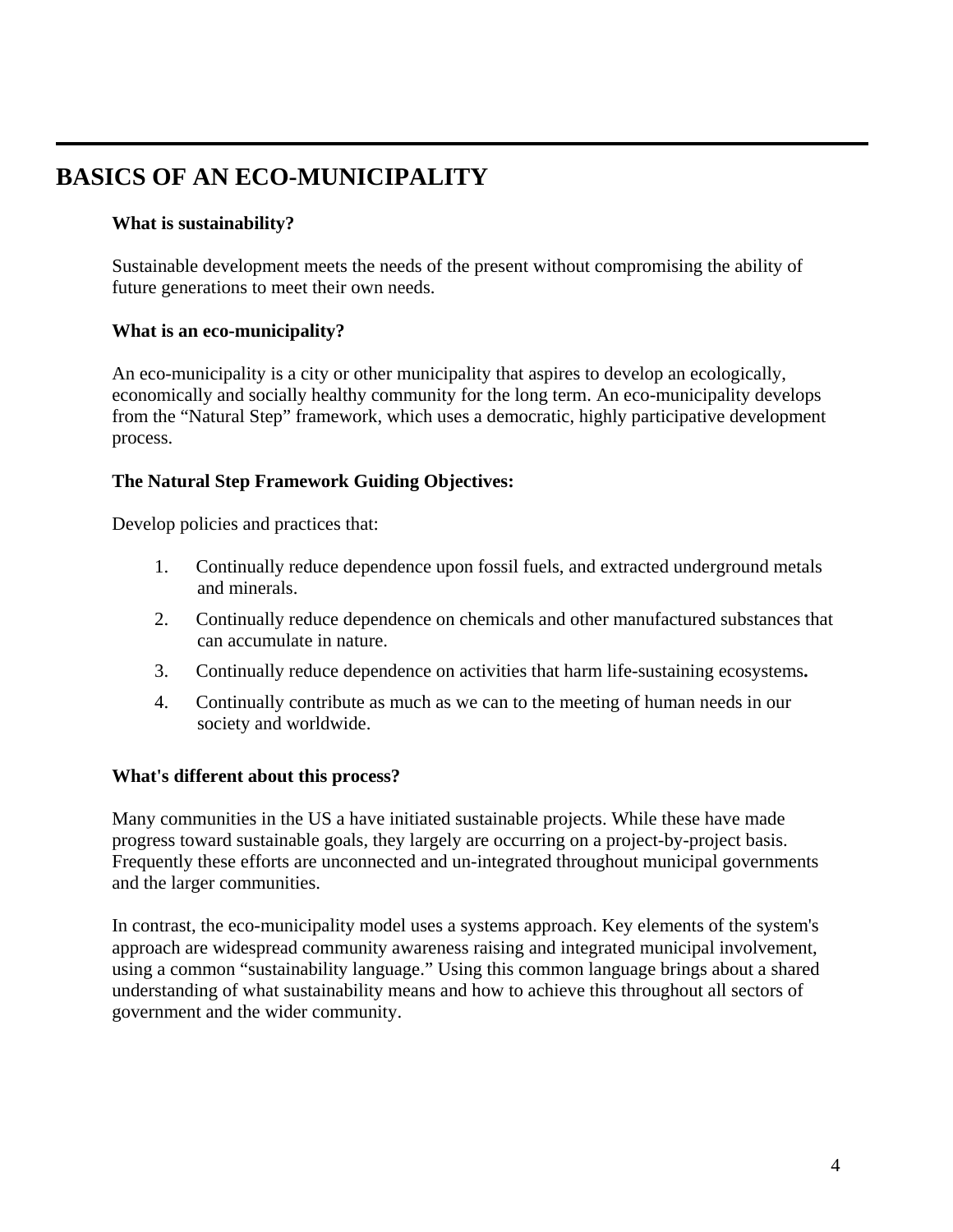## **STEVENS POINT ECO-MUNICIPALITY TASK FORCE**

#### **Who We Are**:

The Stevens Point Eco-Municipality Task Force is a group of interested citizens appointed by the mayor of Stevens Point in spring 2007. Appointed members include:

Mayor Andrew Halverson, Task Force Chair Alderperson Amy Heart, Task Force Vice-Chair Tom Barrett, Stevens Point Convention and Visitor Bureau Bill Berry, Plover River Alliance Erik Carlson, Ellis Stone Jackson Case, Architect, Architectural Service Anna Haines, Director, UW-Stevens Point Center for Land Use Education John Jury, Community Foundation Lynn Markham, Land Use Specialist, UW-Stevens Point Gene Numsen, Citizen Member Carie Winn, Portage County Boys and Girls Club

#### **Mission Statement**:

The purpose of the task force is to create a process for leaders to ensure an ecologically, economically and socially viable future for Stevens Point and to inspire other communities in our region to take a similar path.

#### **Commitments**:

The task force is committed to the extensive use of public participation that includes local professionals and citizen from Portage County.

The task force is committed to examining issues of growth, recognizing the need to address the local economy and jobs, and to market Stevens Point to business in a new way.

The task force is committed to producing a set of recommendations and a resolution for the City Council.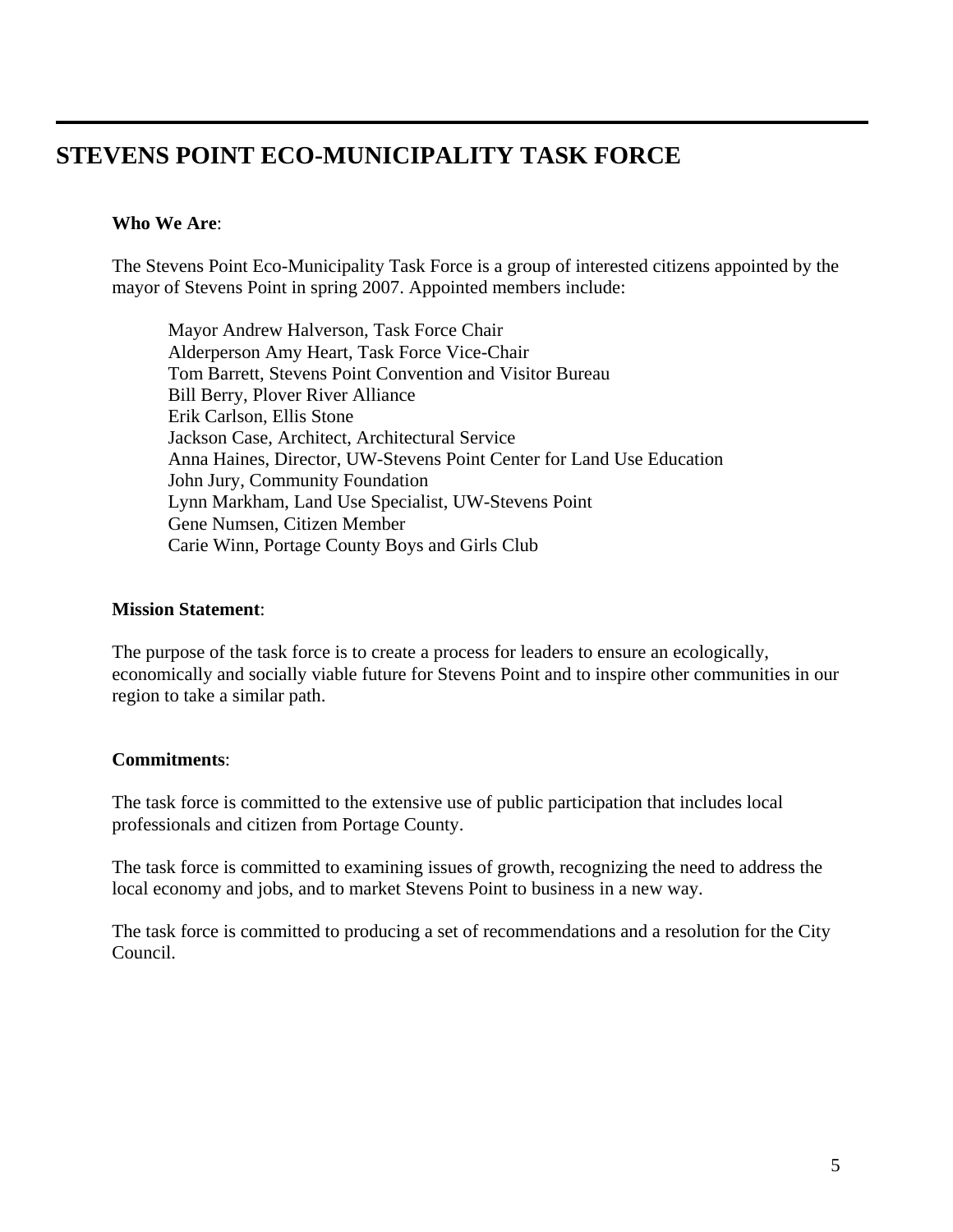#### **Subcommittee Members and Input:**

The Eco-Municipality Task Force identified eight issue areas that needed in-depth study and recommendations. We were fortunate to receive help and input from citizens from a variety of backgrounds. Below is a list of individuals who contributed to significantly to this report by serving on the eight subcommittees.

Civic Involvement and Education: Susan Ermer (chair), Vic Akeman, Natalie Dorrler, Justin Glodoski, Bobbie Kubish, Maud LaMarche, Jeremy Rankin, Melissa Sabel, Marti Sowka

Development and Land Use: David Senfelds (chair), Cathy Dugan, John Gardner, Tom Giralamo, Eric Olson, Carl Rasmussen, Tim Schertz,

Food: Carrie Winn (co-chair), Michelle Bjella (co-chair), Rory Bancroft, DeNae Dandridge, Bobby Gifford, Barbara Grover, Nick Hylla, Guy Janssen, Mary Maller, Chris Malek, Jeremy Rankin, Jim Schickert, John Sheffy, Greg Wysocki

Green Building and Energy: Jackson Case (chair), Tom Brown, Ed Buehler, Erik Carlson, Bill Horvath, Alec Linde, Sara Polodna, Sara Windjue

Parks and Tourism: Tom Barrett (co-chair), John Jurry (co-chair), Kim Beckham, Sara Brish, Todd Ernster, George Rogers, Tom Schrader, Kathy Schwartz, Jo Seiser, Les Werner, Lindsey Wood, Dennis Yockers, Ron Zimmerman

Transportation: Jen Knade (chair), Scott Cole, Rolf Garthus, Amy Heart, Lawrence Leviton, Andrew Letson, Susan Lemke, Elbert Rackow, Robert Nemeth, Michael O'Meara

Waste & Recycling: Meleesa Johnson (chair), Andy Berner, Gary Flick, Mike Kulik, Mary McComb, Gene Numsen, Kathy Powell, Aga Razvi, Penny Warren

Water and Wastewater: Bill Ebert, Kim Halverson, Wes Halverson, Linda Kedrowski, Joel Lemke, Kevin Masarik, Lynn Markham, Earl Spangenberg and Nancy Turyk.

#### **Community Support:**

The Eco-Municipality Task Force would also like to acknowledge and thank many interested citizens and community members who participated in meetings, discussion s groups, and public forums. These public meetings and discussion brought our community more opportunities for sharing ideas and developing recommendations for our future. The Task Force thanks all who played a part in this process.

*A special thanks to Ben Vondra, Eco-Municipality Intern at the Center for Land Use Education, at UW-Stevens Point.*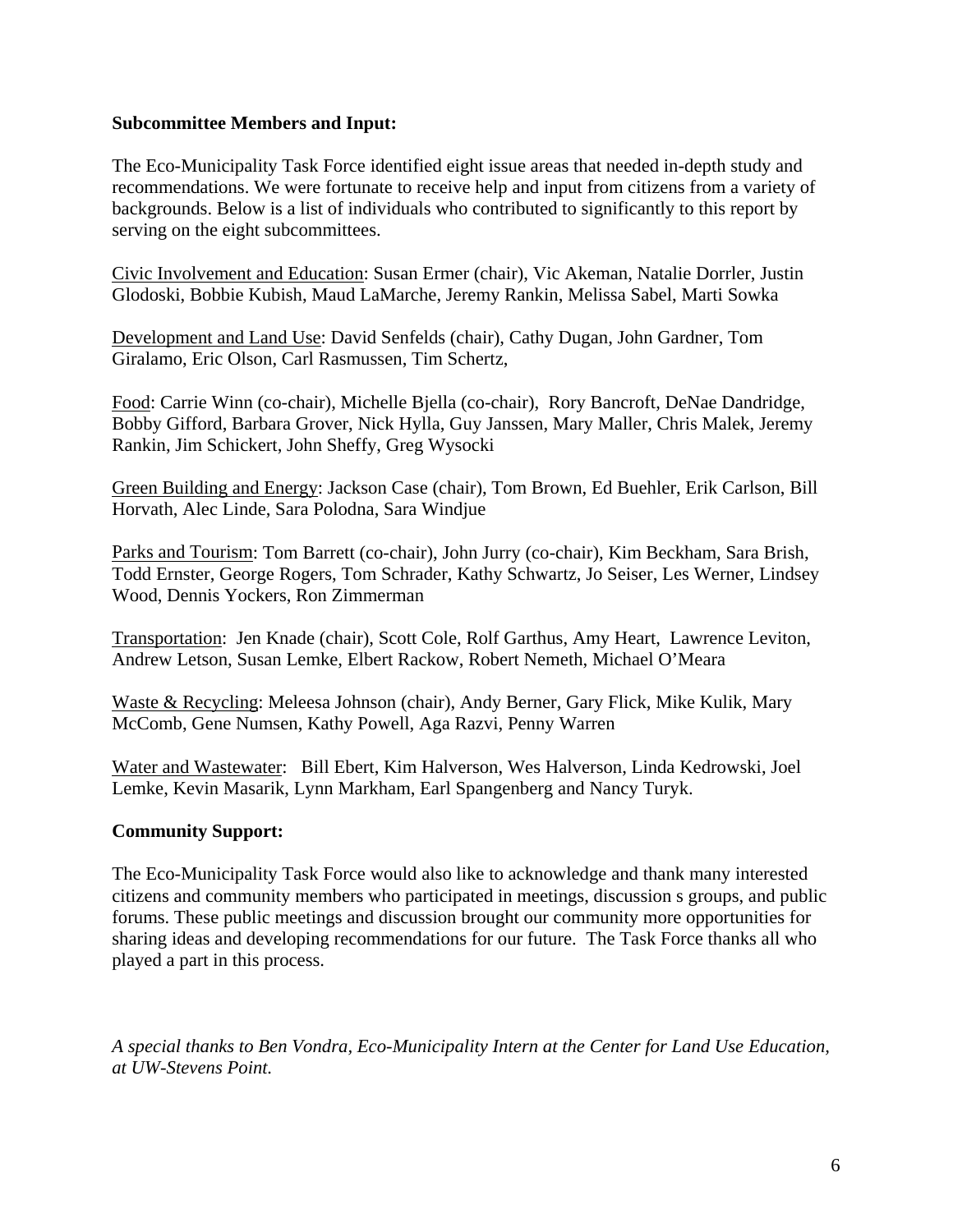## **BUILDING ON OUR STRENGTHS**

Stevens Point got its start 150 years ago on the banks of the Wisconsin River. Now, as we celebrate the city's sesquicentennial in 2008, it is a perfect time to look to the future and how we might build upon our rich traditions with wise decisions that sustain our community and make it a model for the eco-municipality concept.

Natural resources have long played a role in the city's growth, from the Wisconsin River used for power and transportation to the vast forested lands that marked the region as European settlers arrived here. Natural resources remain central to the city's well-being, and it is our job to build on the good work of our ancestors and also to correct mistakes made in the past.

Many before us have been stewards of the environment and our cultural integrity. It is our responsibility to protect, preserve and enhance the work done before us, and to leave a legacy for future generations through our own actions today.

Many assets already supported in the community and assembled through the efforts of its citizens make Stevens Point a natural fit for an eco-municipality. These include but are certainly not limited to:

- The Green Circle, the 30-mile low-impact trail that stands as a splendid example of public/private partnership
- Stevens Point Area Transit
- Award-winning water and wastewater department practices
- Municipal recycling program that was born of one of the first volunteer recycling programs in Wisconsin
- A strong parks and forestry program and ample open-space for residents
- The nation's largest undergraduate natural resources program at UW-Stevens Point
- A progressive business community that has embraced many sustainability practices
- Splendid water resources worthy of perpetual protection, including the Wisconsin and Plover rivers and ample but fragile ground water supplies
- Pedestrian-friendly neighborhoods that provide easy access to services

In a time of concern about energy supplies and cost and renewed interest in conservation of resources, Stevens Point and like communities are afforded the challenge and opportunity to develop policies that provide for the needs of our residents today and shepherd our resources to serve future generations.

The Stevens Point Eco-Municipality Task Force was established with a charge to build on our strengths and identify where we might improve our practices to help chart a reasonable, practical and sustainable future for the for the city and its residents.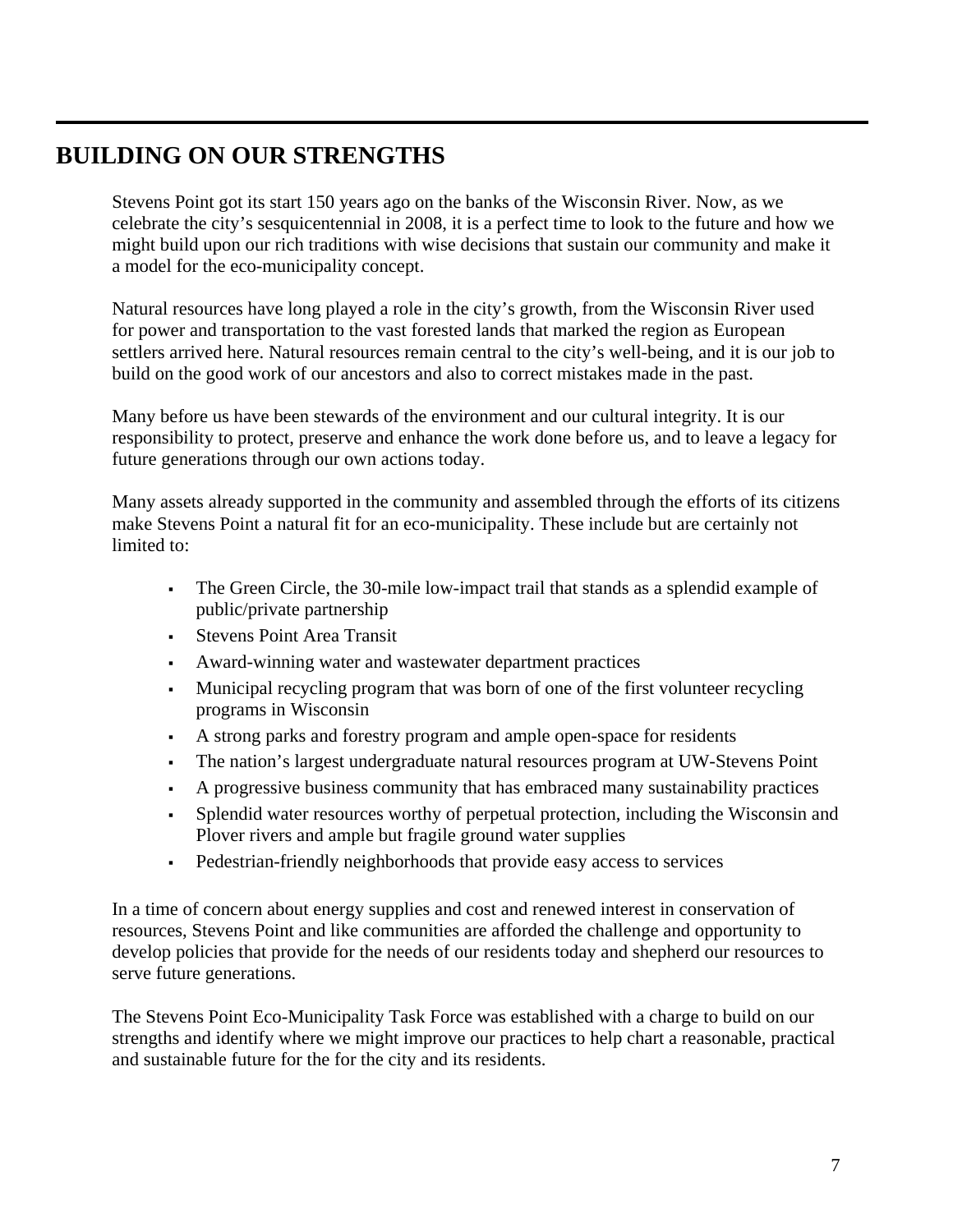The plan outlined in this document is the work of dozens of concerned citizens from a variety of walks of life. They participated in forums, worked on subcommittees that developed recommendations, attended educational sessions and meetings and informed themselves and others about sustainable practices that will benefit the city and region we all call home. These citizens donated hundreds of hours for the betterment of their community. It is truly a representation of positive citizen engagement.

It is our hope that this plan will create a strong framework for community members, business leaders, and governmental representatives to build upon. It is but the first step of a long process, one that will benefit from enlightened and positive leadership as it moves forward.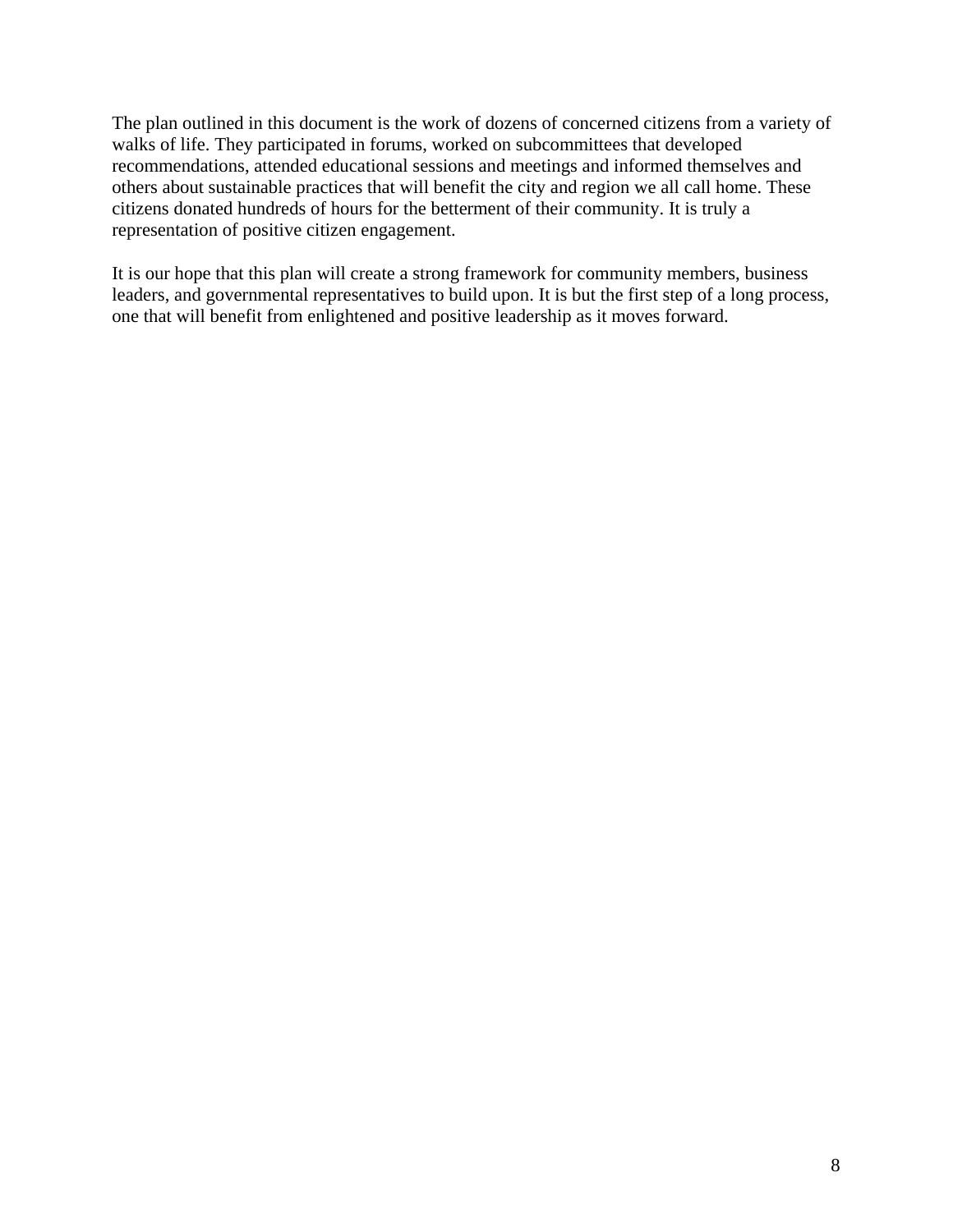## **CIVIC INVOLVEMENT & EDUCATION**

#### **VISION STATEMENT**

*Stevens Point will be a model sustainable community through citizen involvement and education.*

#### **GOAL 1***:* **Stevens Point will create a culture of sustainability by involving and engaging residents.**

- Objective 1.1Upon designation of Stevens Point being an Eco-Municipality, create and maintain a Civic Involvement and Education Subcommittee on the Stevens Point Eco-Municipality Task Force to help direct ideas and plans in the future. On this subcommittee create and maintain equal representation by all community interests.
	- Action 1.1.1 On the Stevens Point Task Force and the Civic Involvement and Education Subcommittee, include representation from the University of Wisconsin-Stevens Point and other appropriate community educational institutions. This action will maintain continuous connections and collaboration between the city and university relations. Eco-Municipality activities in the community should reflect the sustainability actions on the UW-SP campus and vice versa.

Objective 1.2 Establish a small grants program to support local eco-municipality initiatives.

- Action 1.2.1By 2010, establish an Eco-Municipality Grant Fund by working with the Community Foundation or other similar organizations.
- Objective 1.3Assist and support specific community events that promote Stevens Point Eco-Municipality initiatives.
	- Action 1.3.1 Beginning in 2008, annually target two large community events to assist them in "greening" their event and educating the public.
	- Action 1.3.2 Develop an "event assistance guide" and make it available online by January 2009 to be used by all community event planners and coordinators.
- Objective 1.4Develop mechanisms to communicate with neighboring communities such as Plover, Whiting, and Park Ridge in regard to eco-municipality efforts.
	- Action 1.4.1 Include local community leaders on recipient list for regular ecomunicipality communications.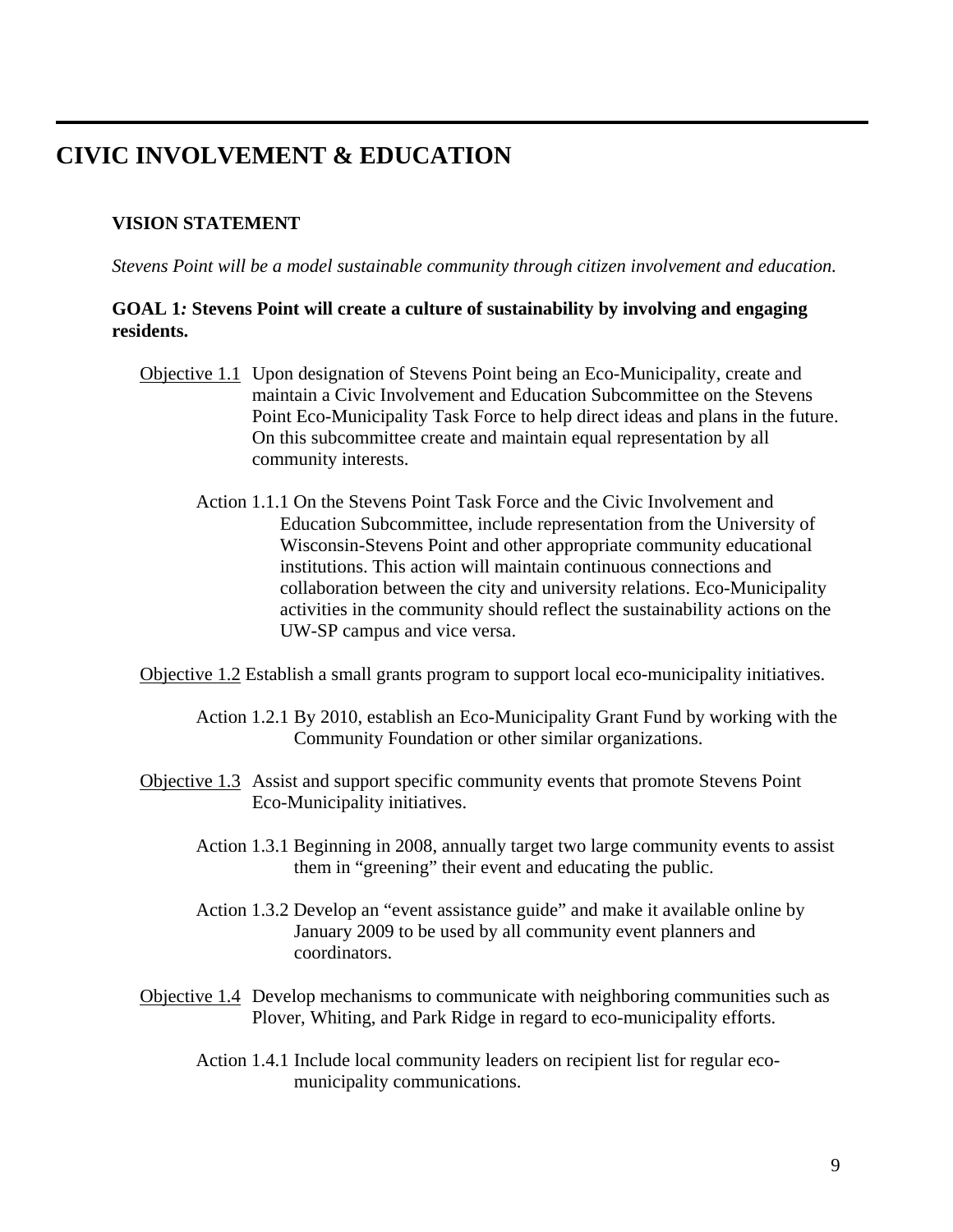- Action 1.4.2 Continuously include eco-municipality news in other regular city communication with neighboring communities.
- Objective 1.5Specifically target *residents with lower incomes* to help them participate and benefit from eco-municipality efforts.
	- Action 1.5.1 Develop an outreach plan which includes incentives that efficiently and effectively encourage involvement of and benefits to this target audience in eco-municipality activities by July 2009.
	- Action 1.5.2 Develop partnerships and outreach plans with agencies who specifically work with this target group.
	- Action 1.5.3 Distribute eco-municipality information in appropriate target group locations throughout the community. Possible locations should include: central kiosks or bulletin boards downtown, Portage County Heath and Human Services Building, CAP Services, Lincoln Center, Age and Disability Resource Center, Salvation Army, Operation Boot Strap, St. Vincent's, Goodwill, and other appropriate locations.
- Objective 1.6 Specifically target residents who are *first or second generation Americans* to engage and involve them in eco-municipality efforts.
	- Action 1.6.1 Develop an outreach plan which includes incentives that efficiently and effectively encourage involvement of and benefits to this target audience in eco-municipality activities by July 2009.
	- Action 1.6.2 Develop partnerships and outreach plans with agencies who specifically work with these target groups.
	- Action 1.6.3 Distribute eco-municipality information in appropriate target group locations throughout the community. Possible locations should include: central kiosks or bulletin boards downtown, Portage County Heath and Human Services Building, CAP Services (Hmong and Hispanic Services Program), Literacy Council, Asian and Hispanic Markets, and other appropriate locations.
- Objective 1.7Specifically target *students and teachers in the K-12 schools* to educate them and engage them in the eco-municipality efforts.
	- Action 1.7.1 Engage and involve 7th-12th grade students in a contest to develop an eco-municipality logo the spring of 2008.
	- Action 1.7.2 Develop a basic presentation (PowerPoint or other formats) on the ecomunicipality effort, its goals, and positive ways students can become involved by August 2009. This should be made available to schools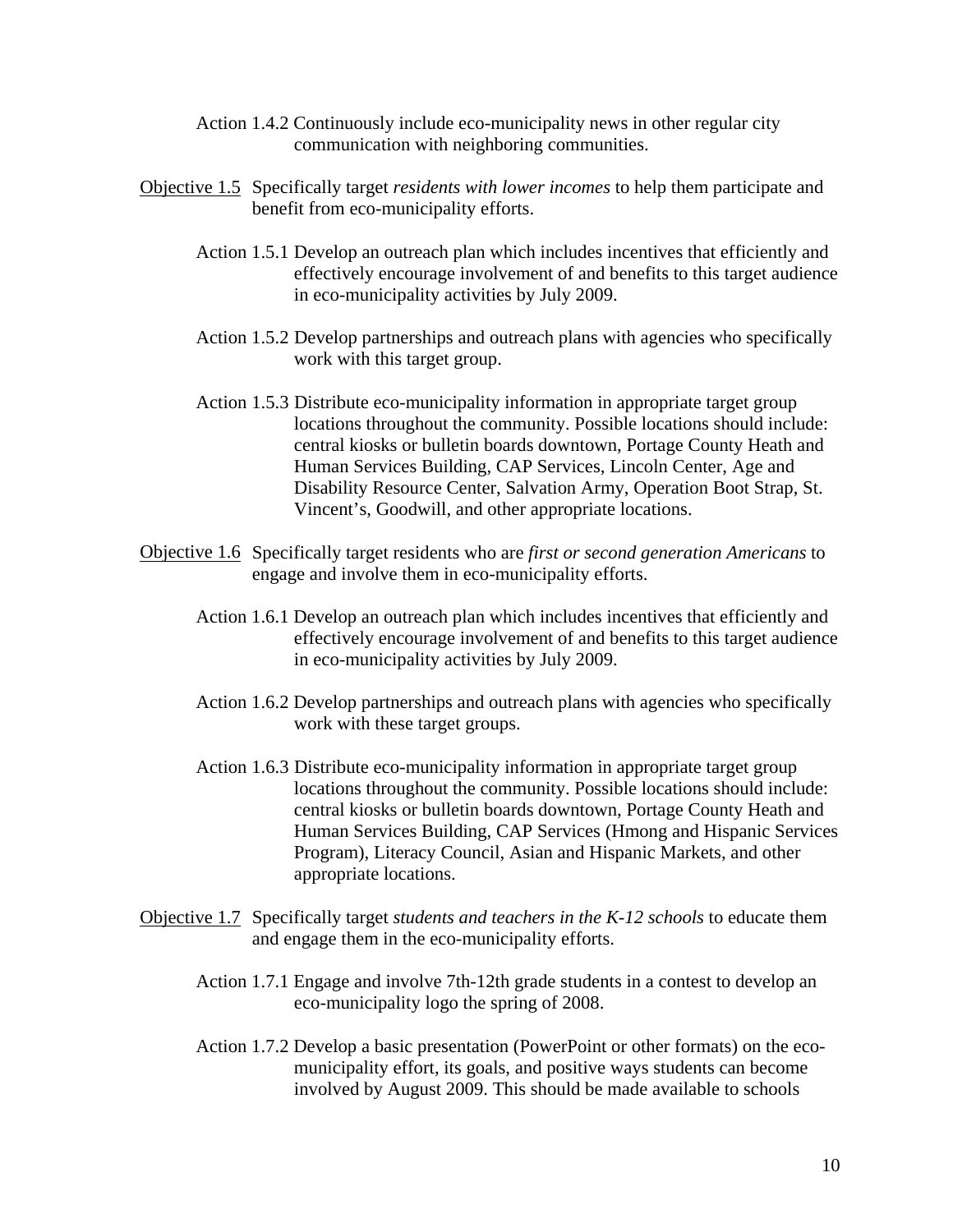upon request. The presentation should include a list of suggested ideas for sustainability projects.

- Action 1.7.3 Create a guest speaker list for the superintendent, principals, and teachers to access. Guest speakers would be volunteers in the community willing to present in the classroom to educate about ecomunicipalities and the efforts currently in the community.
- Action 1.7.4 Invite high school students to actively participate on eco-municipality subcommittees
- Action 1.7.5 Develop a Stevens Point Area School Recognition Award and present it annually to a school or student group that meets various award criteria such as carbon footprint reduction at the school, improvement of schoolyard environment, creative learning opportunities for students in regards to education for sustainability, active student participation in eco-municipality activities, etc.
- Objective 1.8Specifically target *post-secondary students and professors at Mid-State Technical College and UWSP* to educate them and engage them in the ecomunicipality efforts.
	- Action 1.8.1 Develop a basic presentation (PowerPoint or other formats) on the ecomunicipality effort that targets this audience to be used in higher education courses. It should include a list of positive ways students can become involved in eco-municipality efforts.
	- Action 1.8.2 Work with the UWSP Chancellor's office and other appropriate administration officers to inform and garner support for local ecomunicipality efforts. Ask the chancellor to invite eco-municipality presenters and other speakers who support eco-municipalities and the sustainability movement to university events, such as commencement. Provide a list of possible presenters.
	- Action 1.8.3 Invite UWSP and Mid-State Technical College students to actively participate on eco-municipality subcommittees.
- Objective 1.9Specifically target *local businesses* to educate and encourage them to support and practice sustainable initiatives.
	- Action 1.9.1 Develop a basic presentation (PowerPoint or other formats) about the eco-municipality effort, its goals, and positive ways businesses can become more sustainable and involved in the effort to be delivered on request.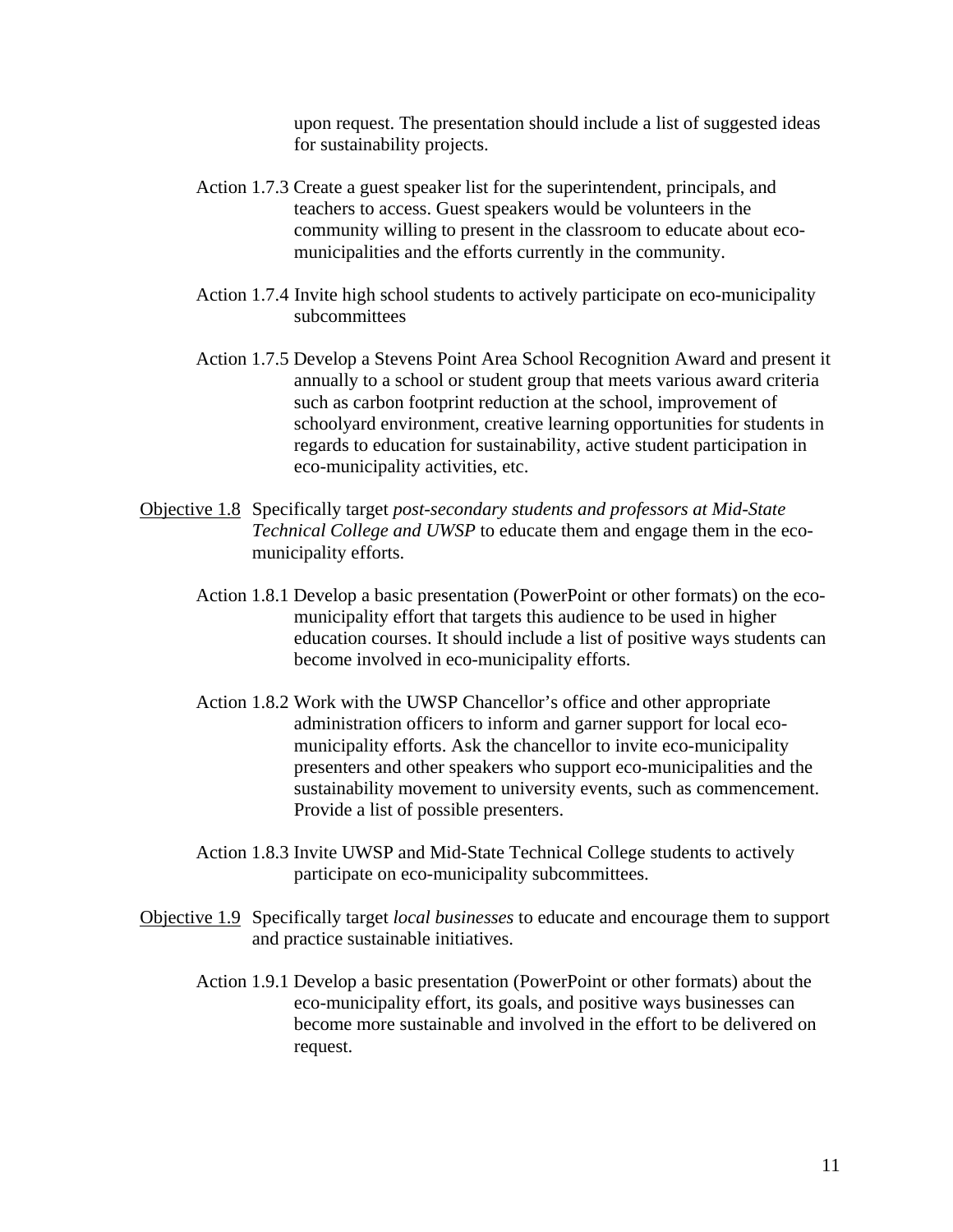- Action 1.9.2 Target various business and industry groups with eco-municipality presentation and information, such as Portage County Business Council, Stevens Point Area Inn Keepers Association, Restaurant Association, Tavern League, and other appropriate business and industry associations.
- Action 1.9.3 Create a Sustainable Business Practice workshop for business owners to educate them about profitable and sustainable business practices by January 2010.
- Action 1.9.4 Identify a community business representative who already practices sustainable techniques, to serve as a willing contact for other businesses by January 2009.
- Action 1.9.5 Develop a Stevens Point Area Green Business Award and present it annually to a business that meets various award criteria such as solid waste and carbon footprint reduction, improvement of employee working environment, use of local or regional products, customer education program on sustainable purchasing practices, etc.
- Action 1.9.6 Host an annual business forum to share ideas of economically and environmentally viable options on how to do business.

#### **GOAL 2: Stevens Point will commit to promoting and providing access to information and networks to encourage sustainable practices among homeowners, businesses, government officials, and schools.**

- Objective 2.1 Maintain a website that serves as the primary information center for local sustainability efforts that includes information, tips, ideas, and upcoming events related to eco-municipality efforts in Stevens Point.
	- Action 2.1.1 By September 2008, the City of Stevens Point should allocate at least a 25% time paid position to assist with the maintenance, upkeep, and improvement of the eco-municipality website. Position duties should include the support and accomplishment of this objective and action items.
	- Action 2.1.2 Maintain active links to all local sustainability oriented web sites and other appropriate institutions and organizations web pages with similar missions.
	- Action 2.1.3 On the web site, create a method so local groups and individuals can submit pertinent information regarding sustainability issues and ecomunicipality related information to contribute to the web site.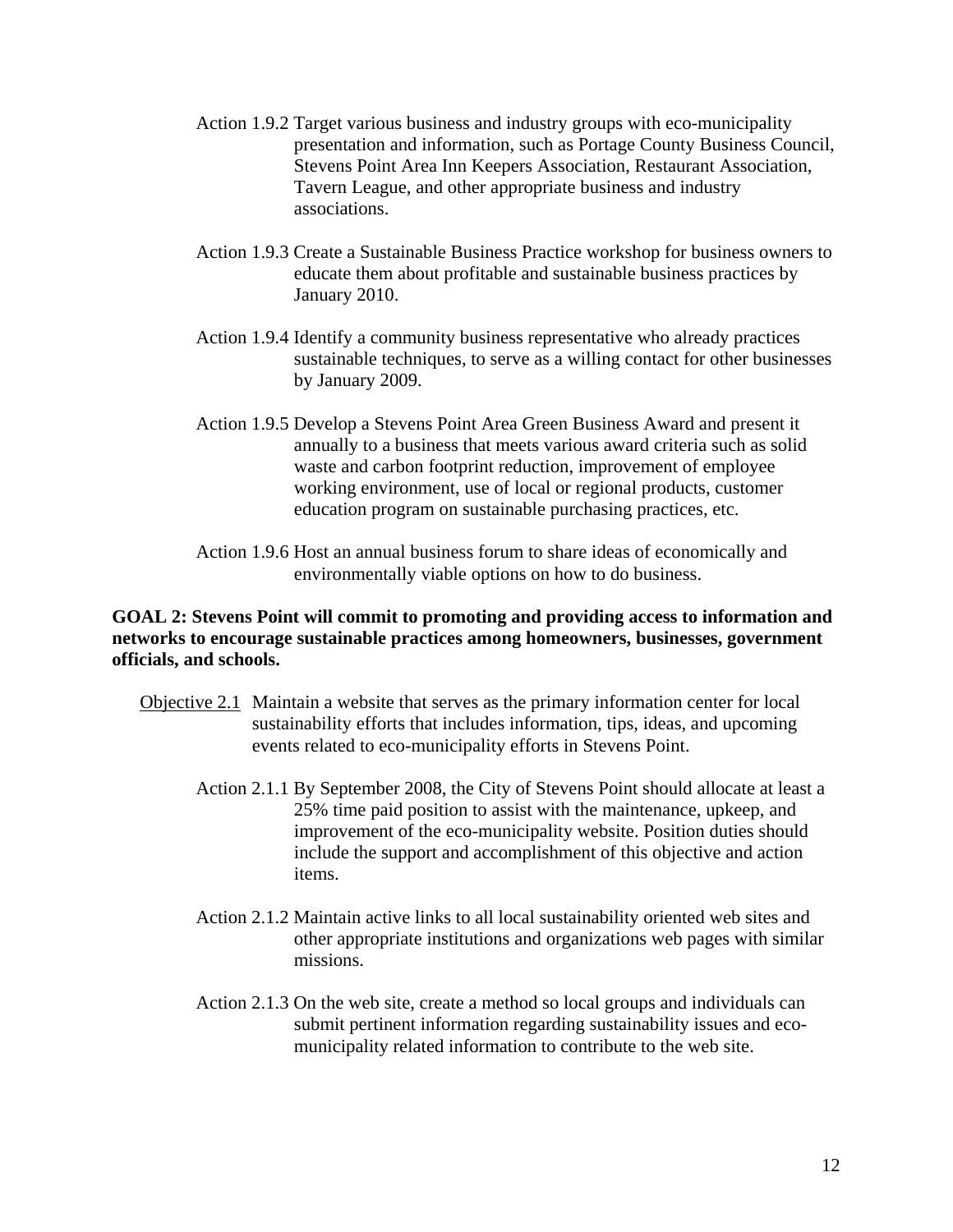- Action 2.1.4 Include information suggested by all of the Stevens Point Eco-Municipality Subcommittees outlined throughout this document.
- Objective 2.2 Create a sustainable living, green guide specifically for Stevens Point.
	- Action 2.2.1 Create a specific green guide for long-term residents to be distributed and posted on the Stevens Point Eco-Municipality web site by the summer of 2009.
	- Action 2.2.2 Create a specific green guide for students and other temporary residents to be distributed and posted on the Stevens Point Eco-Municipality web site by the fall of 2009.
- Objective 2.3 By 2010 create an eco-center in downtown Stevens Point that helps develop, initiate, and educate community-wide education programs for residents, schools, and businesses to engage and involve residents in sustainable choices.
- Objective 2.4Create various methods of maintaining a continuous presence within the community and at all community events to continue the education and involvement of community members.
	- Action 2.4.1 Create a mobile information booth that will be displayed at different community events and locations at least once each month starting November 2008.
	- Action 2.4.2 On an annual basis work with Stevens Point event coordinators to create a timeline for the location and viewing times of the mobile information booth.
	- Action 2.4.3Create a bi-weekly eco-municipality column in the Stevens Point Journal to update residents on recent eco-municipality efforts and news items. This column could include tips regarding sustainable practices, updates from eco-municipality subcommittees, and any other pertinent information that would help residents become more aware and contribute to the goals and objectives of the Eco-Municipality Task Force.
	- Action 2.4.4 Create an Eco-Municipality News and Updates column in the Mayor Halverson's newsletter to the residents of Stevens Point and the surrounding areas.
- Objective 2.5 Maintain existing study groups and offer more opportunities for residents to learn about eco-municipalities.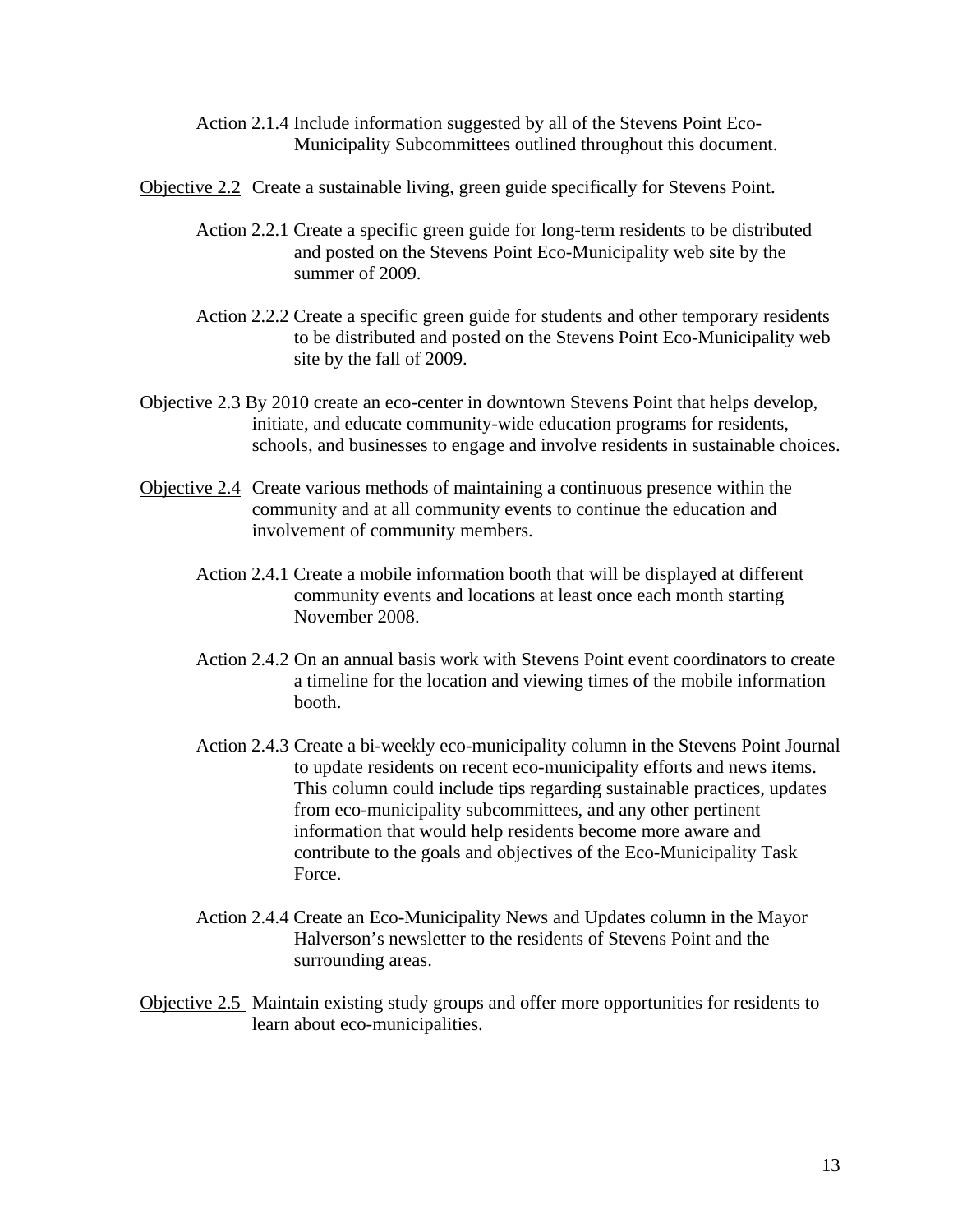- Action 2.5.1 By 2009, purchase two sets of 10 books, *Natural Step for Communities,*  so community members can engage in study circles without having to purchase more books each time.
- Action 2.5.2 By 2009, purchase a set of 10 books, *Natural Step for Businesses,* and encourage business owners and members to participate in sharing circles.
- Action 2.5.3 By August 2008, create reading circles specifically for City Council members, Alderpersons, and key government officials to read and discuss the book *Natural Step for Communities*.
- Objective 2.6Work with and support efforts of the University of Wisconsin-Stevens Point Campus to create an Institute for Sustainability.
- Objective 2.7Encourage and promote neighborhood groups to maintain the "small town" feel of Stevens Point as the population grows.
	- Action 2.7.1 Create a communication tool for parents and local school districts to learn about and create walking school buses by August 2008.
	- Action 2.7.2 Gather and distribute information on community gardens to various neighborhoods by May 2009.
	- Action 2.7.3Encourage and support neighborhood groups.
- Objective 2.8Create a sustainable business team to discuss, share, and develop new ideas for growing business in a sustainable way.
	- Action 2.8.1 Invite business representatives to actively participate on the Stevens Point Eco-Municipality Task Force and its subcommittees, including the Civic Involvement and Education subcommittee.
- Objective 2.9 Provide easy access to information for K-12 schools in Stevens Point and the surrounding areas to learn about and participate in eco-municipalities.
	- Action 2.9.1 Invite school representatives such as teachers, principals, and school board members to actively participate on the Stevens Point Eco-Municipality Task Force and its subcommittees, including the Civic Involvement and Education subcommittee.
	- Action 2.9.2 Distribute information and updates regarding eco-municipality efforts through school newsletters 2-3 times a year.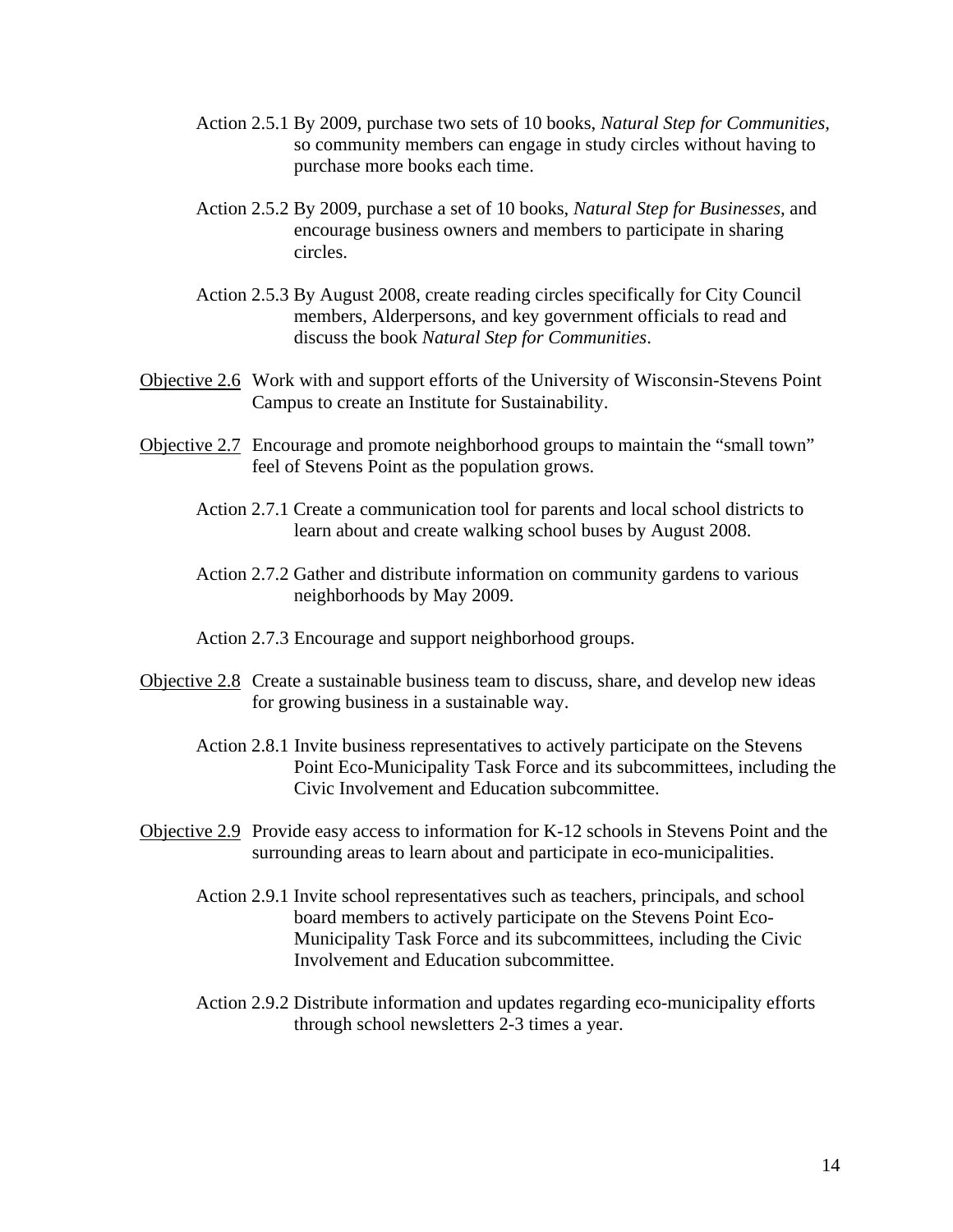## **DEVELOPMENT & LAND USE**

#### **VISION STATEMENT**

*We support sustainable growth through land uses and development that reduces fossil fuel consumption, supports healthy eco-systems, promotes social and economic equity, and creates a beautiful community.* 

- **GOAL 1: Provide a balance of land uses to serve existing and future residents of the City as well as non-residents that allows for a sustainable economy and environment and maintains the high quality of life that Stevens Point residents currently enjoy.**
	- Objective 1.1: Enhance existing neighborhoods by encouraging reuse of existing buildings where physically and economically possible; retaining and creating public open space where appropriate; and encouraging redevelopment where and when appropriate.
	- Objective 1.2: Enhance neighborhood identities by preserving and promoting cultural and historic features, including buildings and parks; enhancing natural features (trees, streams, rivers); and supporting the creation of neighborhood associations.
	- Objective 1.3: Reinforce centers including downtown and established neighborhoods with building reuse and architecturally compatible rehabilitations / renovations; retention and recruitment of businesses offering services and goods for residents, employees, and visitors who frequent each center; pedestrian and bicyclist amenities; increased transit service; and enhancement of green space.
	- Objective 1.4: Create, reinforce and identify edges.
	- Objective 1.5: Increase density through infill, reuse, and redevelopment when physically and economically feasible.
	- Objective 1.6: Address growth and urban form as a region.
	- Objective 1.7: Encourage use of unused city owned lands for neighborhood and community gardens.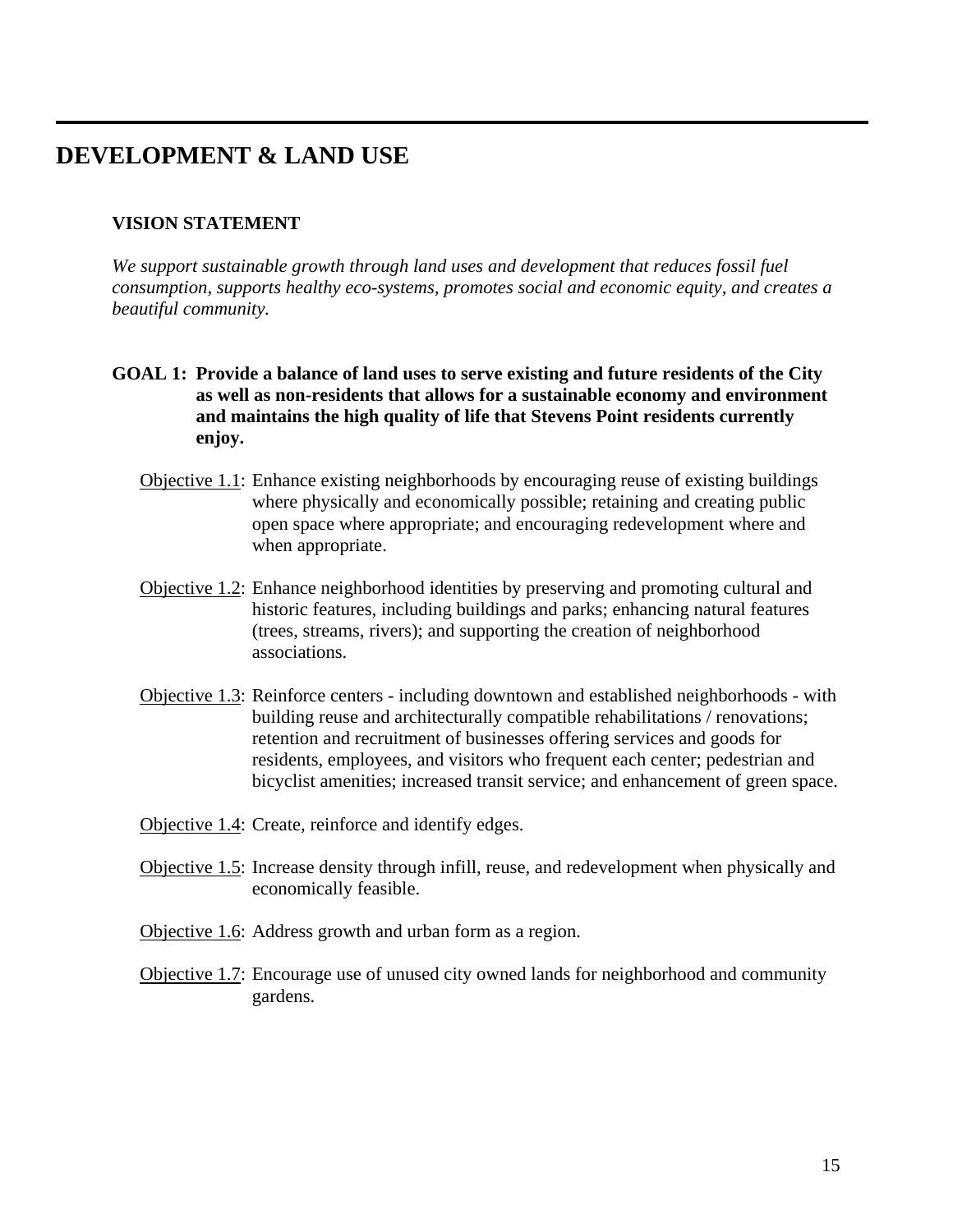#### **GOAL 2: All new development will be in a compact and contiguous development pattern.**

- Objective 2.1: Establish a method for measuring and reporting development densities and spatial patterns of population and monitor changes over time.
- Objective 2.2: Annex to allow for compact and contiguous development.
- Objective 2.3: Use incentives to encourage regional cooperation with respect to growth patterns.

#### **GOAL 3: Land uses in the city are sufficiently diverse and spatially configured to minimize distances between homes, work places, and activities.**

- Objective 3.1: Minimize distances between residential areas and activity centers so that pedestrians can make trips in no more than 15 minutes.
	- Action 1: Analyze the location of activity centers (such as convenience stores) and their relations to residential areas to identify "pedestrian deserts" where households are overly auto-dependent.
	- Action 2: Revise zoning in light of the spatial analysis of "pedestrian deserts" to permit new mixed uses that can reduce dependence on automobiles.
- Objective 3.2: Permit and encourage present and future mixes of residential, commercial and institutional land uses for each neighborhood.
	- Action 1: Explore the use of form-based land use codes that more explicitly permit mixed uses

#### **GOAL 4: The city shall be a leader in applying innovative development techniques and patterns.**

Objective 4.1: Create a self-guided tour and web page that highlights best practices and innovations in municipal-managed land use.

Objective 4.2: Change ordinances where needed to allow use of innovative techniques.

#### **GOAL 5: Downtown shall be the residential, economic, cultural, entertainment, and recreational heart of the City of Stevens Point.**

Objective 5.1: Create an attractive downtown environment that appeals to a mix of residents of different ages and socio-economic backgrounds.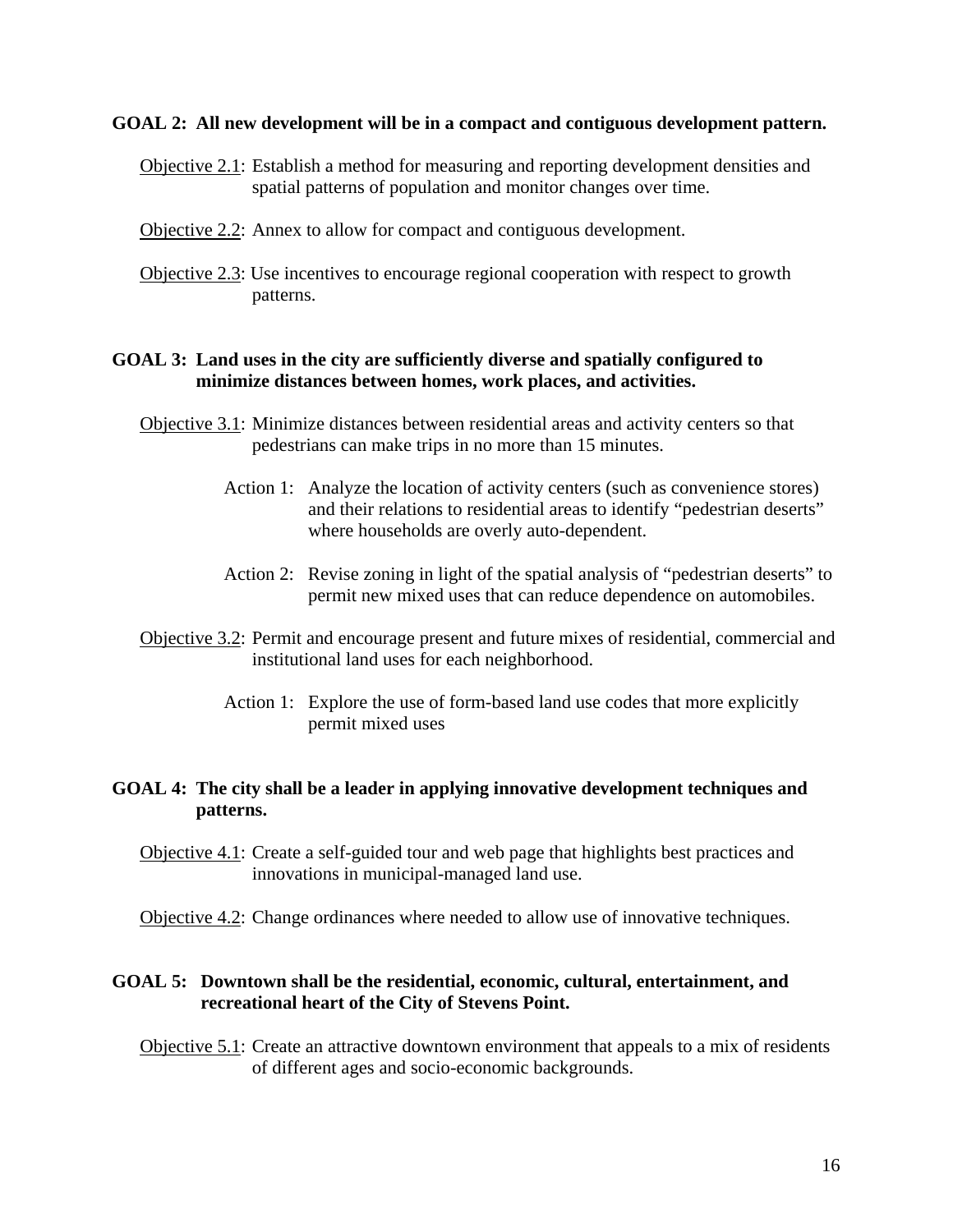- Action 1: Enhance the schedule of downtown maintenance and sanitation to ensure that sidewalks and streets are regularly cleaned.
- Action 2: Create and implement the "upstairs" rehab program for downtown buildings.
- Action 3: Encourage owners and developers to create new (and enhance older) apartments/condominiums and renovated historic properties in downtown and in the adjacent neighborhoods to appeal to a wider range of incomes and ages.
- Action 4: Recruit and provide incentives to stable businesses that will provide basic goods and services (e.g., groceries) to residents and employees of downtown and the adjacent neighborhoods.
- Objective 5.2: Encourage greater diversity in downtown food, drink, and entertainment venues (i.e. improved offerings in cinema, performing arts, live music, and casual evening dining).
	- Action 1: Encourage the development of a small-scale downtown hotel by promoting resuse of existing downtown buildings (i.e., Whiting Place, the Castle Apartments, or one of the Noel Group buildings that may become vacant in the future).
- Objective 5.3: Maintain all city and county government offices in the heart of Stevens Point (with the exception of substations or satellites on the outskirts for library, police, sheriff, fire, and emergency services).
	- Action 1: Reuse current city and county buildings, incorporating them creatively into a new campus plan for the justice center.
	- Action 2: Support the presence and growth of the Portage County Historical Society downtown. Incorporate the synagogue into the plans for a new civic campus, i.e., downtown justice center.
	- Action 3: Build one or more parking structures to permit redevelopment of existing surface parking lots for civic buildings, housing, and public green space.
- Objective 5.4: Pursue all funding avenues for preserving, renovating, and/or restoring, historic buildings in the central city and downtown.
- Objective 5.5: Enhance the connectivity between the Main Street downtown and the riverfront park.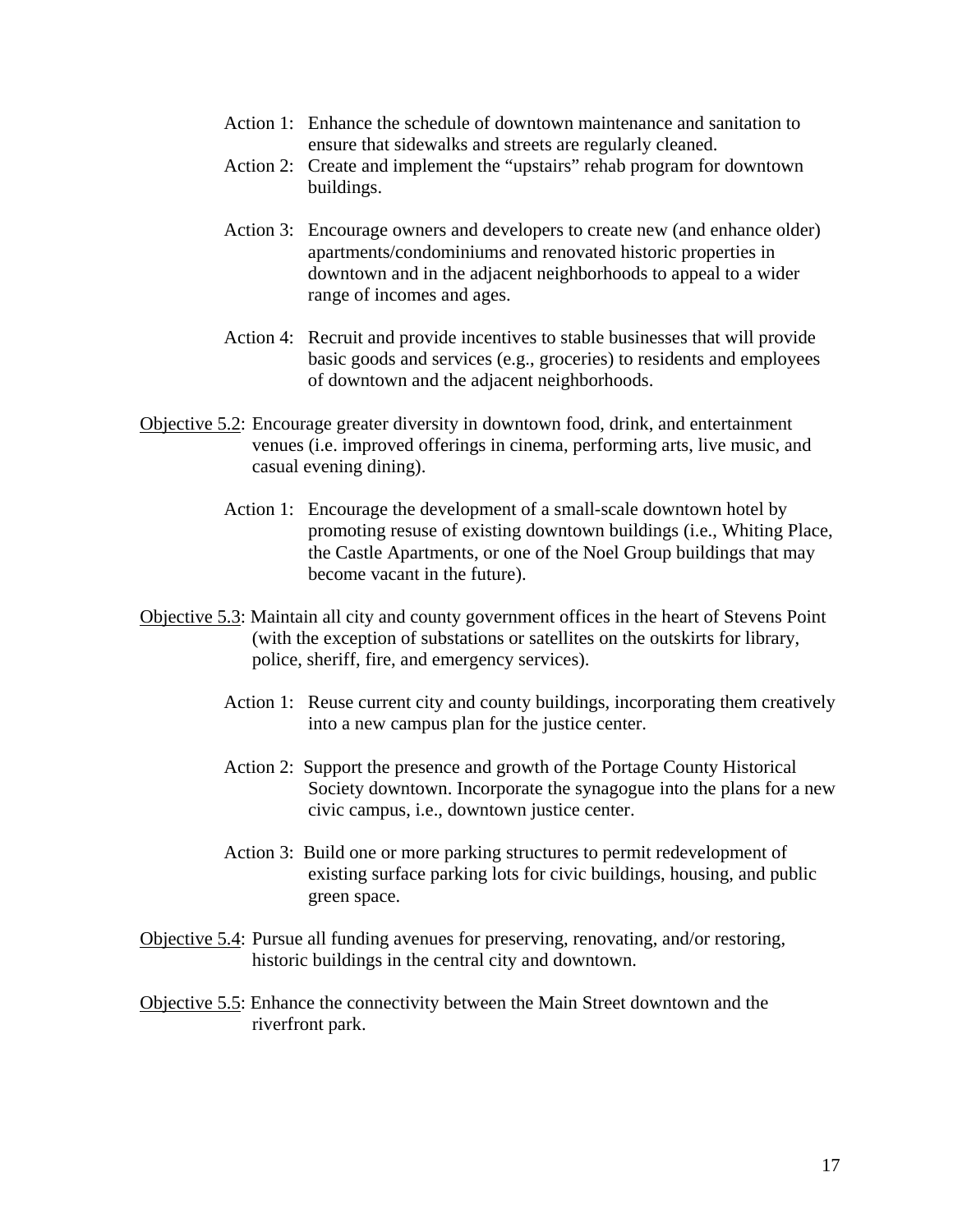- Action 1: Narrow Centerpoint/Water St, extending Main St. into what is now the Chase Bank parking lot, and providing safe and appealing pedestrian and bicyclist accommodations.
- Objective 5.6: Maintain and expand public open space and access on the downtown waterfront.
	- Action 1: Use the PDI plan (2008) as a framework for future downtown redevelopment
- Objective 5.6: Redesign and rehabilitate the downtown square to accentuate pedestrian use and improve the visibility and aesthetics of the historic farmers market.
- **GOAL 6: Major institutional uses including the University of Wisconsin Stevens Point, Mid State Technical College, St. Michael's Hospital and others shall remain strong and grow in the central city in a pattern that is sustainable, diverse, and accessible.** 
	- Objective 6.1: Work with these groups to better create their identity (their own identified neighborhood).
	- Objective 6.2: Create distinguished entrances to these institutions that people and traffic can easily identify and utilize.
	- Objective 6.3: Encourage these organizations to use land more intensively rather than extensively so as to protect and preserve surrounding residential neighborhoods.

#### **GOAL 7: Identify and sustain outstanding natural features both for the contribution that it makes to the quality of human life and for its own inherent value.**

Objective 7.1: Protect and enhance the city's urban forest and ecology.

- Action 1: Review the city's tree ordinances to ensure adequate incentives for proactive urban forest management on private lands including storm water credits for trees, right/right place and tree sale/distribution.
- Action 2: Review street tree ordinances to allow fruit trees, fruit shrubs and other sustainable uses in right-of-ways where there is not a conflict with traffic and pedestrians.
- Action 3: Decrease mowing on city-owned passive lands (medians, park periphery, etc)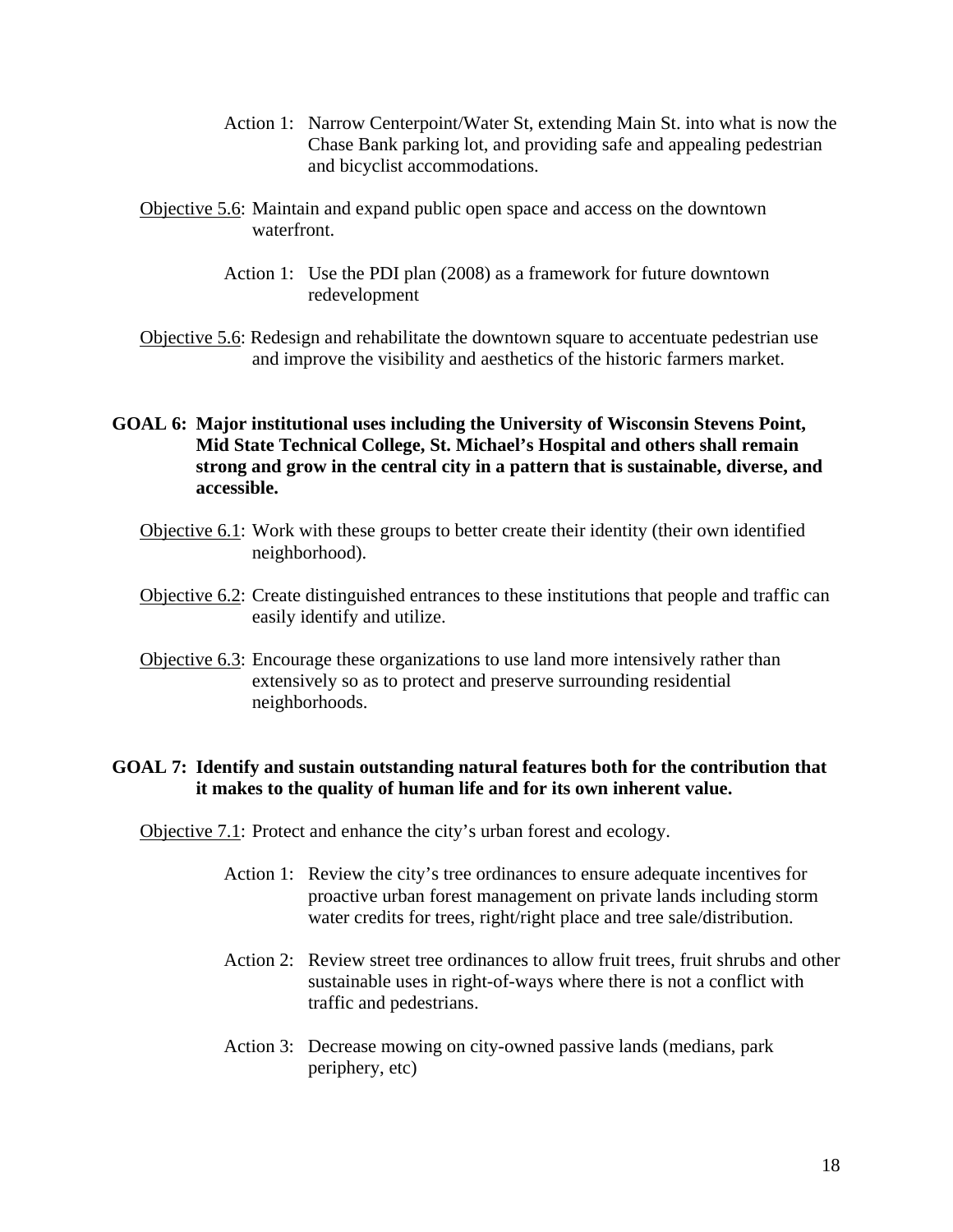- Action 4: Create site plans for all city owned property and parks using sustainable methods of maintenance and retrofitting.
- Action 5: Highlight environmental stewardship in park planning and management
- Action 6: Revise ordinances to permit yard landscaping and gardens that does not require mowing.
- Action 7: Revise ordinances to allow dead trees where there are little or no hazards.
- Action 8: Identify natural features that need preserving/conserving.
- Action 9: Reduce or eliminating synthetic fertilizer use and pesticide applications on city owned lands.

Objective 7.2: Work to ensure that land uses do not harm water resources

- Action 1: Establish 1000 square feet of rain gardens annually on city property.
- Action 2: Create bio-swales for street and parking lot run-off to limit storm water discharge to the river.
- Action 3: Enact a ban on fertilizers that contain phosphorous
- Objective 7.3: Establish a finance system that relates the cost of environmental management to the landowners & practices that generate the needs for management.
	- Action 1: Conduct feasibility study of storm water utility by 2010.
	- Action 2: Review and update the city's impact fee ordinances.

#### **Goal 8: Implement the Comprehensive Plan's transportation components, which highlight best practices for meeting multiple needs in small areas.**

Objective 8.1: Create at least one visible demonstration site to educate citizens of the multiple needs that good street design can help meet.

- Action1: Identify the area within Stevens Point that best illustrates good transportation design for the widest range of travel modes.
- Action 2: Create model parking lot screening and landscaping demonstration sites at select city-owned parking lots.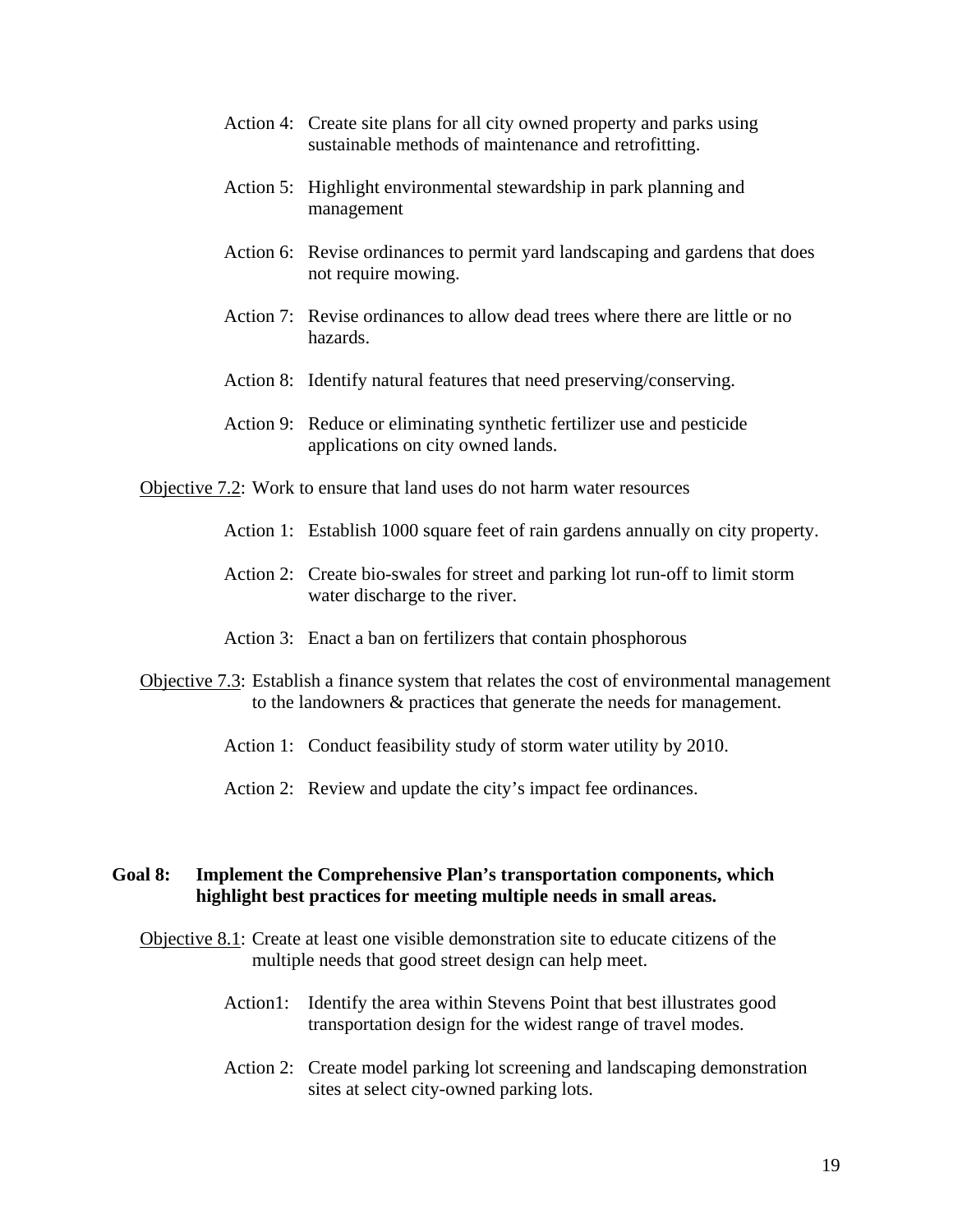- Action 3: Design and carry out informational signage that explains what good transportation design consists of.
- Objective 8.2: Make walking and bicycling safer for and more appealing to residents of all ages and abilities.
	- Action 1: Narrow traffic lanes at crosswalks to slow traffic.
	- Action 2: Allow alternate materials for sidewalks to allow for easy changes or repairs when impacted by tree roots.
	- Action 3: Use alternate crosswalk paving to accentuate crossing areas
	- Action 4: Add crosswalks and sidewalks to all existing commercial and retail areas.
	- Action 5. Require that pedestrian and bicycle use is included in all new development plans and road reconstruction projects.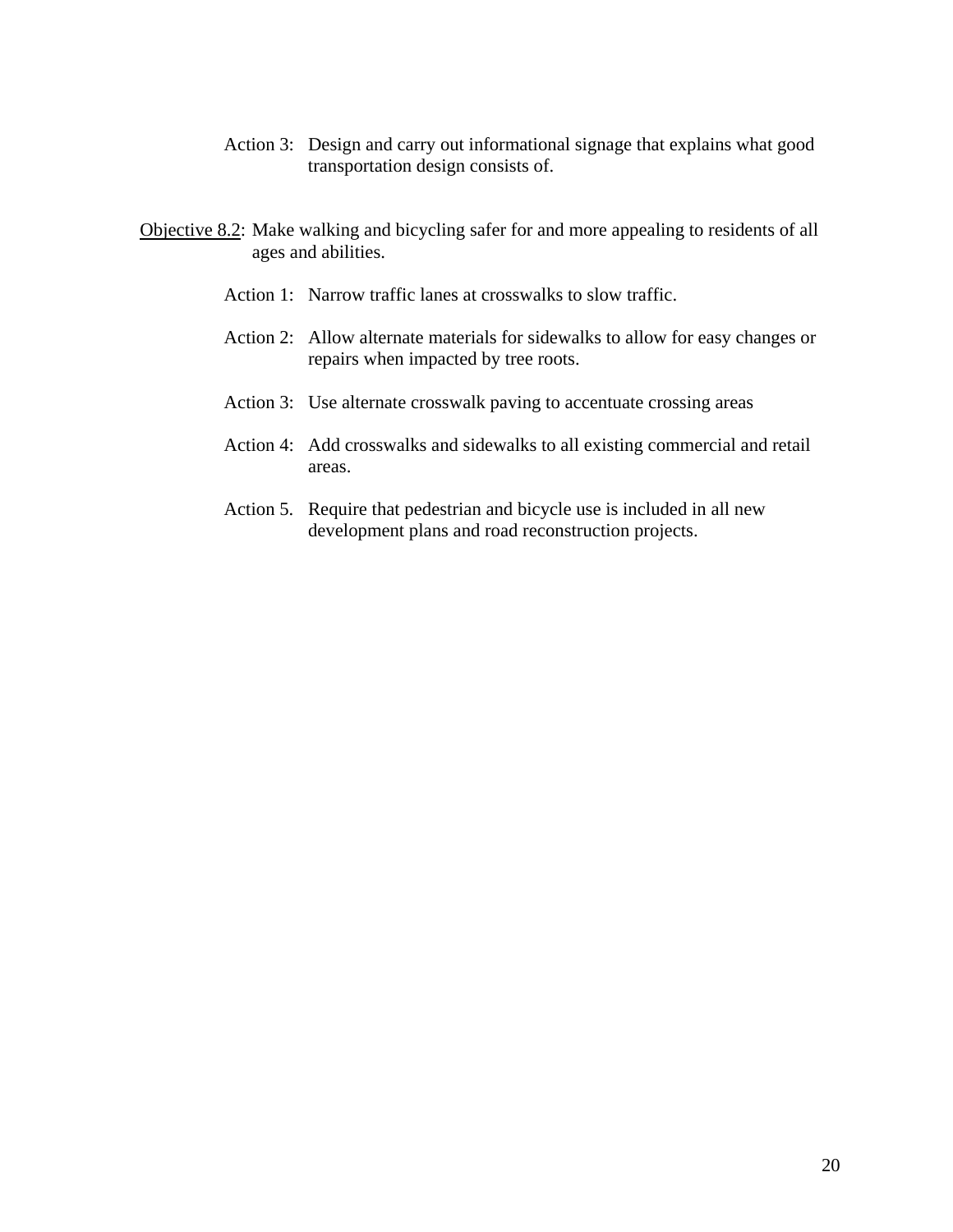## **FOOD**

#### **VISION STATEMENT**

*Stevens Point will make continuous progress toward becoming a local food economy. The local food economy will allow residents and visitors ease of access to food grown in the city and proximate rural districts. The food will be raised, delivered, preserved, and prepared in a way that maintains and enhances the life-giving nourishment of the food and the productivity of the landscape. The system of distribution will facilitate a trusting relationship between the food producer and consumer. The food will be priced in a way that permits farmers to sustain excellence in providing a clean, highly nutritious supply, to pass that noble task onto succeeding generations, and to provide the strong economic base, which allows solvency in all supporting businesses.* 

#### **GOAL 1: Establish an urban agriculture community in Stevens Point.**

Objective 1.1: Establish 100 strategically placed, active community garden plots by 2010.

- Action 1: City Planning & Zoning department will identify & secure appropriate remnant/open spaces owned by the city by 2009.
- Action 2: City will secure funds to support the development and maintenance of the community gardens.
- Action 3: City will establish one part-time position to coordinate the gardens and educational programming.
- Objective 1.2: Expand the use of agricultural conservation easements for local food production on private land in and around the city of Stevens Point
	- Action 1: City will work collaboratively with local organizations to promote agricultural conservation easements to private landowners.
	- Action 2: City will work collaboratively with local organizations to promote the development of diversified and sustainable farming practices on agricultural conservation easements.

#### **GOAL 2: Create an eco-community food network.**

- Objective 2.1: Establish a food processing center to facilitate the processing & distribution of locally grown products.
	- Action 1: City will work with local organizations to identify and purchase vacant space in the downtown area by spring 2010.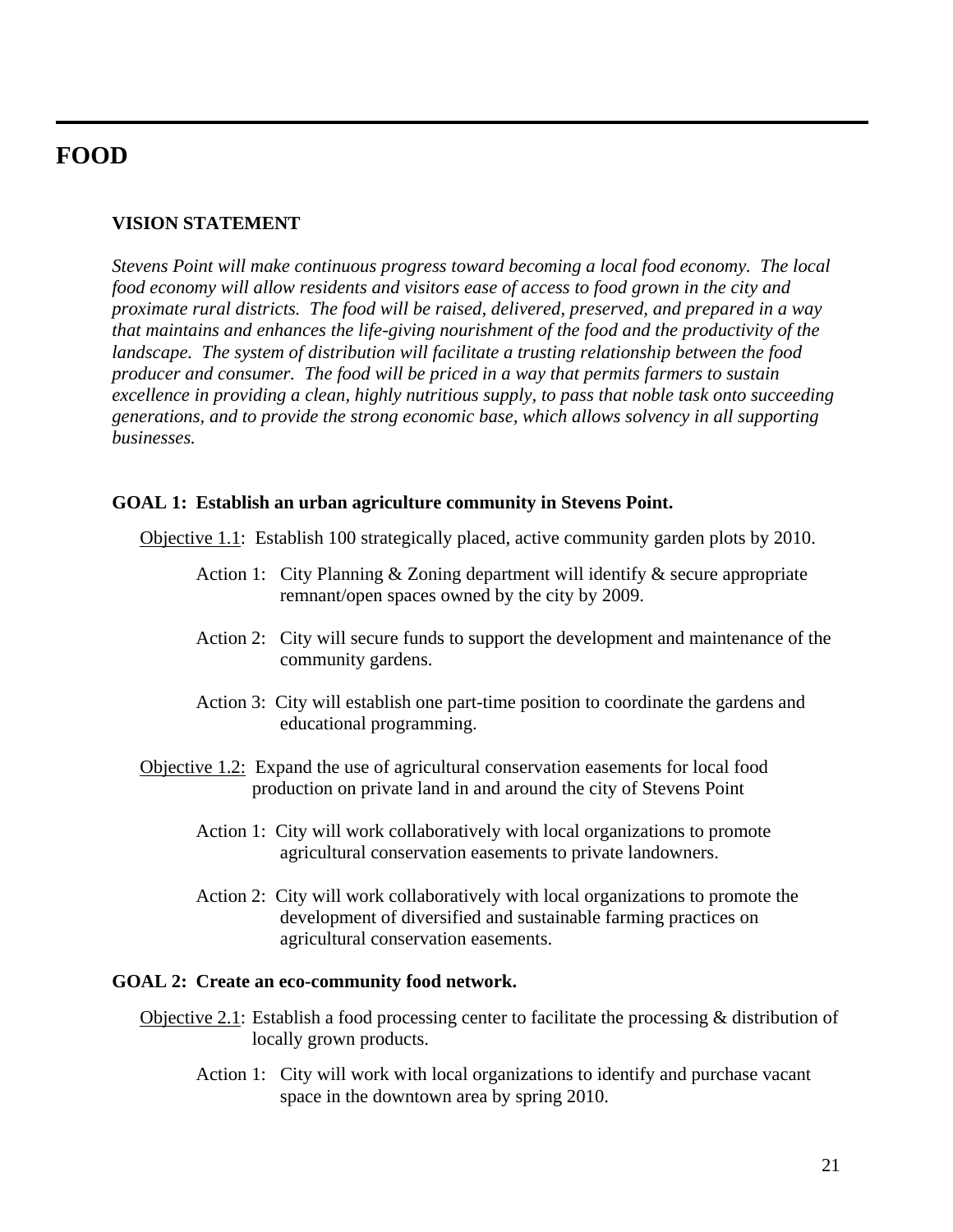Action 2: City will hire a consultant to put in place the appropriate equipment and processes to meet health standards.

Objective 2.2: Offer consumer/producer education and awareness programs.

- Action 1: City will provide support (overhead costs, publicity, educator stipends) for programs at the food-processing center that educate producers and consumers in the proper handling and use of local products.
- Objective 2.3: Establish an online inventory of local producers and restaurants serving local foods.
	- Action 1: City will link with local organizations to advertise local food purchasing opportunities when they become available (ie: Farmshed, Farm Fresh Atlas, UWSP Sustainable Agriculture program, etc.)

#### **GOAL 3: Expand and improve the Stevens Point Farmer's Market.**

- Objective 3.1: City will make the expansion and improvement of the Farmer's Market a priority in the revitalization of downtown Stevens Point.
	- Action 1: City will redesign the market layout to allow for 48 canopied stalls and appropriate parking by 2010.
	- Action 2: City will create one part-time position to manage/coordinate the Farmer's Market.

#### **GOAL 4: Increase local foods served at all public events held in Stevens Point.**

Objective 4.1: Promote locally grown/produced products served at city-sponsored events.

- Action 1: City will offer incentives to local producers such as discounted vendor licenses & permits.
- Action 2: City will give preferential placement to vendors selling local products.
- Action 3: City will use biodegradable foodservice products at all public events held in Stevens Point.

#### **GOAL 5: Create a Stevens Point Food Policy Commission.**

Objective 5.1: The Food Policy Commission will oversee the implementation of the goals of the eco-municipality task force and expand upon these goals.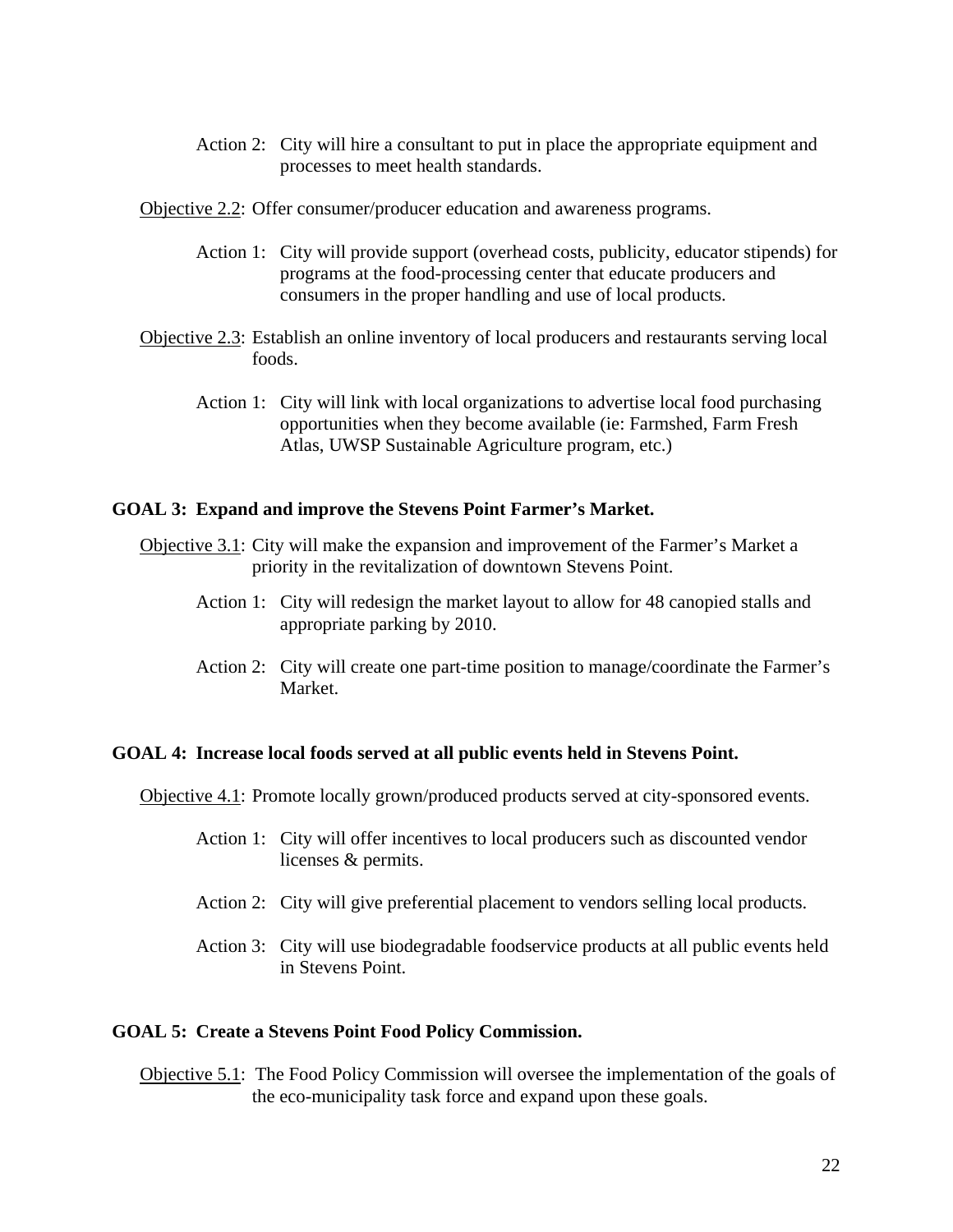- Action 1: The Food Policy Commission will act in an advisory capacity to the Stevens Point City Council.
- Action 2: The Food Policy Commission will act as liaison to the Portage County Board of Supervisors.
- Action 3: The Food Policy Commission will participate in the Portage County Emergency and Disaster Planning.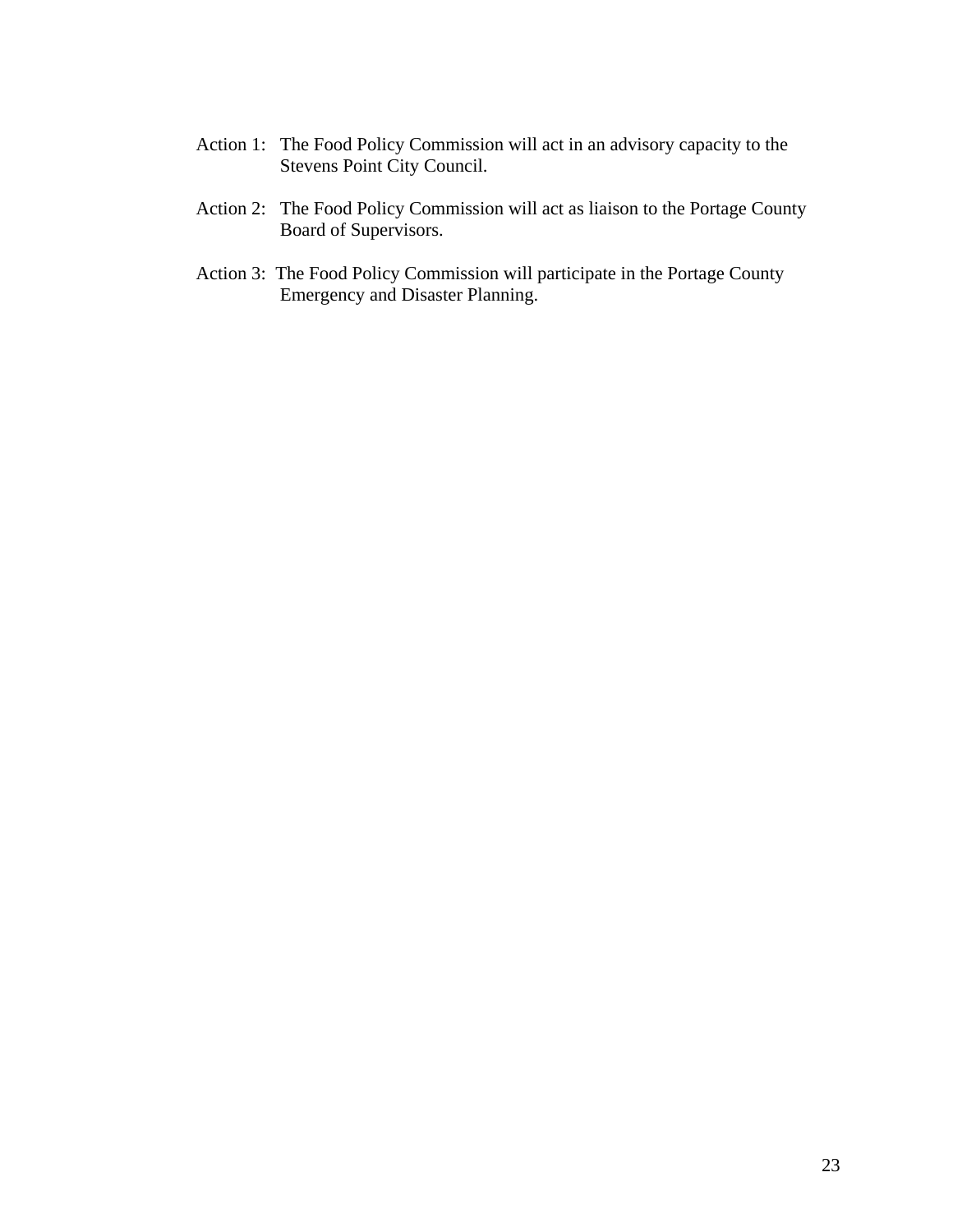## **GREEN BUILDING & ENERGY**

**Vision:** *The City of Stevens Point will continuously work towards a more efficient use of energy through conservation and innovative technologies. The use of engineering practice will be implemented in the decision making process when new technologies are being considered. The City of Stevens Point will also make it a priority to increase the development and use of renewable energy technologies.* 

#### **GOAL 1: Stevens Point will have on staff a city sustainability coordinator.**

Justification: The issues related to energy usage are dealt with through a number of mechanisms and departments in city government. Presently, there is no central office or position to provide overall coordination between departments.

- Objective 1: Create a new staff position focused on sustainability issues by 2009.
	- Action: The Mayor will develop a new position of sustainability and fill the position by January 2009.
- Objective 2: Create a permanent sustainability commission to work with the sustainability coordinator by 2009.
	- Action: The Mayor will create a permanent sustainability commission to guide and work with the new City sustainability staff member.
- Objective 3: The new position will work with all City departments to put into effect the Eco-municipality task force recommendations.
	- Action: The new sustainability staff member will work with the sustainability commission and all City departments to implement Eco-municipality recommendations.
	- Action: The new sustainability staff member will provide yearly reports to citizens and regular informational meetings to continue to gain community support and input.
- **GOAL 2: The city will require energy modeling as part of architectural design in all new public building construction.**

Justification: It can be predetermined what energy costs can be expected before a public building is constructed. That can assist in determining the construction materials and design as well as location and landscaping requirements. Energy modeling processes can help determine the most efficient construction for energy conservation.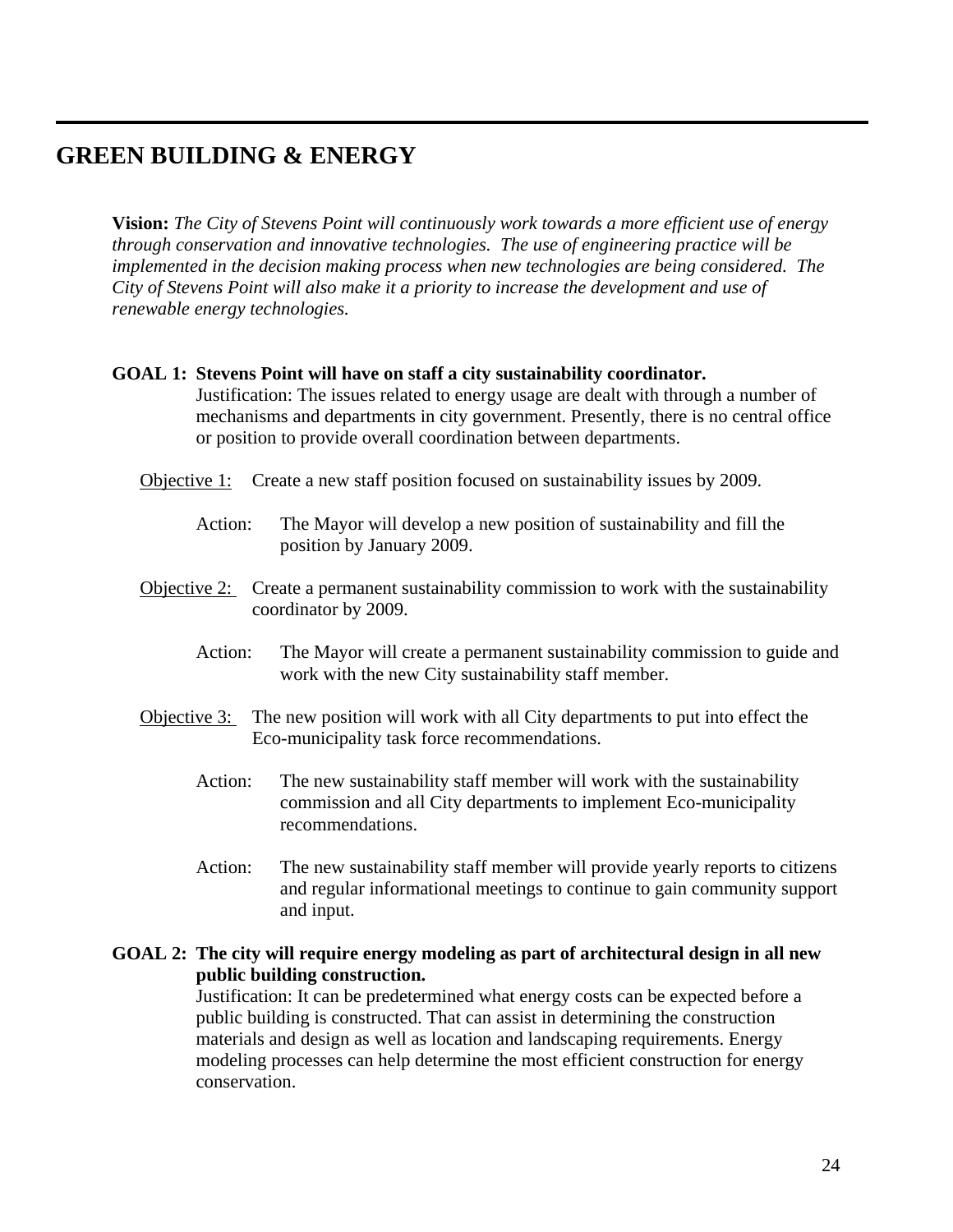- Objective 1: Begin modeling energy consumption on all new public building construction starting January 2009.
	- Action: Energy modeling can be performed by the design team retained for a project or an independent consultant
	- Action: Use the information gained by modeling to ensure the new building is as energy efficient as possible
- Objective 2: Share the information about public building energy modeling and results with the public.
	- Action: Before each public building is constructed, share the energy modeling information with the public to gain public input.
	- Action: Lead by example and teach how energy modeling is beneficial, sharing how other businesses and residential structures can also use modeling as an economic and environmental benefit.

#### **GOAL 3: The city will create a reporting system to establish a baseline for all energy costs in the city.**

Justification: City energy costs for buildings, street lights, stoplights, and equipment are all assigned to various departments. As a result, energy costs can only be compared by department rather then total energy costs for the city. A baseline for energy costs for the entire city is needed.

- Objective 1: Create a reporting system that cuts across all city departments and standardizes the collection of energy usage data from all City activities, by January 1, 2009.
	- Action: The Mayor will designate a Coordinator to oversee the reporting and gathering of energy data.
	- Action: Energy data will be collected in a standardized fashion on at least a quarterly and annual basis.
- Objective 2: Disseminate the energy use information to the public.
	- Action: On an annual basis, mail the energy information to the citizens of Stevens Point beginning January 2009.

#### **GOAL 4: The city will prepare an annual report on energy use and costs in the city as well as steps taken to reduce energy costs.**

Justification: All operational costs for the city including energy costs are paid by public funds. Expenditure of these funds should be available for public scrutiny and comments to help insure the city's duty to reduce energy costs and usage.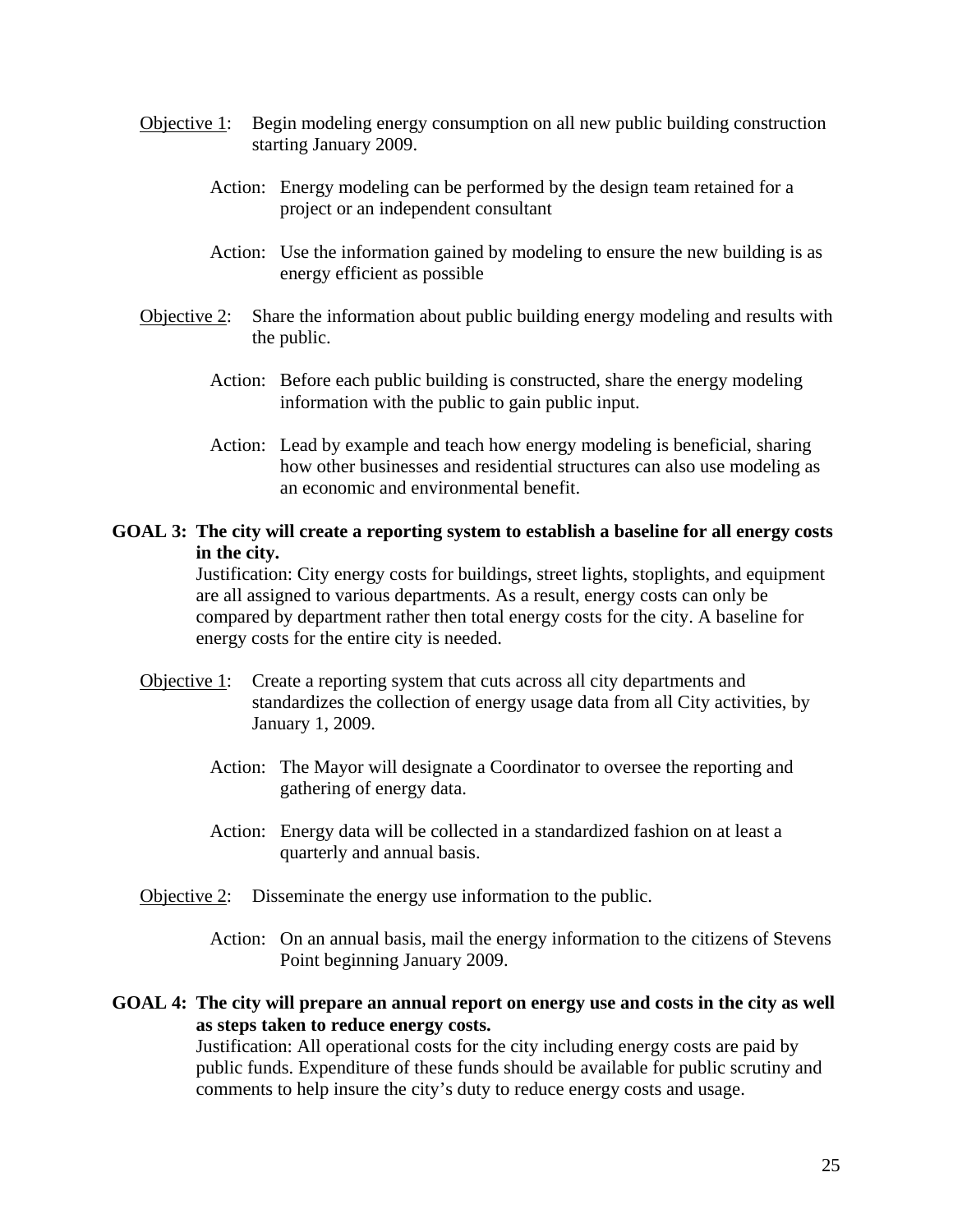- Objective 1: Energy usage data, categorized by energy type and end use, will be analyzed and an Annual Report to the public will be prepared, by January 1, 2009.
	- Action: The Coordinator will categorize energy use and break down energy usage into units suitable for comparison with other user averages, such as those from other governmental entities and/or State or National averages.
- Objective 2: Energy usage data will be compared over time to track trends and serve as a benchmark for making improvements or changes to City energy use, after January 1, 2009.
	- Action: Current energy usage will be compared to past energy usage.
	- Action: The impact of changes in City operations will be identified and highlighted in the energy baseline data.
- **GOAL 5: The city will continue its support of an urban forestry program and seek a 40% tree canopy for the city by assisting homeowners and incorporating this goal into city ordinances.**

Justification: An effective urban forestry program can assist in reducing air conditioning and heating costs for homes and businesses. Tree planting in boulevards can extend the life of a street surface by as much as ten years. Urban trees improve the business atmosphere and enhance the aesthetic and property value of homes. These values can be maintained with a 40% tree canopy.

- Objective 1: Determine the current tree canopy percentage and provide recommendations, by January 1, 2009, to achieve the desired canopy percentage.
	- Action: City Forester will determine current tree canopy percentage as a benchmark.
	- Action: City Forester will develop a series of recommendations to achieve the desired canopy percentage over time.
	- Action: City Forester will identify constraints and obstacles to achieving the desired canopy percentage.
	- Action: The City Forester will educate the public on ways to improve the City's tree canopy.
- **GOAL 6: The city will establish a physical location(s) where its residents can get up-todate information on energy conservation, renewable energy, and green building. An electronic website should also be developed to assist in this effort.**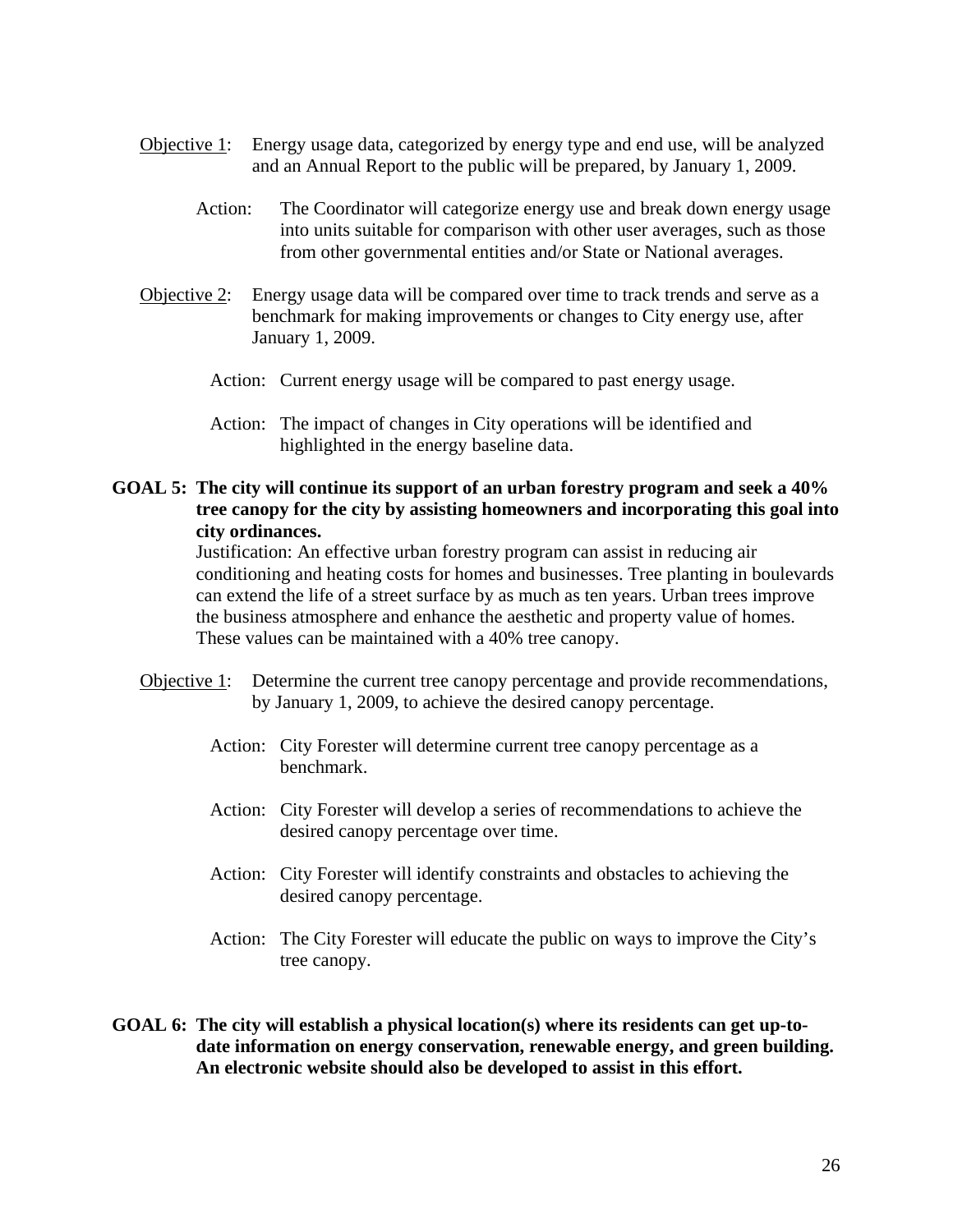Justification: Energy issues are complex and constantly changing. City residents need a central location to secure information on how they can assist in reducing energy consumption through conservation and other sustainable practices.

- Objective 1: The designated Staff person should establish a physical location in the City where residents can obtain energy conservation, renewable energy, and green building information, by January 1, 2009.
	- Action: Establish a physical location for energy information.
	- Action: Develop an ongoing program to keep energy information up to date. It is suggested that the use of local utilities assist in this process.
	- Objective 2: The designated Staff person should oversee the www.sustainablepoint.org website to ensure that it offers electronic versions of materials available at the physical location and offers links to other resources, by January 1, 2009.
		- Action: Maintain the already existing website by updating and promoting it.

#### **GOAL 7: The city will develop an outreach program to regularly distribute energy conservation, renewable energy, and green building materials to city residents including students.**

Justification: Materials dealing with energy conservation, renewable energy, and green building are an important part of the educational process for city residents.

- Objective 1: Collaborate with organizations such as the Midwest Renewable Energy Association (MREA) and Focus on Energy to disseminate educational materials to City residents starting in 2009.
	- Action: Materials focused on energy efficiency in the home, renewable energy use, efficient transportation, etc. will be disseminated in multiple ways including tax bills and City newsletter.
	- Objective 2: Financially support the education of teachers in Stevens Point on energy issues beginning in 2010 to prepare them to incorporate energy education into their curriculums.
		- Action: The City will support 20 Stevens Point teachers/year to attend an energy education course developed and taught by the Wisconsin K-12 Energy Education Program (KEEP).
- **GOAL 8: The city will undertake a thorough review of all zoning and other ordinances to make energy conservation a conscious part of the ordinance implementation process.**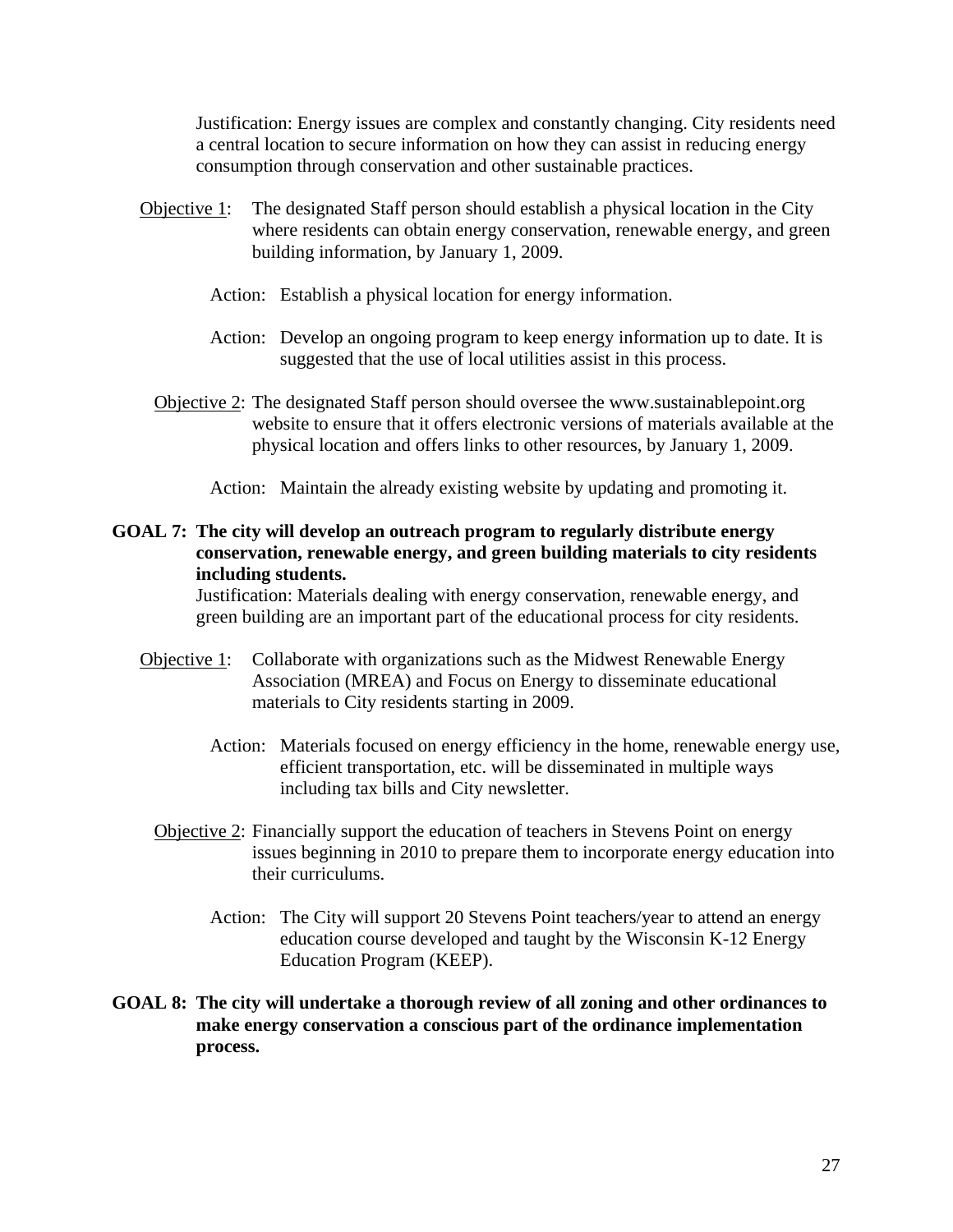Justification: City ordinances historically have not dealt with energy use or conservation including street lighting, home or business construction. As energy costs rise, this impacts the city tax base and ultimately the tax payer.

- Objective 1: Change the city regulations that do not have sustainable building practice as a priority.
	- Action: The City will perform a review of all existing City ordinances and procedures, to determine their potential energy impact, by January 1, 2009
	- Action: The city staff will identify areas in the regulations that could be altered to increase energy conservation and sustainable building practices in both residential and commercial projects.
- Objective 2: Develop and propose recommendations to City ordinances and procedures to reduce energy impacts, by January 1, 2009.
	- Action: Propose new ordinances and revisions to existing ordinances that are intended to reduce energy usage or use resources more efficiently.
- **GOAL 9: The city will evaluate the opportunity to incorporate alternative energy and sustainable development strategies in all of its development or redevelopment activities and will encourage citizens to incorporate alternative energy and sustainability into residential projects.**

Justification: Energy consumption is primarily electrical, gas, fuel oil, gasoline or diesel. Energy can also be obtained from alternative energy sources such as wood, wind, solar or geothermal. Regarding sustainable development, infill development where existing infrastructure exists is a more effective use of land.

- Objective 1: Evaluate opportunities to incorporate renewable energy systems or other alternatives to conventional fossil-fuel based technologies when undertaking development or reconstruction projects after January 1, 2009.
	- Action: Conventional systems will be compared to alternative systems on a lifecycle basis, with costs and benefits identified and quantified.
	- Action: Ensure the alternative energy potential is studied through an engineering process prior to all municipal construction. This will be accomplished prior to 01/01/2009.

Objective 2: Encourage citizens to incorporate alternative energy into residential projects.

Action: Provide financial incentives to residents in Stevens Point to encourage them to utilize renewable energy, especially solar hot water and photovoltaics.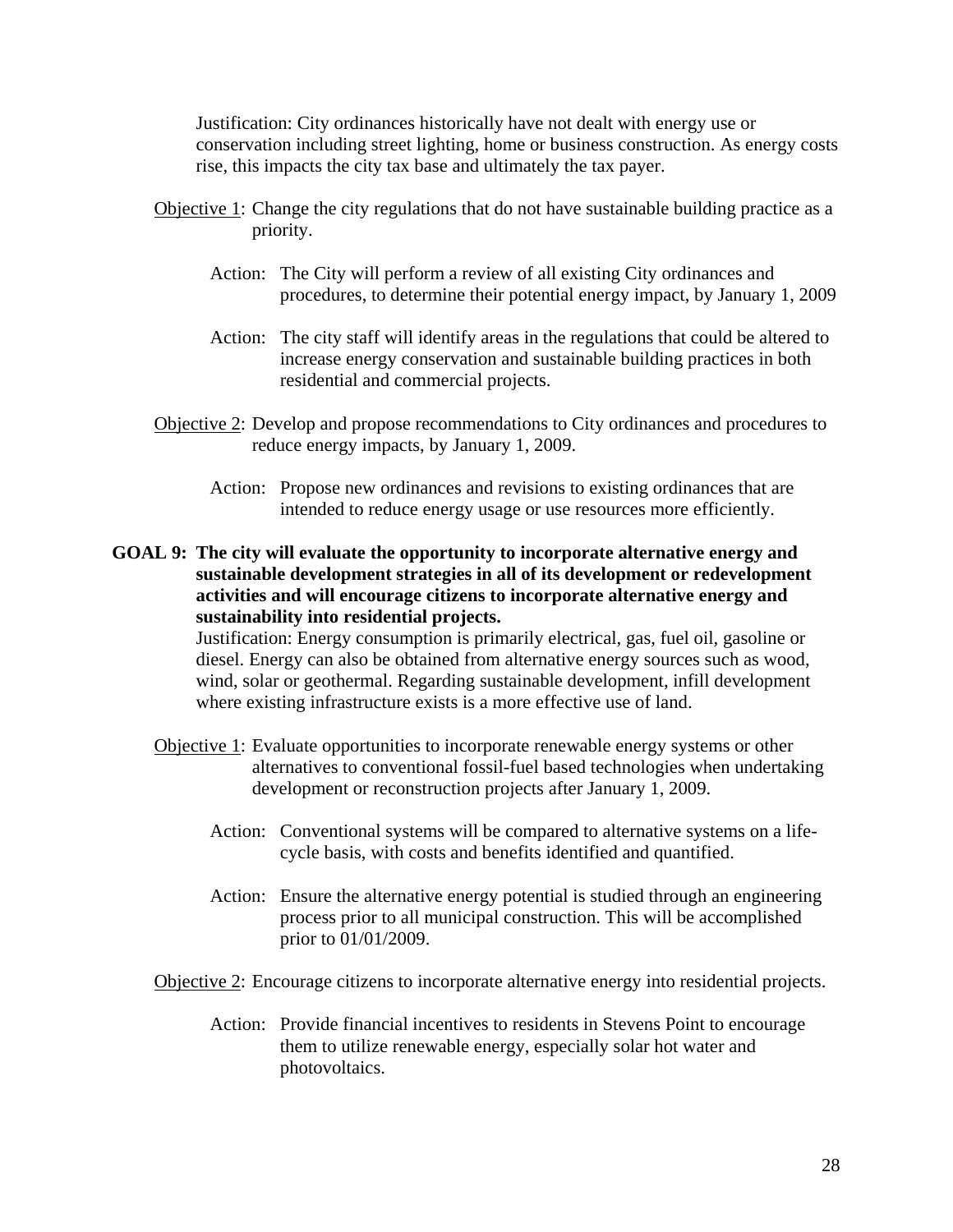#### **GOAL 10: The City of Stevens Point will become a leader in renewable energy consumption.**

Justification: The State of Wisconsin has joined other states to increase its renewable energy sources to 25% by 2025. Congress has also passed resolutions to achieve the same goal.

Objective 1: Meeting or exceed the goal of "25 X 25" beginning in 2009.

- Action: Take advantage of Focus on Energy's grants and incentives to fund renewable energy projects on public buildings.
- Action: Research the possibility of Stevens Point having its own municipal wind turbine(s). Research complete by 2009. Report to public on feasibility.
- Action: Research the possibility of constructing a waste-to-energy plant. Research complete by 2009. Report to public on feasibility.
- Action: Schedule renewable energy workshops where technologies and financial incentives are showcased. One workshop per year starting in January 2009.
- Action: Create energy co-ops for renewable energy produced locally.
- **GOAL 11: The city will adopt the LEED certification and rating system for all publiclyfunded buildings by ordinance and other governmental review processes.**  Justification: The Leadership in Energy and Environmental Design (LEED) Green Building Rating System represents the U.S. Green Building Council's effort to provide a national standard for what constitutes a "green building." Through its use as a design guideline and third-party certification tool, it aims to improve occupant well-being, environmental performance and economic returns of buildings using established and innovative practices, standards and technologies. This system while complex has been adopted by many cities as part of their efforts in energy conservation.
	- Objective 1: The City will employ third-party verification of sustainable design and construction features incorporated into new City projects, after January 1, 2009.
		- Action: All new construction projects will be registered and submitted for certification under the LEED Green Building Rating System of the U.S. Green Building Council
		- Action: The scope of work and associated design fees for new construction projects should reflect the tasks associated with the certification process.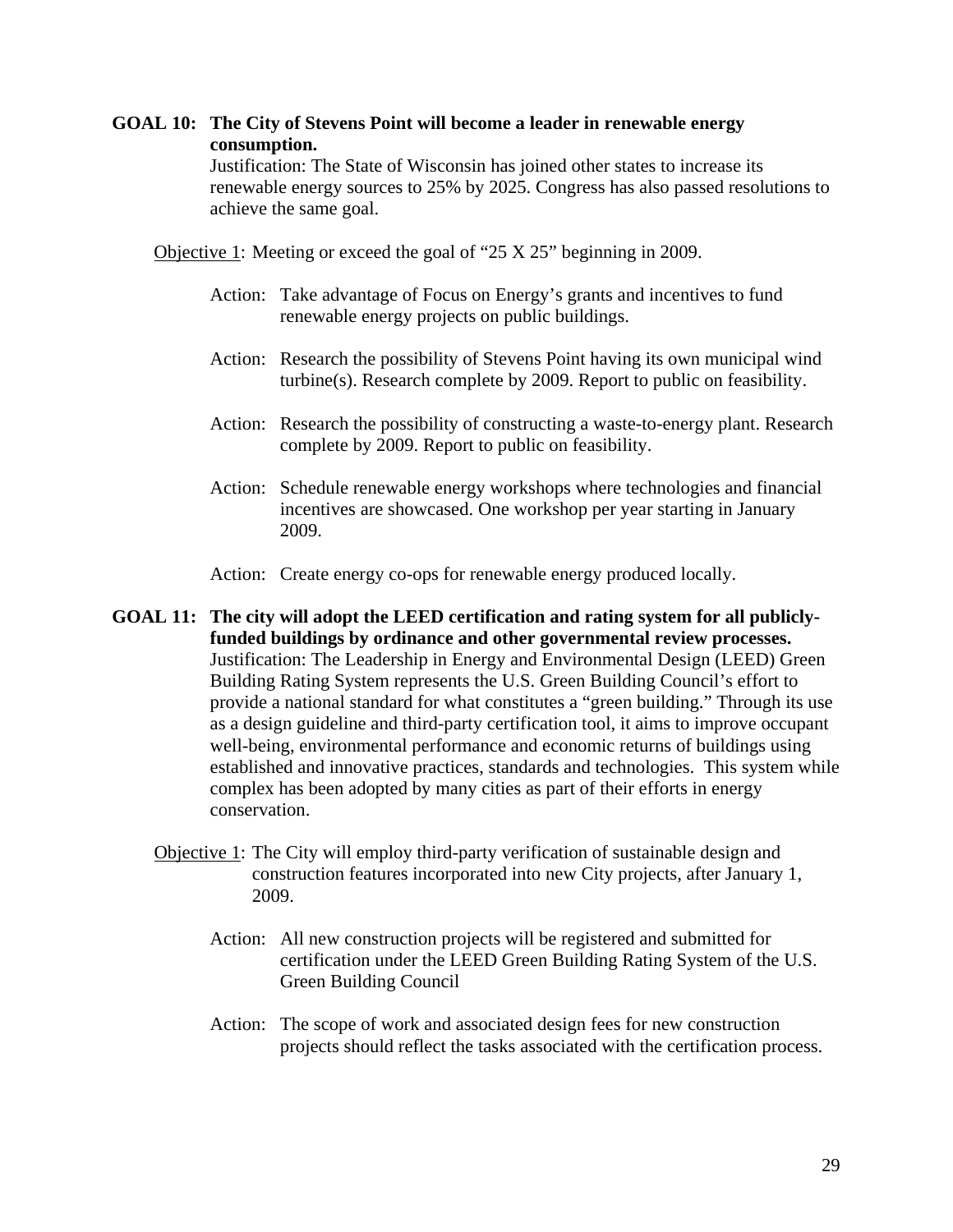- Objective 2: The City will evaluate by January 1, 2009 all existing buildings for opportunities to make improvements in energy usage, operations and maintenance.
	- Action: All existing buildings will be evaluated under the LEED-EB Rating System for existing buildings.
	- Action: Existing buildings with significant potential will be registered and submitted for certification under the LEED-EB Rating System.
- **GOAL 12: The city will undertake a comprehensive review of street light numbers, locations and intensity, with the goal of reducing overall public lighting levels. The city should by ordinance and other governmental review processes adopt a model "dark sky" lighting ordinance that addresses lighting location, acceptable fixture types, signage lighting and other relevant aspects.**  Justification: Public lighting has a worthwhile public benefit that should be balanced with mid-block streetlights, unshielded security and signage lights can be excessive and inefficient in their use of energy. Many communities are adopting "dark sky" ordinances to mitigate the effects of glare, light trespass, light pollution and other negative aspects of lighting in public and private areas alike, while at the same time using lighting fixtures that are highly efficient in directing light where it is most needed.
	- Objective 1: The City will undertake by January 1, 2009 to reduce the overall level of street lighting, to be phased-in over a specific time period.
		- Action: Identify current street lighting locations, intensities, energy usage and costs.
		- Action: Propose revised street lighting strategies to address safety concerns, while reducing the overall number and level of lighting throughout the City.
		- Action: Pass an ordinance to adopt a model "dark sky" lighting ordinance that addresses lighting location, acceptable fixture types, signage lighting and other relevant aspects.
- **GOAL 13: The city will undertake a comprehensive review of traffic light settings with the intention of limiting the number of intersections with 24-hour signal operation to a select group of specifically-identified high-traffic locations.** Justification: Traffic control lights perform a necessary function for public safety. However, many traffic control signals operate beyond peak traffic periods. This results in needless fuel use by vehicles waiting for traffic lights to change when there are no or very few other vehicles at the intersection, especially in later evening and early morning hours. Many communities convert a majority of lesser used intersections to all-flashing mode from early evening to early morning as a matter of policy.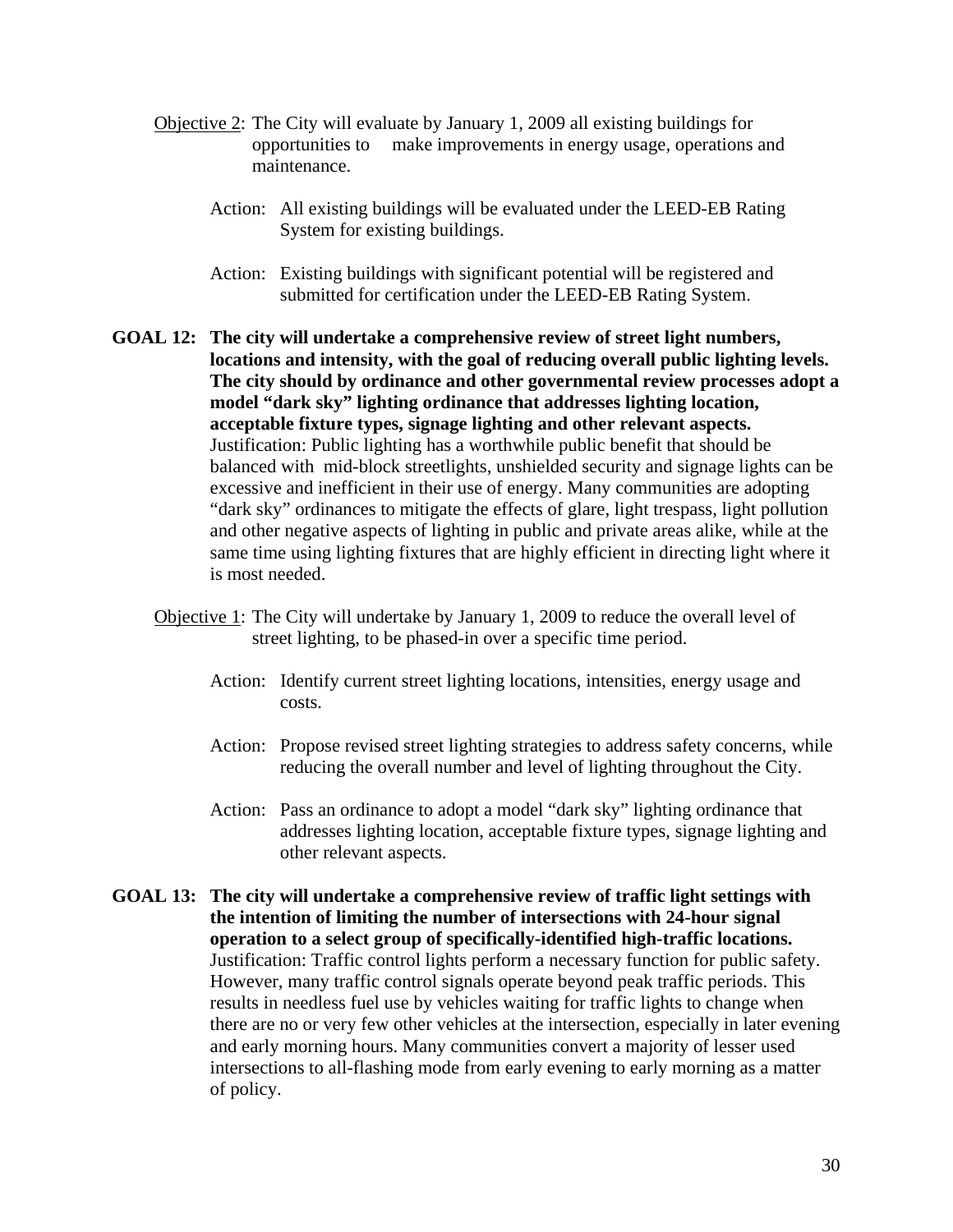Objective 1: Conserve energy on traffic signals and not lessen the safety of the roadways.

- Action: Re-configure city traffic lights by January 1, 2009 to operate on a timedmode only during peak traffic hours for the specific intersection where they are located. Few, if any, traffic lights should operate on a timed-mode late at night or continuously for 24 hours.
- Action: Traffic lights should be programmed to revert to flashing-mode during offpeak and low-traffic periods.
- Objective 2: City traffic lights with dedicated turn-signals should be reconfigured by January 1, 2009 to allow through traffic to proceed before turning traffic, as has been done in many other cities, to avoid holding up larger volumes of through-traffic for smaller numbers of turning-traffic.
	- Action: Traffic light turn-signals should be programmed to activate at the end of the cycle, rather than the beginning, in a "lagging-left" configuration.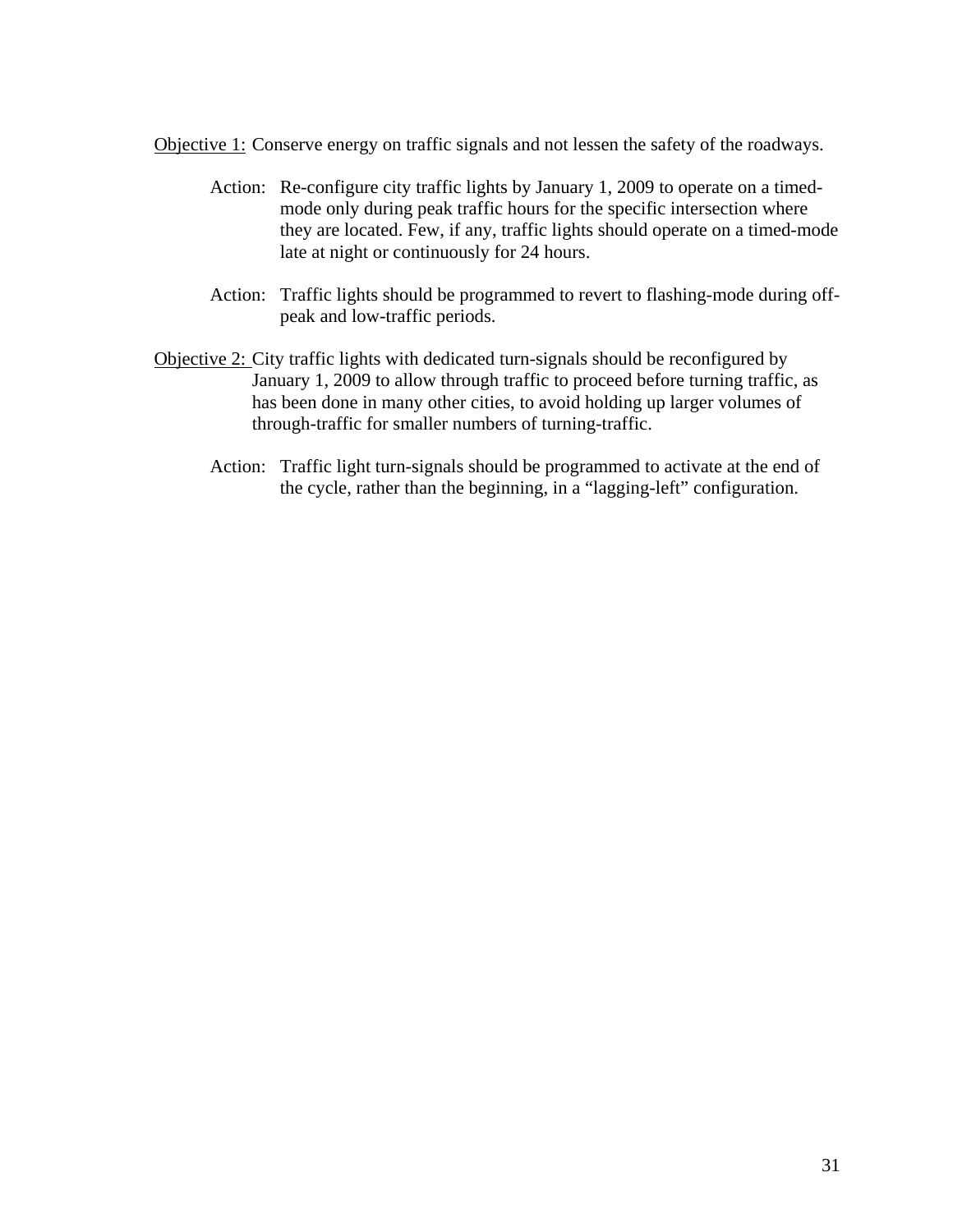## **PARKS & TOURISM**

#### **VISION STATEMENT**

*Our mission is to protect the, preserve, maintain and enhance the community's natural resources, creating a desirable environment and destination for residents and visitors.*

#### **GOAL 1: To promote our unique natural diversity and features to both residents and visitors that results in sustainable economic growth for the community.**

- Objective 1: Create a eco-destination brand for the area that residents, visitors and potential businesses and residents can identify with.
	- Action 1: Continue to work with the Stevens Point Area Convention & Visitors Bureau to promote Travel Green program and identity.
	- Action 2: Promote quiet recreational opportunities are promoted including gardening, bird watching and other wildlife viewing.
	- Action 3: Life-long learning is promoted within parks, open spaces and recreational facilities.

#### **GOAL 2: To encourage government and tourism related businesses to adopt more environmentally sustainable practices.**

- Objective  $2.1$ : Educate businesses and facilitate the process for increasing the participation in the Travel Green program.
	- Action 1: Develop a series of workshops to facilitate increased participation in Travel Green Wisconsin amongst tourism related businesses.
- Objective 2.2: Develop sustainable resource use guidelines, practices and incentives for community events.
	- Action 1: Create a sustainable best practices document to hand out to event planners.
	- Action 2: Develop mechanisms (such as indicators) for measuring progress towards sustainable tourism

#### **GOAL 3: To develop and promote sustainable tourism through partnerships and voluntary activities by all sectors and stakeholders.**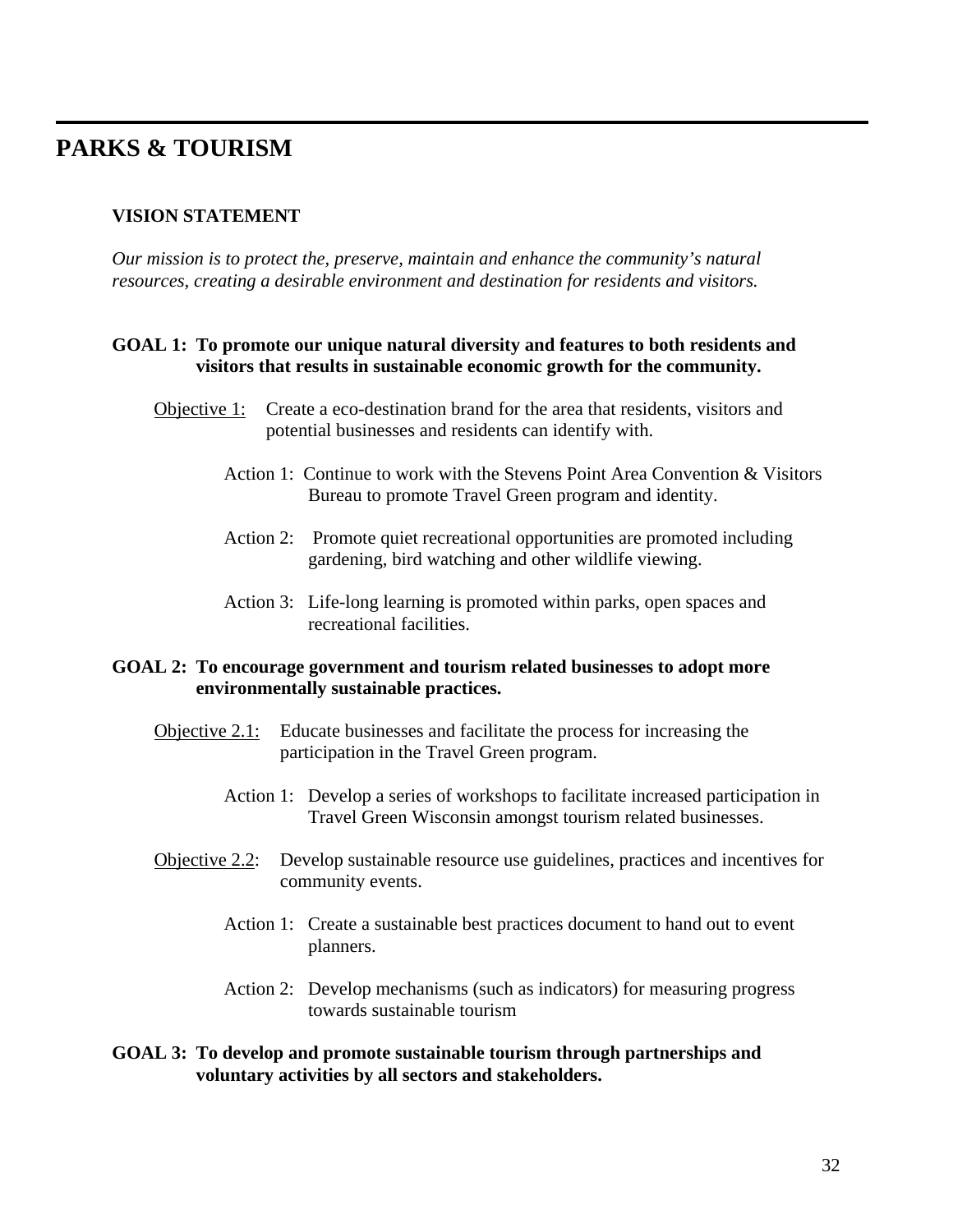- Objective 3.1: Include sustainable practices as a criterion for evaluating future room tax projects.
	- Action 1: As part of the application process for room tax projects, projects will be given points for sustainable practices.
- Objective 3.2: Inventory current eco-tourism assets in the area. Determine how they are currently being utilized and their potential used for events.
	- Action 1: Develop a searchable database regarding eco-friendly community assets.
	- Action 2: Consider regional collaboration for integrated eco-tourism development.

#### **GOAL 4: To provide parks, recreational facilities, open space, streetscapes, and waterways for the benefit, enjoyment health, and wellbeing of Stevens Point residents.**

- Objective 4.1: Maintain/increase the proportion of park acreage/population as the community (land/population) expands.
	- Action 1: Identify opportunities to create new parks or open spaces for broad public uses
	- Action 2: Appropriate unused and underutilized open spaces have been reclaimed for public use.
	- Action 3: Re-establish wild and native places in the community such as natural shorelines and prairies, incorporating an educational component i.e. plant identification etc.
- Objective 4.2: Create a destination that is appealing with historic commercial areas, neighborhoods with sustainable technology practices. Example: gentle lighting, big boulevards, sidewalks, bike lanes.
	- Action 1: All new development projects should include a dedicated amount of green space which involves native landscaping.
- Objective 4.3: Parks of city-wide interest are easily accessible to every resident by foot, bicycles or public transit.
	- Action 1: Propose modifications to the existing public transit systems to improve linkages to parks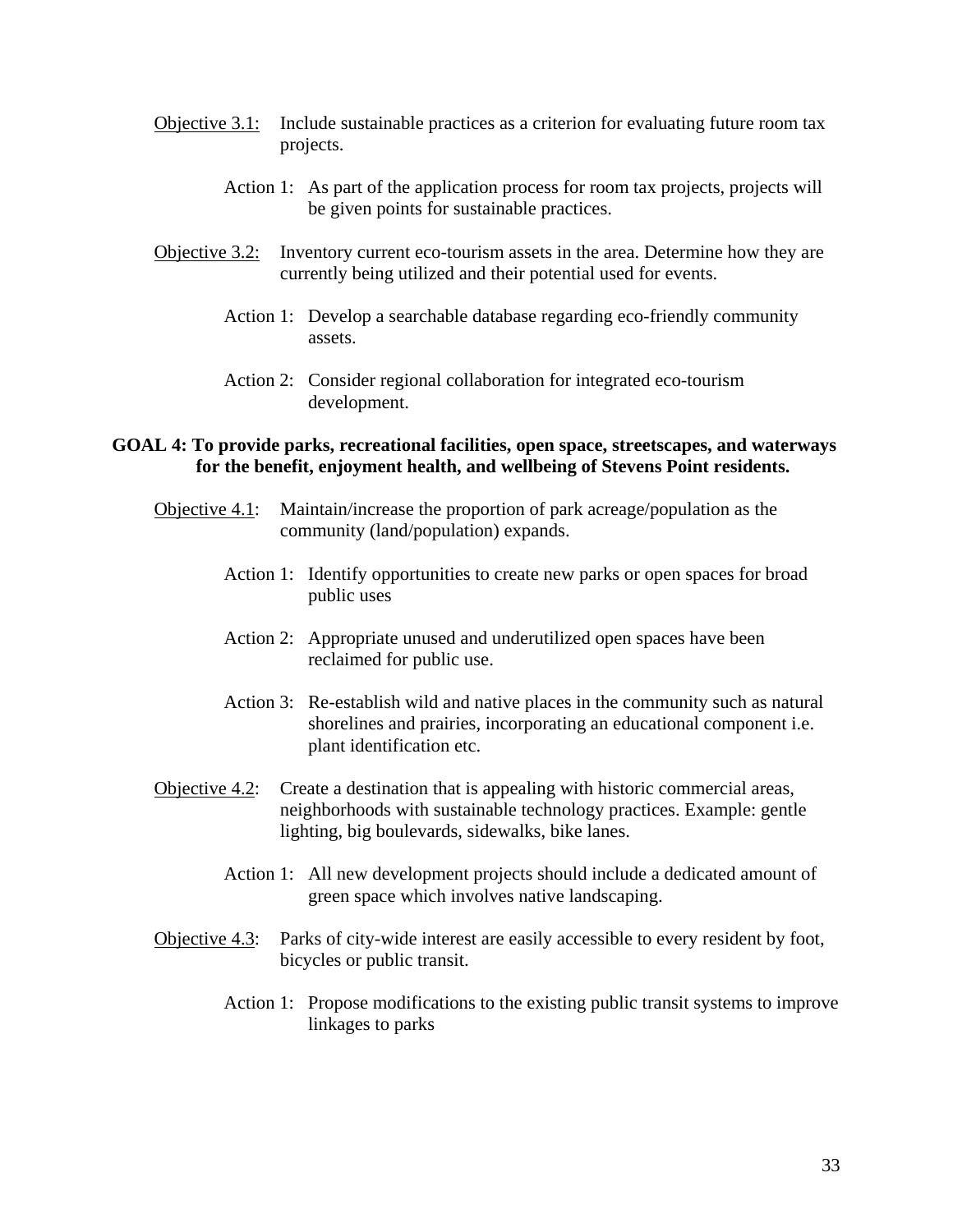- **GOAL 5: To maintain our parks, open spaces, recreational facilities, and streetscapes through practical, economic, creative, and collaborative means to achieve clean, safe, inviting, and inspiring spaces for people and wildlife.** 
	- Objective 5.1: Biodiversity considerations are integrated into all open space management Decisions and policies and enhance native biodiversity on parks, open spaces, waterways and streetscapes.
		- Action 1: Protect the natural integrity of our waterways through conservation easements and public ownership.
		- Action 2: Study resource issues associated with the area waterways and its future (non- point source pollution, invasive species).
		- Action 3: Support the restoration of open spaces to their natural conditions in coordination with existing programs.
		- Action 4: The business community and private sector should be an active participant in providing staff and volunteers to assist in the management of the city's parks, open spaces and streetscapes.
	- Objective 5.2: Streetscapes have been improved to make pedestrian, bike and transit use safe and efficient and make neighborhoods more livable by reducing noise, visual clutter (utility lines), traffic congestion and air pollution by introducing landscaping (emphasizing native) to all neighborhoods.
	- Objective 5.3: Continue support for proper tree planting and care of city trees. Infrastructure is in place with existing city forestry department.
		- Action 1: Plant more trees, strive for at least 40% tree canopy for the city of Stevens Point.
		- Action 2: Promote benefits of city trees on both public and private property.
	- Objective 5.4: Protect and expand the Green Circle Trail.
		- Action 1: Develop official use agreements with private landowners whose properties incorporate sections of the Green Circle Trail.
		- Action 2: Buy land and conservation easements (ex. Green Circle Trail, Plover River, Wisconsin River) through city, county and private donations
- **GOAL 6: To promote and strengthen community participation in planning, creation, management, and stewardship while building and improving the financial resources for our parks, open spaces, recreational facilities and streetscapes.**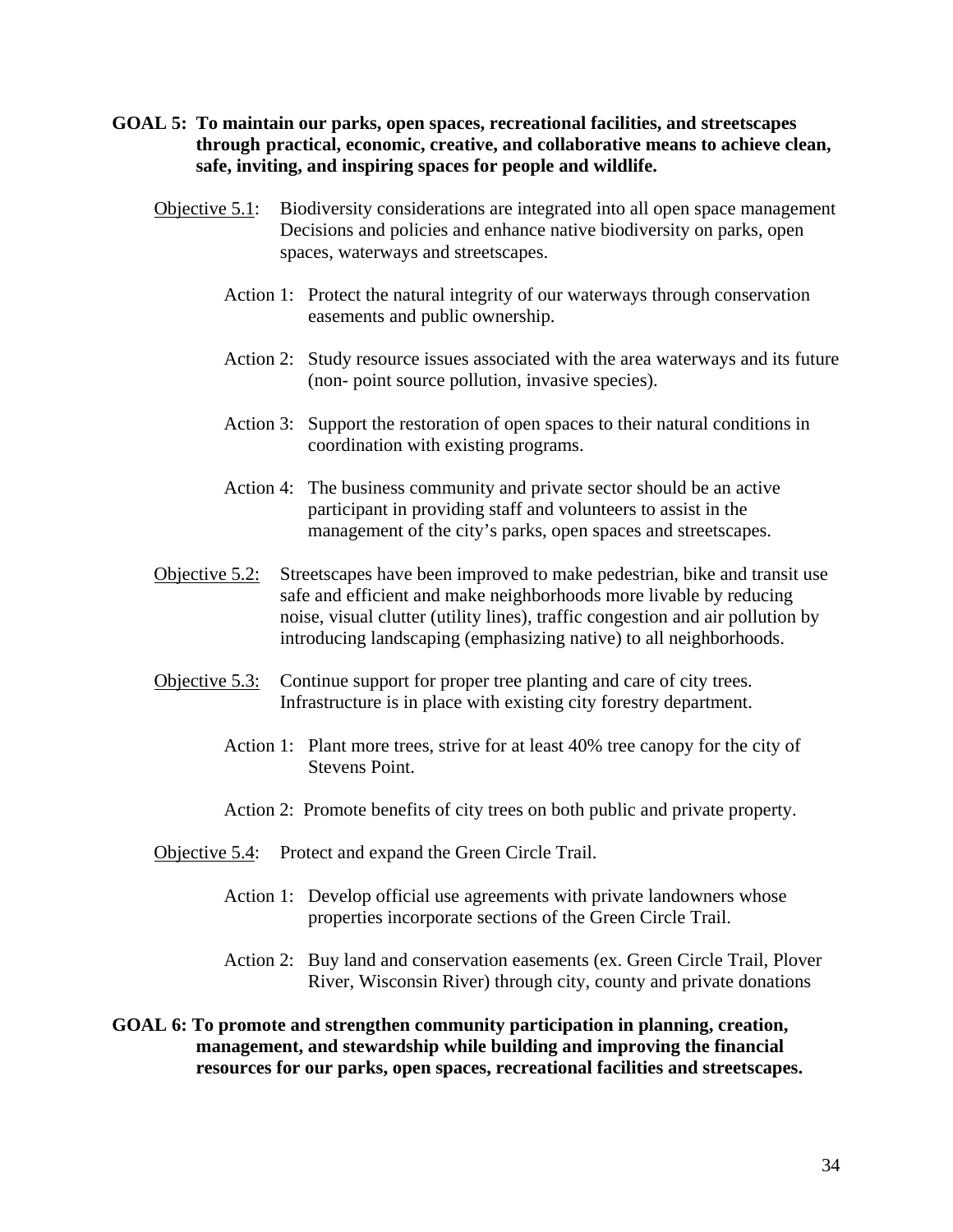- Objective 6.1: Increase the long-term success of sustainable tourism projects by involving all primary stakeholders including the local community, tourism industry and government in the development and implementation of a sustainable tourism plan.
	- Action 1: Raise awareness of sustainable tourism and its implementation by promoting the exchange of information between government and all stakeholders on best practices for sustainable tourism.
- Objective 6.2: Parks are promoted as outdoor classrooms, which enhance stewardship of nature and understanding of local places.
	- Action 1: Each school is linked to a park or open space for learning and stewardship purposes
	- Action 2: Establish an information campaign to promote the benefits of plant, herb, and flower gardens, streetscapes and native landscaping to the community.
- Objective 6.3: Strengthen the permanent, dedicated source of funding for open space acquisition and its management.
	- Action 1: Investigate dedicated source of funding opportunities for open space land acquisition and management
	- Action 2: Incorporate volunteers and community-based agencies into maintenance programs.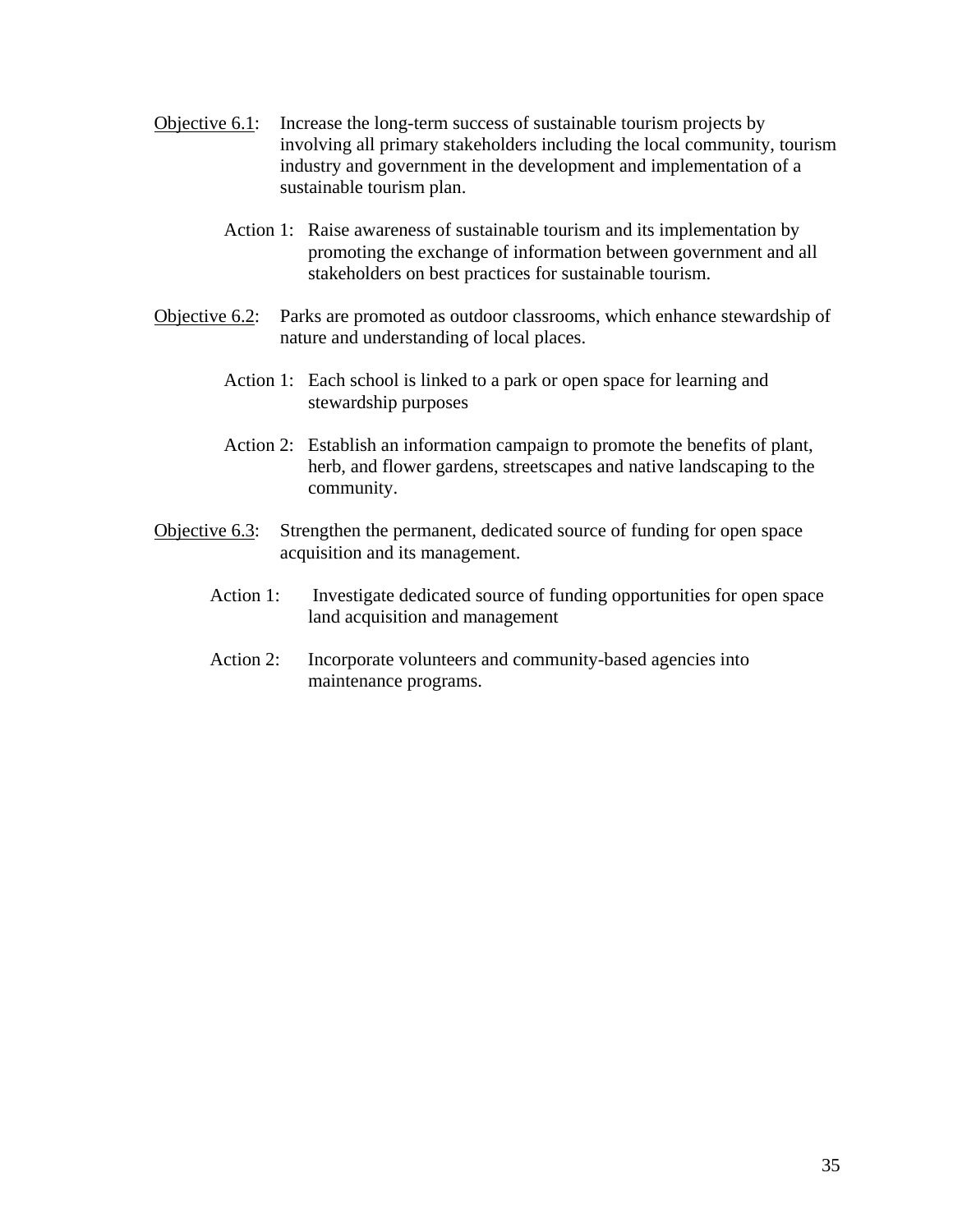## **TRANSPORTATION**

#### **VISION STATEMENT**

*The city of Stevens Point will continually work to reduce its dependence on non-renewable transportation fuels. Stevens Point residents will be able to ride a bicycle, walk, or take public transit throughout the community and there will community culture that supports and encourages these activities.* 

#### **GOAL 1: Stevens Point will continually increase the efficiency of fueled vehicles and continually increase the use of alternative-fueled vehicles.**

- Objective 1.1: Stevens Point steadily incorporates alternative-fueled vehicles into the city government's fleet and public transit vehicles, and the community as a whole.
	- Action 1: In July 2008, then on a yearly basis, the Director of Public Works, with input from the Board of Public Works, provides a feasibility timeline for when the city may best utilize bio-diesel, alterative fuels, or purchase hybrid vehicles. *Government*
	- Action 2: In July 2008, then on a yearly basis, the Transit Manager provides a feasibility timeline for when the Transit Department may best incorporate or purchase alternative fueled vehicles. *Government*
	- Action 3: By October 2008, the Public Works Department reviews "Designated Truck Route" signage, and makes necessary revisions, so that trucks making deliveries or pick ups in the city are able to use the most direct routes, therefore saving fuel and keeping air pollution from truck exhausts low. *Government*
	- Action 4: By December 2008, the City Council adopts an ordinance allowing Neighborhood Electric Vehicles, or other low-emission vehicles. *Government*
	- Action 5: Create incentives to encourage business to provide public access to alternative fuels such as compressed natural gas, hydrogen, bio-diesel and future fuel alternatives. *Government and Community*
- Objective 1.2: Stevens Point city government supports the infrastructure for vehicles to operate more efficiently, while planning for the future.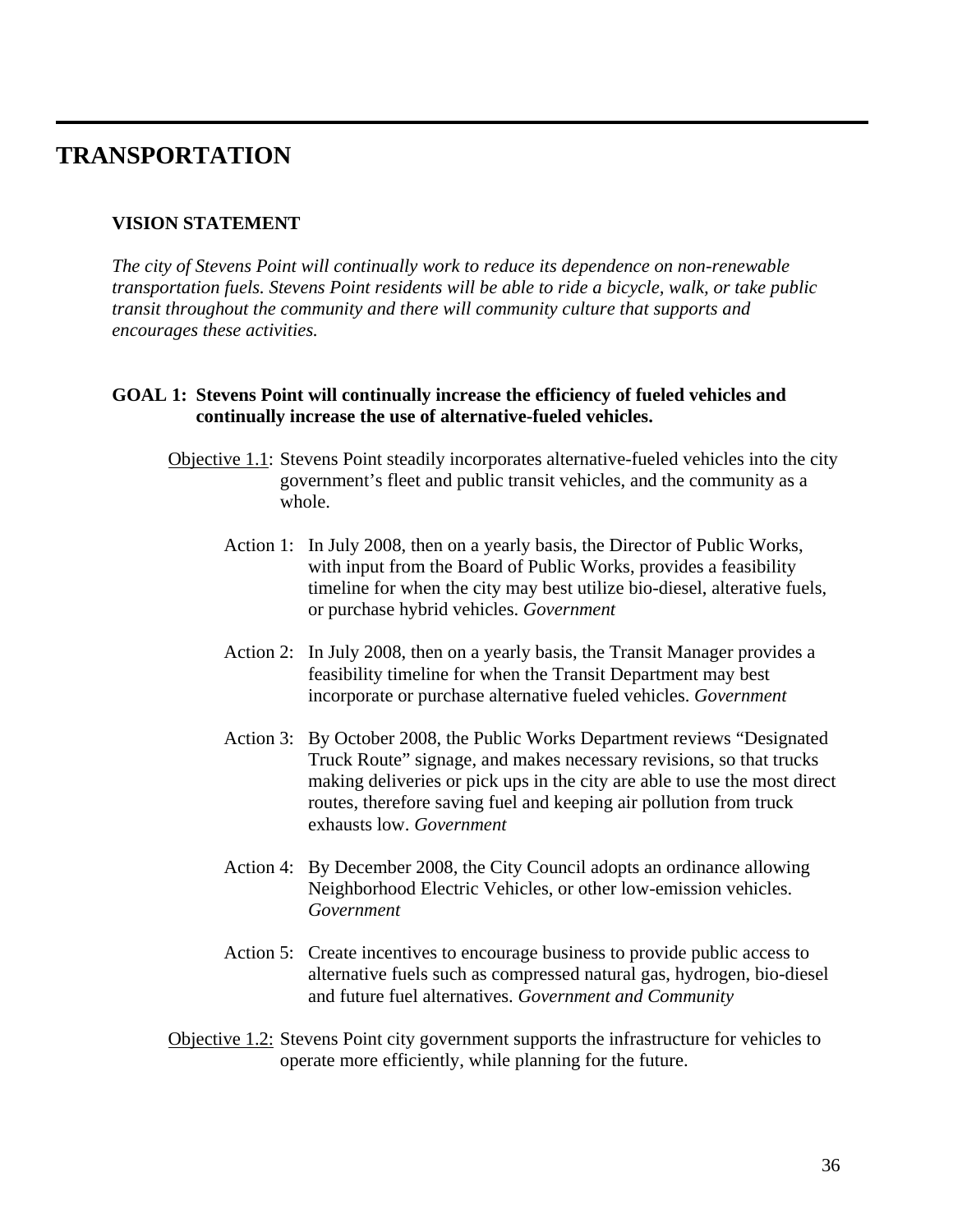- Action 1: The Public Works Department, when developing street plans, emphasizes the importance of using or expanding existing streets before constructing new ones. *Government*
- Action 2: In July of each year, Public Works Department assess each traffic signal in the city to determine whether it could be converted to blink at certain hours or whether blinking times should be extended or shortened. *Government*
- Action 3: By December 2008, City designates at least two sites that could be used as park and ride locations, that are adjacent to public transit options. The city reviews annual the need for additional sites. *Government and Community*
- Action 4: Create website that describes all the sustainable transportation options for new residents, visitors and those attending conventions in the city. *Government and Community*
- Action 5: Work with the Convention and Visitors Bureau to develop information on sustainable transportation options for vacationers and those attending conventions in the City. *Government and Community*
- Action 6: Use signage or other means to promote sustainable transportation initiatives at rest areas, historical markers and park and ride sites. *Government and Community*
- Action 7: Ensure that abandoned railroad right-of-ways are retained for possible future use as transportation routes by converting them to bike or hiking trails. *Government and Community*
- Action 8: Continue to encourage the planting of trees along streets to help convert carbon dioxide emissions (from vehicles) to oxygen. *Government and Community*
- Action 9: Promote long-term planning for the eventual linkage of Stevens Point to other communities in Wisconsin by light rail. *Government and Community*

Objective 1.3: Stevens Point provides opportunities to share vehicle trips or carpool.

- Action 1: Employers promote car-pooling by making available a bulletin board or other means to coordinate rides. *Community*
- Action 2: Employers promote car-pooling by reserving attractive parking spaces for car-pooling employees. *Community*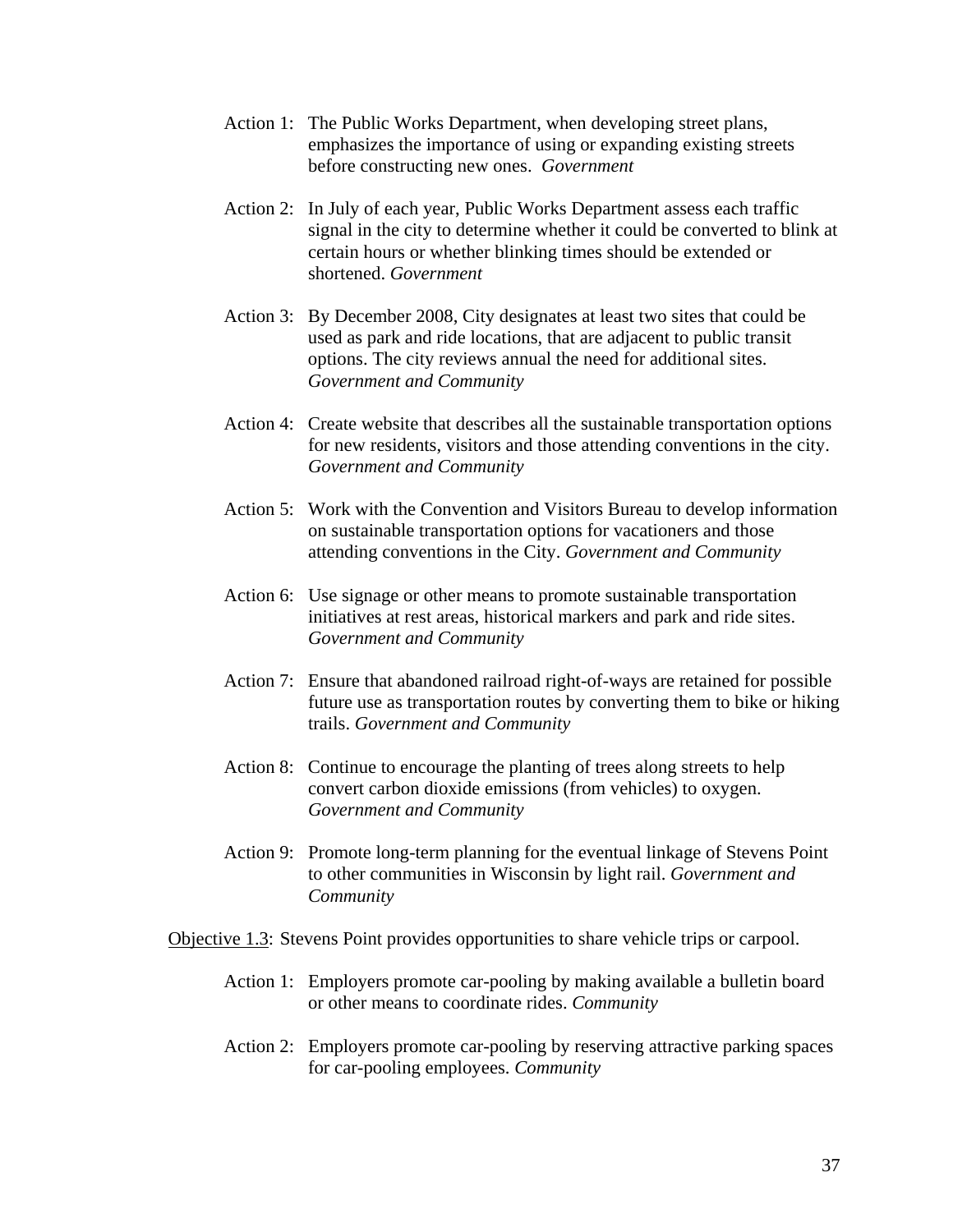- Action 3: Employers use company vans to transport employees. *Community and Government*
- Action 4: Create website that serves as a community ride-share board for short and long distance travel*. Government and Community*
- Action 5: Encourage and support local business venture to provide a community fleet of co-op cars or efficient, low emission vehicles that are available for lease by the hour, day or week to co-op members*. Government and Community*
- Action 6: Encourage local government and county to support existing ride share opportunities and promotions such as www.rideshare.gov. *Government and Community*

#### **GOAL 2: Stevens Point will continually increase the use of bicycles for transportation and recreation.**

- Objective 2.1: Stevens Point supports and maintains existing, and continually increases new, infrastructure or facilities that increases community bicycle riding for transportation and recreation.
	- Action 1: By January 2009, and reviewed yearly, the Public Works Department and Board of Public Works, with citizen input, reviews, and makes updates to, the Bicycle and Pedestrian Plan. *Government*
	- Action 2: Stevens Point creates a Bicycle/Pedestrian Advisory Committee that consists of citizen members that can assist in reviewing, prioritizing and implementing the Stevens Point Bicycle and Pedestrian Plan. *Government and Community*
	- Action 3: More bike lanes are created and striped in the city, based on the priorities created in Bicycle and Pedestrian Plan. *Government*
	- Action 4: Bike routes are marked, based on the priorities and routes created in Bicycle and Pedestrian Plan. *Government*
	- Action 5: Install bicycle racks at every public building or parking lot. *Government*
	- Action 6: Employers provide bicycle racks near employee entrance. *Community*
	- Action 7: All schools have an adequate number of bicycle racks near entrances*. Community*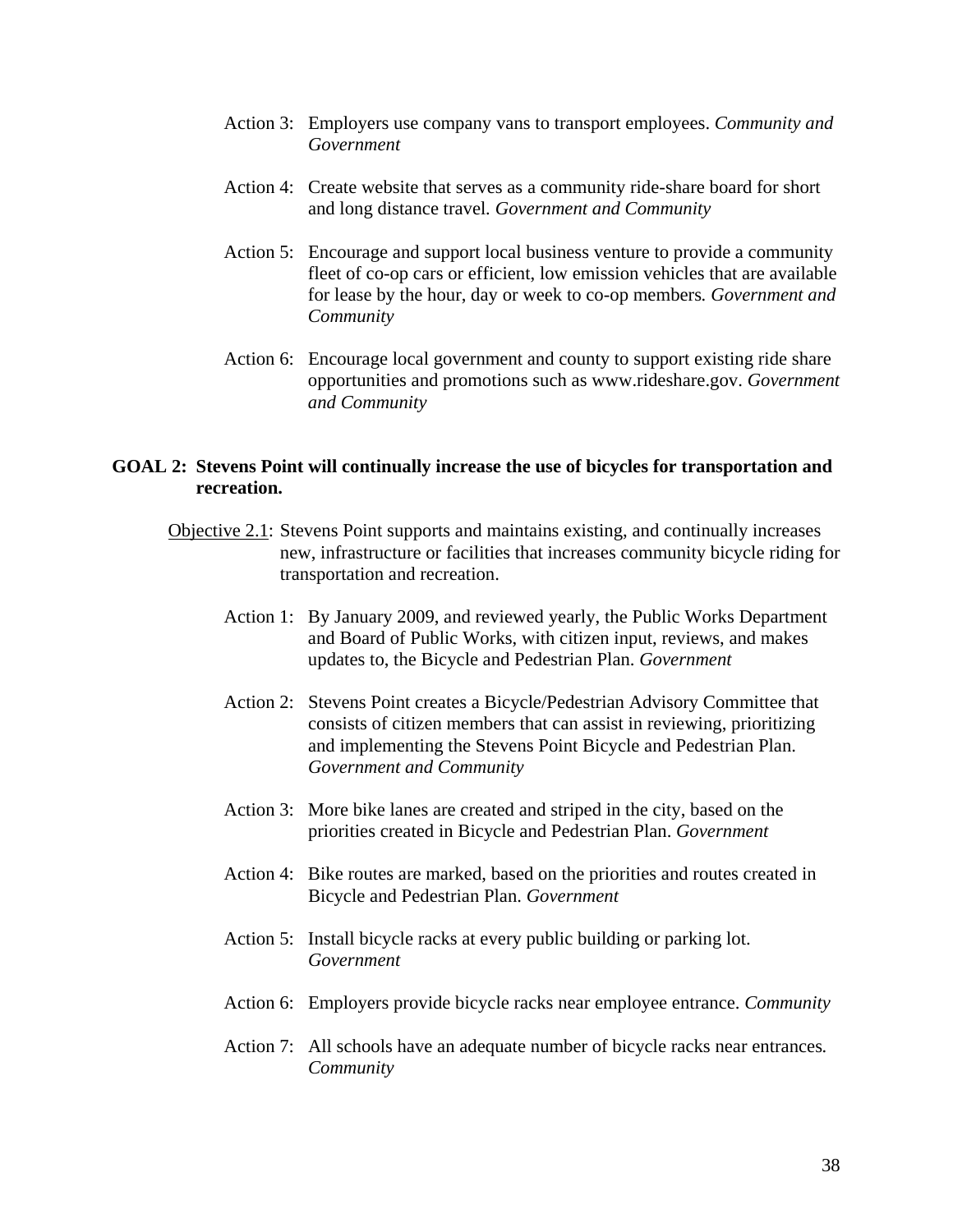- Action 8: Employers provide facilities such as showers and lockers for employees who commute to work. *Community*
- Action 9: Employers provide health program incentives for employees who commute to work. *Community*
- Action 10: City of Stevens Point, schools, and employers participate in Bike to Work Week. *Community and Government*
- Action 11: School District applies for the Safe Routes to School grants, or other future grants from the Wisconsin Dept of Transportation. *Community*
- Action 12: When public dollars are used as incentives for private businesses, they must make accommodations for bicyclists, and ensure multi-modal connections. *Government*
- Action 13: For sustainable future planning, land use plans and ordinances shall adopt the "Complete Streets" approach, which means all streets are designed and operated to enable safe access for all users (pedestrians, bicyclists, motorists and bus riders). *Government*
- Action 14: City staff and pertinent elected officials (Plan Commission, Public Works Committee, Transportation Commission members) shall be trained in the "Complete Streets" approach. *Government*
- Action 15: Start a community bike share option, such as "yellow bike" *Community*
- Action 16: Become a *Biketown*, as part of *Bicycling* Magazine. *Community and Government*
- Action 17: Encourage more bicycle use by university students, by implementing programs such as Ripon College's "Don't Bring a Car; Get a Free Bike" campaign. *Community*
- Objective 2.2: Community is aware of how to travel throughout the city and surrounding communities by bicycle
	- Action 1: By January 2009, the Public Works Department along with Community Development Office, with community input, will create a Stevens Point Bicycle Map outlining recommended lanes and recommended routes. *Government and Community*
	- Action 2: Stevens Point works with surrounding municipalities to create a Bicycle/Pedestrian Task Force that consists of citizen members that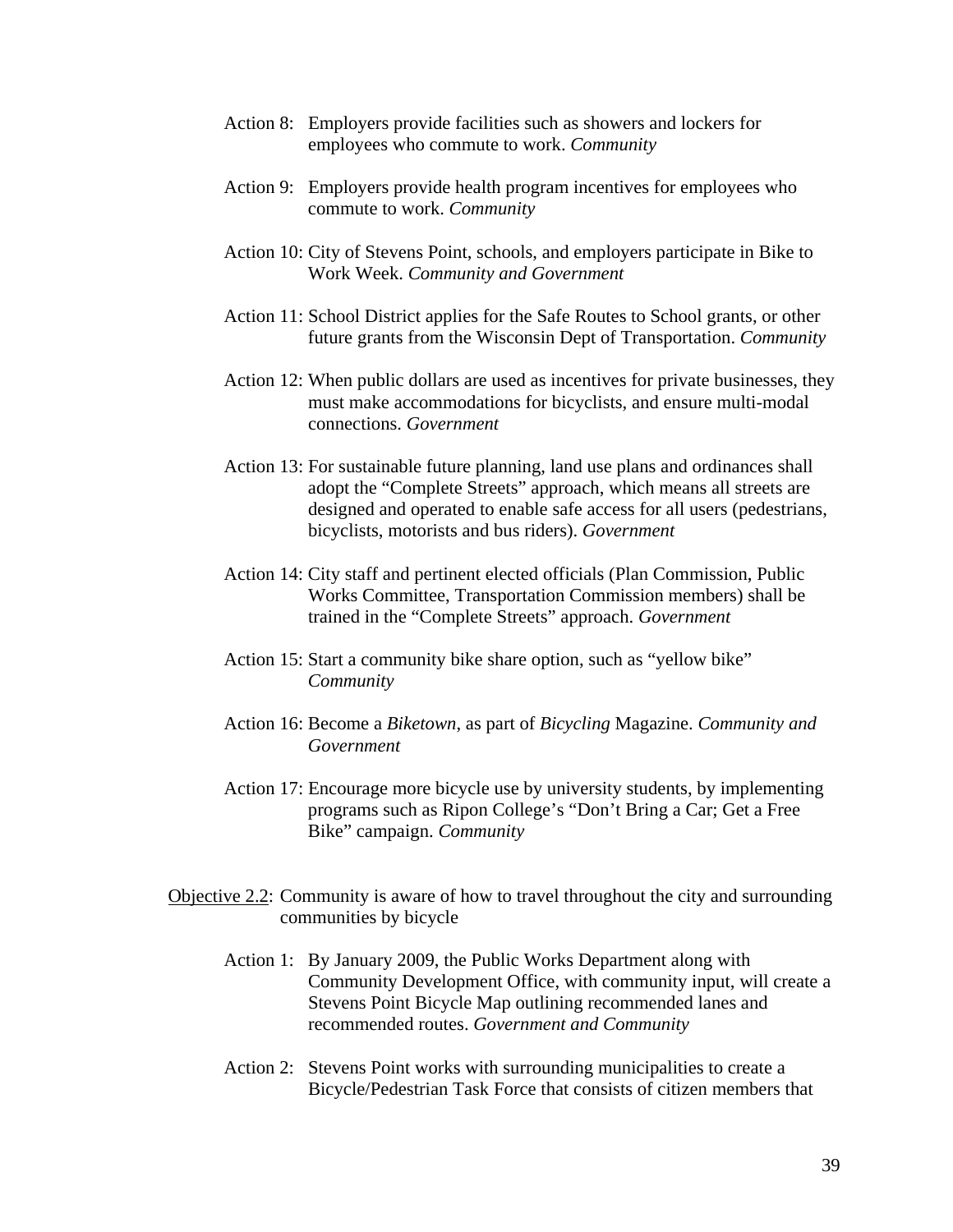can assist in prioritizing and implementing a region-wide Bicycle and Pedestrian Plan. *Government and Community* 

- Action 2: By May 2009, the Stevens Point Bicycle Map is promoted throughout the community *Government and Community*
- Action 3: Bicycle riders are encouraged to use the transit system, which has buses with bike racks. *Government*
- Action 4: When Park and Ride sites are established, all will be equipped with secure bike racks. *Government and Community*
- Action 5: Bike map is created that shows recommended routes that provide easy connectivity across municipal boundaries. *Government and Community*

Objective 2.3: Stevens Point increases the education of safe bicycle use.

- Action 1: Develop and periodically repeat a publicity and enforcement campaign aimed at improving the attitude of vehicle drivers toward bicyclists. *Government and Community*
- Action 2: Ensure that the Stevens Point Bike Map categorizes the safety of bike routes as preferred, good and other. Map will include rules of the road and safety tips. *Government*
- Action 3: School district includes safe bicycling instruction within the curriculum. *Community*
- Action 4: All new UWSP students receive bicycle rules and registration information. *Community*
- Action 5: Stevens Point Police Department actively educates vehicle drivers about bicyclists' rules of the road. *Government and Community*
- Action 6: Community members are trained in safe cycling, through community lead instruction such as League of American Bicyclists. *Community*
- Action 7: Stevens Point Police Department annually compiles the list of bicycle and pedestrian related accidents and reports results and recommendations to the Bicycle and Pedestrian Advisory Committee and the Board of Public Works. *Government*
- Action 8: Stevens Point Police Department, with citizen input, will review and develop recommendations to update bicycle registration rules. *Government*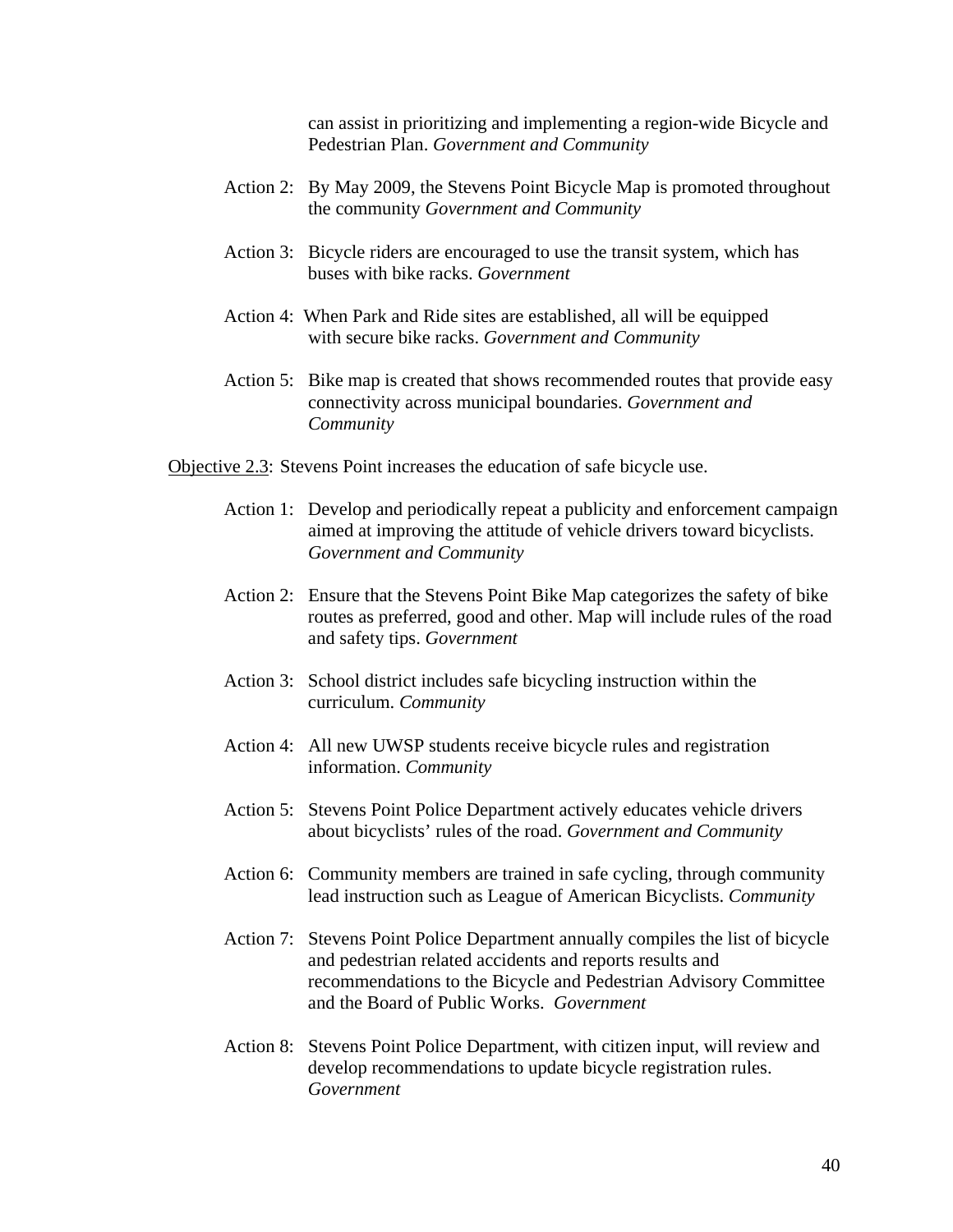#### **GOAL 3: Stevens Point will continually increase the use of public transportation.**

Objective 3.1: An increasing number of residents will use the city transit system.

- Action 1: Stevens Point Transit actively promotes the transit system and to improve the community's attitude toward bus riders. *Government*
- Action 2: Stevens Point Transit provides introductory incentives for employers to encourage the use of public transportation by employees. *Government and Community*
- Action 3: Employers take advantage of federal tax credits to encourage employees to take public transit to work. *Community*
- Action 4: The Stevens Point Transportation Commission shall review on an annual basis the possible change or expansion of bus service to include different routes, different hours, or weekend bus service. *Government*
- Action 5: Every five years, Stevens Point Transit and the Transportation Commission complete a Transportation Development Plan, with input from citizens. *Government and Community*
- Action 6: UWSP continues its support for Stevens Point Transit, and assists in developing additional routes and stops. *Community*
- Action 7: Ensure that all transportation options are available to persons with disabilities. *Government*

Objective 3.2: Stevens Point Transit encourages inter-modal transportation.

- Action 1: Choose locations for "Park and Ride" so they can readily be served by Stevens Point Transit. *Government*
- Action 2: Develop a public transportation network that encourages Stevens Point and surrounding residents to use public transportation. *Government*
- Action 3: Develop a regional transit authority. *Government*
- Action 4: Educate and encourage youth to utilize public transportation. *Government and Community*
- Action 5: Promote long-term planning for the eventual linkage of Stevens Point to other communities in Wisconsin by light rail. *Government and Community*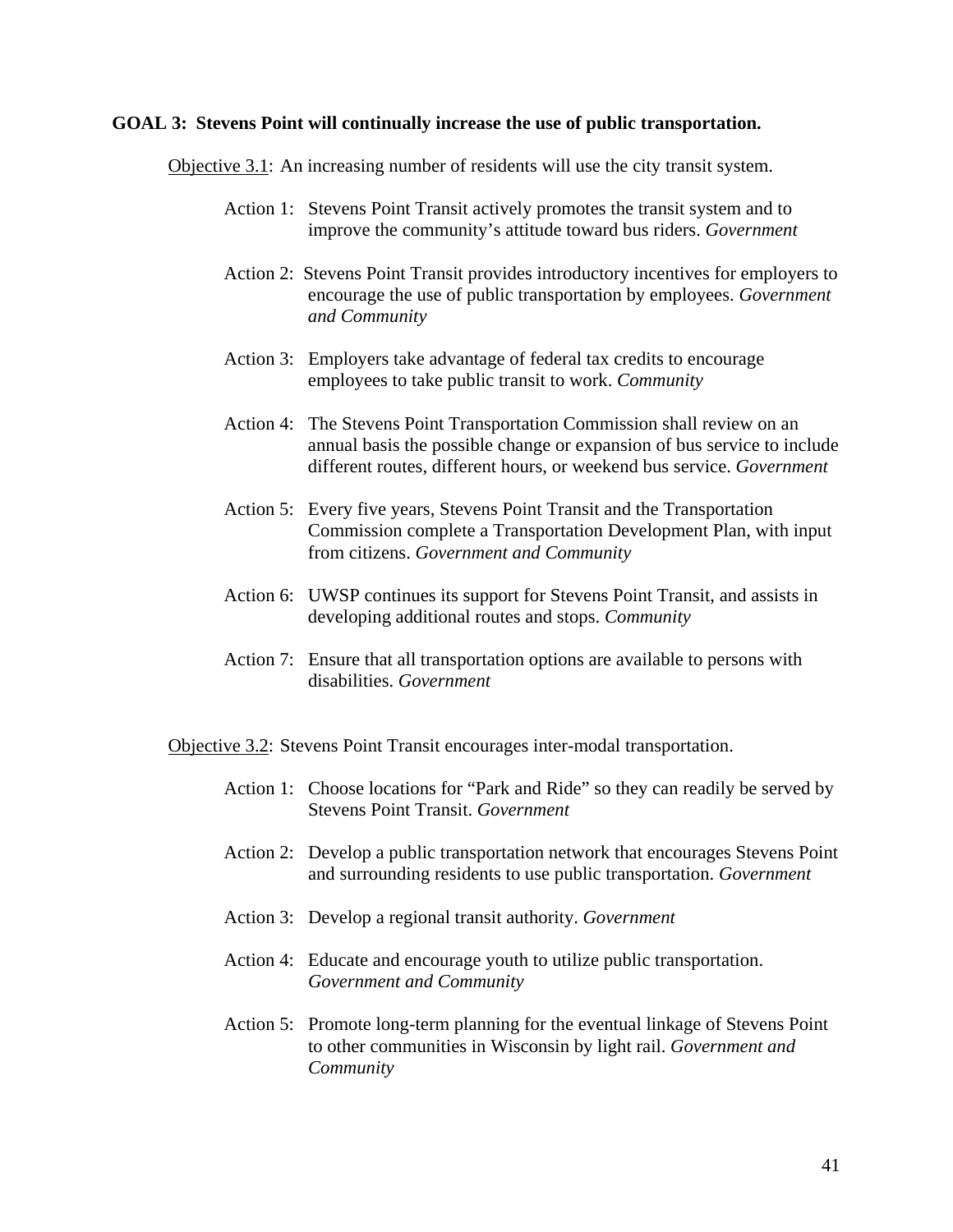#### **GOAL 4: Stevens Point residents will continually increase walking in the community.**

Objective 4.1: Walking trips in Stevens Point will continually increase.

- Action 1: Educational programs on pedestrian safety issues will be implemented in schools. *Government and Community*
- Action 2: School District applies for the Safe Routes to School grants, and others that become available, from the Wisconsin Dept of Transportation. *Community*
- Action 3: Every school implements a "Walking Bus" program, which allow a specified parent to pick up more than one child and walk them to school in a safe, but healthy manner. *Community*
- Action 3: The City Inspection Department vigorously enforces the snow removal ordinance by making inspections of sidewalks and by issuing snow cleaning orders. *Government*
- Objective 4.2: City takes steps to maintain and improve existing and future sidewalks.
	- Action 1: Developers will be required to include sidewalks in new developments and in redevelopments in which more than half the area is redeveloped. *Government and Community*
	- Action 2: By January 2009, the Public Works Department, with committee and community input, shall present an infill plan to connect the disconnected existing sidewalks. The plan should be prepared with priority areas indicated, and recommended infill to be done in coordination with the city streets plan*. Government and Community*
	- Action 3: When public dollars are used as incentives for private businesses, they must make accommodations for walkers and bikers, and ensure multimodal connections. *Government*
	- Action 4: For sustainable future planning, land use plans and ordinances shall adopt the "Complete Streets" approach, which means all streets are designed and operated to enable safe access for all users (pedestrians, bicyclists, motorists and bus riders). *Government*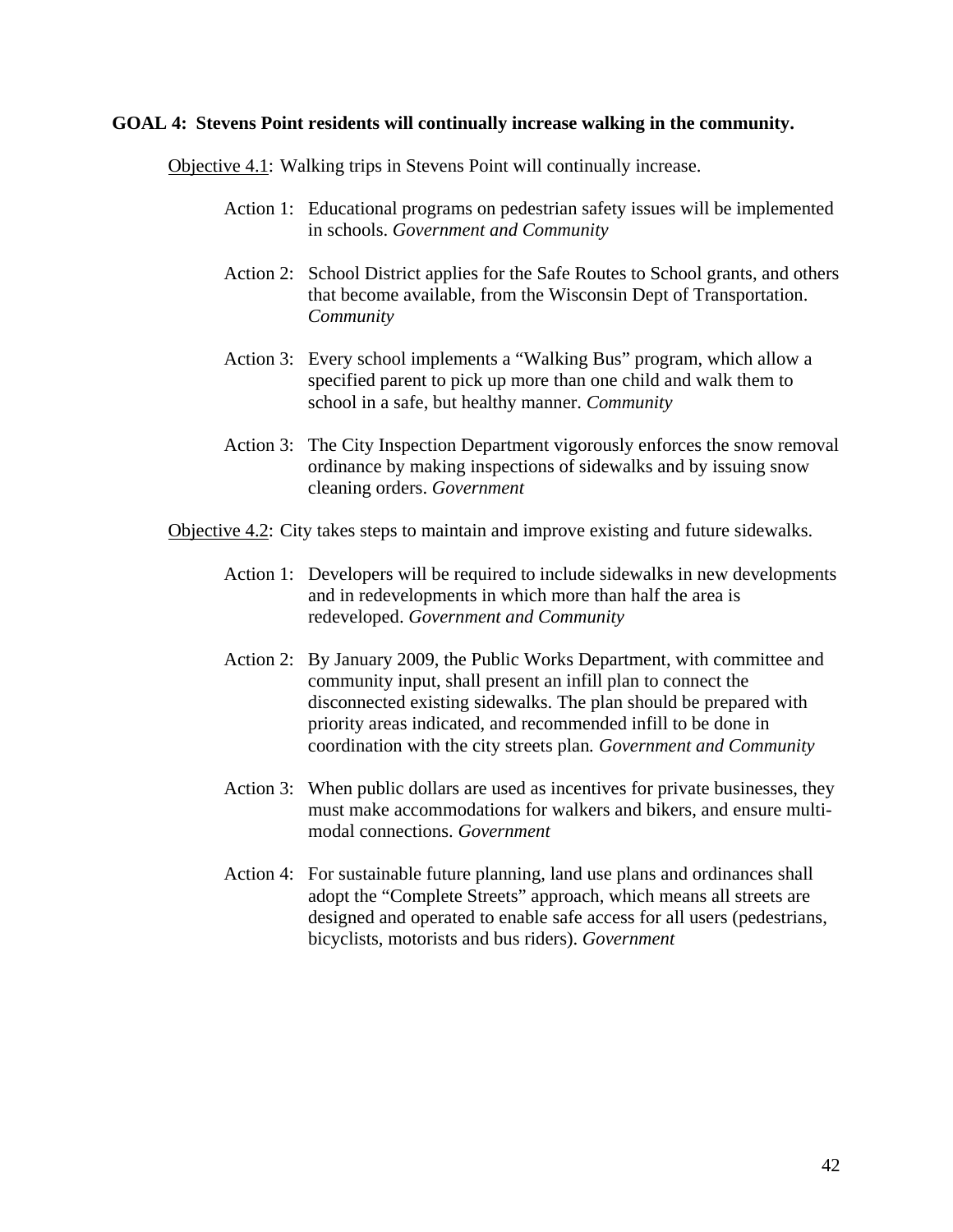## **WASTE & RECYCLING**

#### **VISION STATEMENT**

*The City of Stevens Point will work toward continuously reducing the waste stream by promoting sustainable practices for all households and businesses.* 

#### **GOAL 1: Minimize waste creation by improving public understanding of source reduction as the most preferred method of waste management.**

- Objective 1: Educate residents about the environmental impact of their purchasing decisions, encouraging them to consider packaging and material disposal during decision-making.
	- Action Step 1: Partner with UWSP, school systems, Portage County Solid Waste Department (PCSWD), and other organizations to educate about source reduction.
- Objective 2: Explore merits of pay-as-you-throw or modified pay-as-you-throw material disposal programs.
- Objective 3: Promote producer responsibility for the recycling of their discarded products.
	- Action Step 1: Inform community members about the impact of producer responsibility on solid waste and recycling.
	- Action Step 2: Partner with legislators to establish cradle-to-grave (producer responsibility) laws.

#### **GOAL 2: Increase use of existing recycling and reuse options.**

- Objective 1: Improve and expand City communication about waste reduction and recycling.
	- Action 1: Send current Portage County recycling and waste reduction information to all city households and businesses.
	- Action 2: Streamline and make user-friendly the FAQs on the City website.
	- Action 3: Publish waste versus recycling volumes to publicize progress.
- Objective 2: Increase recycling/reuse of used furniture, clothing, and household items through thrift stores, Freecycle.org, etc.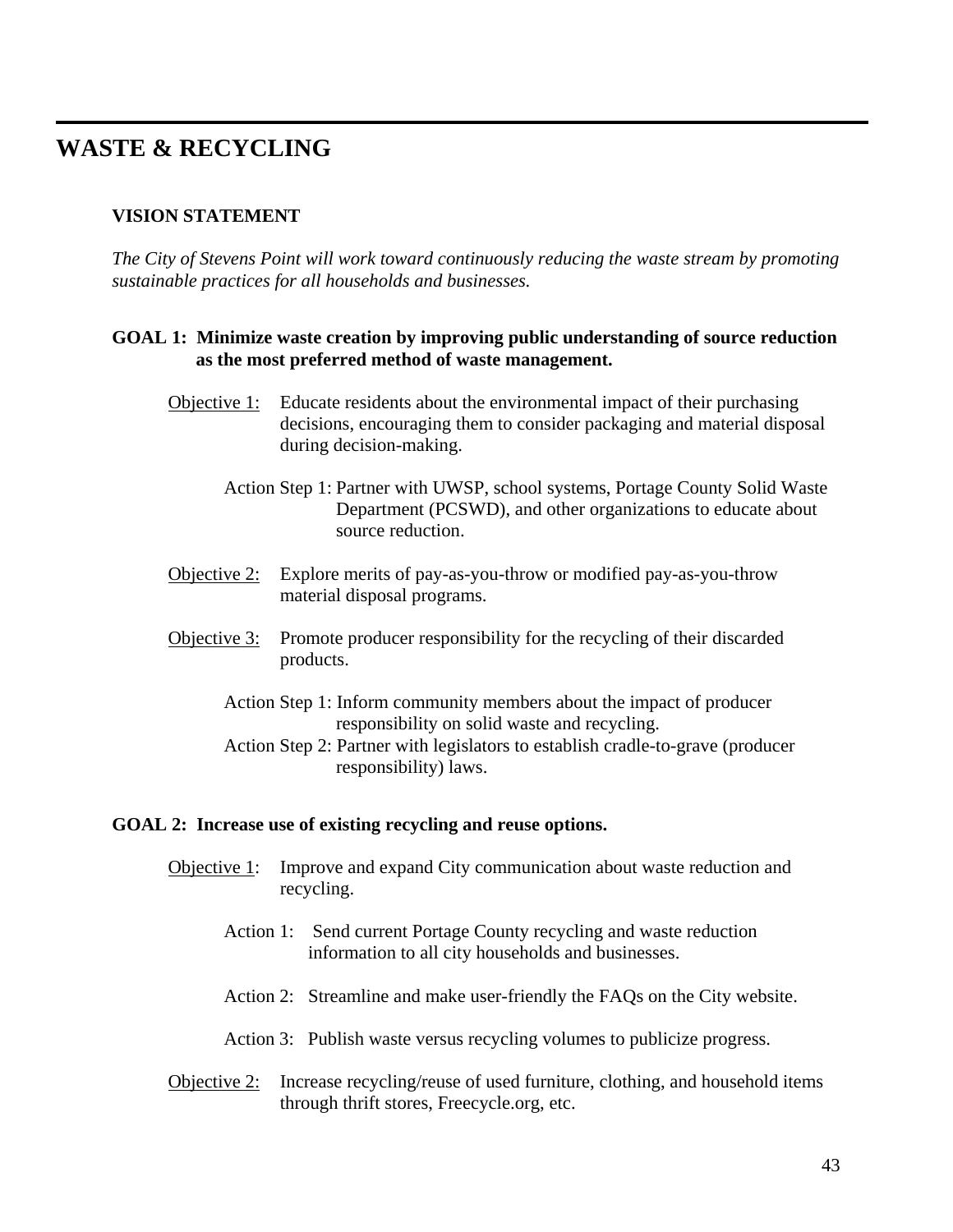- Action 1: Work with area thrift stores and church sales to increase the reuse of such items.
- Action 2: Work with Habitat for Humanity to include reused items in their homes.
- Action 3: Partner with UWSP to recycle/reuse items discarded by hall residents at the end of the year.
- Objective 3: Continue to encourage recycling with easy-to-use practices.
	- Action 1: Institute single-stream collection.
	- Action 2: Provide assistance for aging/disabled residents.
	- Action 3: Ensure the convenience of drop-off hours.
	- Action 4: Develop a recycling directory for 211.
	- Action 5: Enhance public understanding of proper disposal of hazardous materials.
- Objective 4: Partner with Portage County Solid Waste Department to increase business recycling.
	- Action 1: Develop a "Green Report Card" that businesses can use in marketing.
	- Action 2: Develop and distribute a fact sheet on recycling benefits.

#### **GOAL 3: Develop new recycling and reuse options.**

- Objective 1: Increase recycling/reuse of construction and deconstruction  $(C & D)$ materials.
	- Action 1: Promote establishment of a Habitat for Humanity Re-Store or similar facility.
	- Action 2: Promote Freecycle.org. and Portage County Solid Waste Department exchange site.
	- Action 3: Seek recycling/reuse ideas from local builders.
- Objective 2: Work with Association of Downtown Businesses (ADB) to provide convenient recycling options for downtown businesses, shoppers, and pedestrians.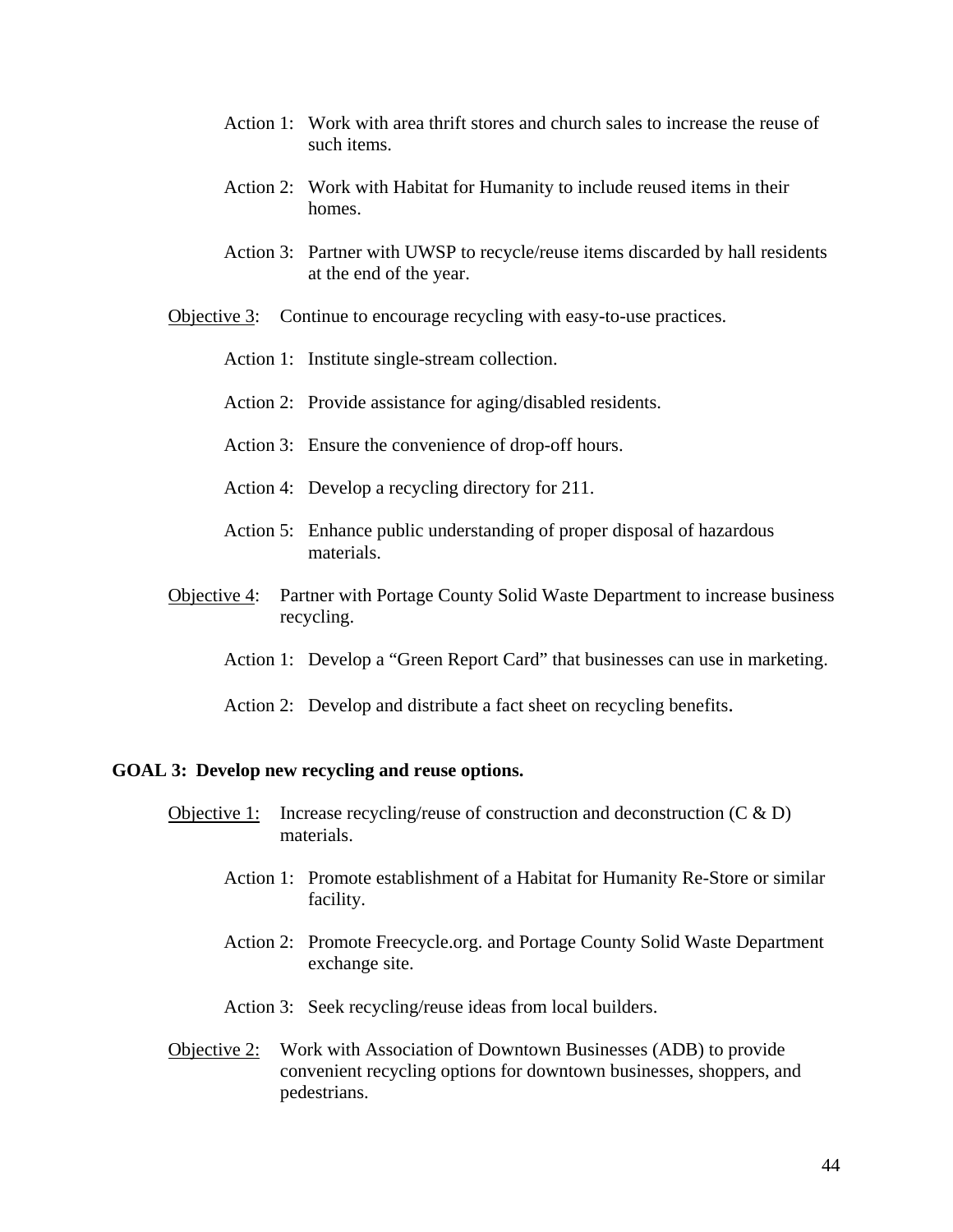- Action 1: Provide recycling containers downtown next to waste barrels.
- Action 2: Explore solid waste and recycling multi-business contracts for downtown.
- Objective 3: Explore a Solid Waste to Energy program.
- Objective 4: Encourage creative re-use of items (e.g., mattresses, clothing, food) that businesses might otherwise discard.
- Objective 5: Continue to explore options for all plastic recycling including review of markets and infrastructure.
- Objective 6: Explore best uses for glass.

#### **GOAL 4: Increase composting participation.**

- Objective 1: Promote home, school, and community composting to Stevens Point residents.
	- Action 1: Work with UW-Extension Master Composters and PCSWD to educate the community about how to compost and its value.
	- Action 2: Continue to partner with the PCSWD for compost bin distribution.
	- Action 3: Partner with community gardens project to develop community composting.
	- Action 4: Pilot a school composting program in partnership with public schools.
- Objective 2: Explore the feasibility of large-scale composting partnerships.
- Objective 3: Develop a source-separated organics (SSO) program, with curbside pickup of food scraps, non-recyclable paper, etc.

#### **GOAL 5: Increase use of cloth or reusable shopping bags.**

- Objective 1: Promote reusable bag programs.
	- Action 1: Create partnerships between Association of Downtown Businesses (ADB), other businesses, and the PCSWD.
- Objective 2: Educate retailers and shoppers about advantages of reusable bags.

Action 1: Promote reusable bags directly to retail management.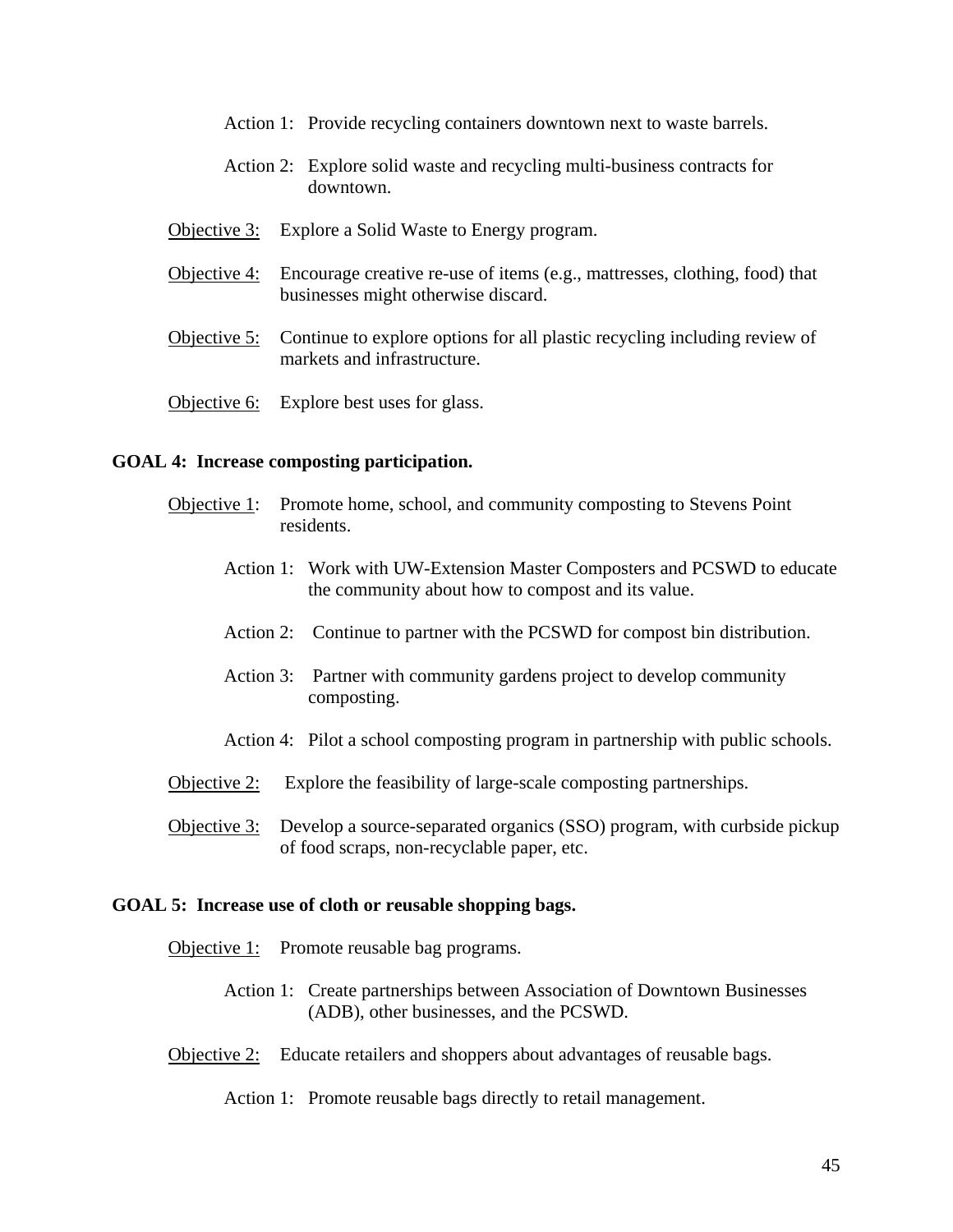- Action 2: Develop a catchy mnemonic or tag line for easy remembering. ("It's in the bag…")
- Action 3: Explore availability of *Dangers of Plastic Bags* presentation for community and school showings.
- Objective 3: Explore possibilities for taxing or banning plastic bags.

#### **GOAL 6: Reduce the number of single-use water bottles purchased and disposed of within our community.**

Objective 1: Educate community about water bottle waste and high quality of city tap water.

Action 1: Revive the slogan: "City of Wonderful Water."

Objective 2: Create alternatives to the purchase and use of single-use water bottles.

Action 1: Promote the sale of safe multi-use containers.

Action 2: Restaurants and appropriate retailers promote and provide means for customers to refill bottles with city water.

#### **GOAL 7: City governmental agencies will practice reduce, reuse, recycle.**

- Objective 1: All city governmental agencies focus on reducing consumption of goods.
	- Action 1: Work with purchasing and other department heads to evaluate current department consumption and develop reduction action plans.
- Objective 2: Encourage city governmental agencies to purchase post-consumer recycled and reusable products.
	- Action 1: Use cooperative purchasing agreements, whenever possible.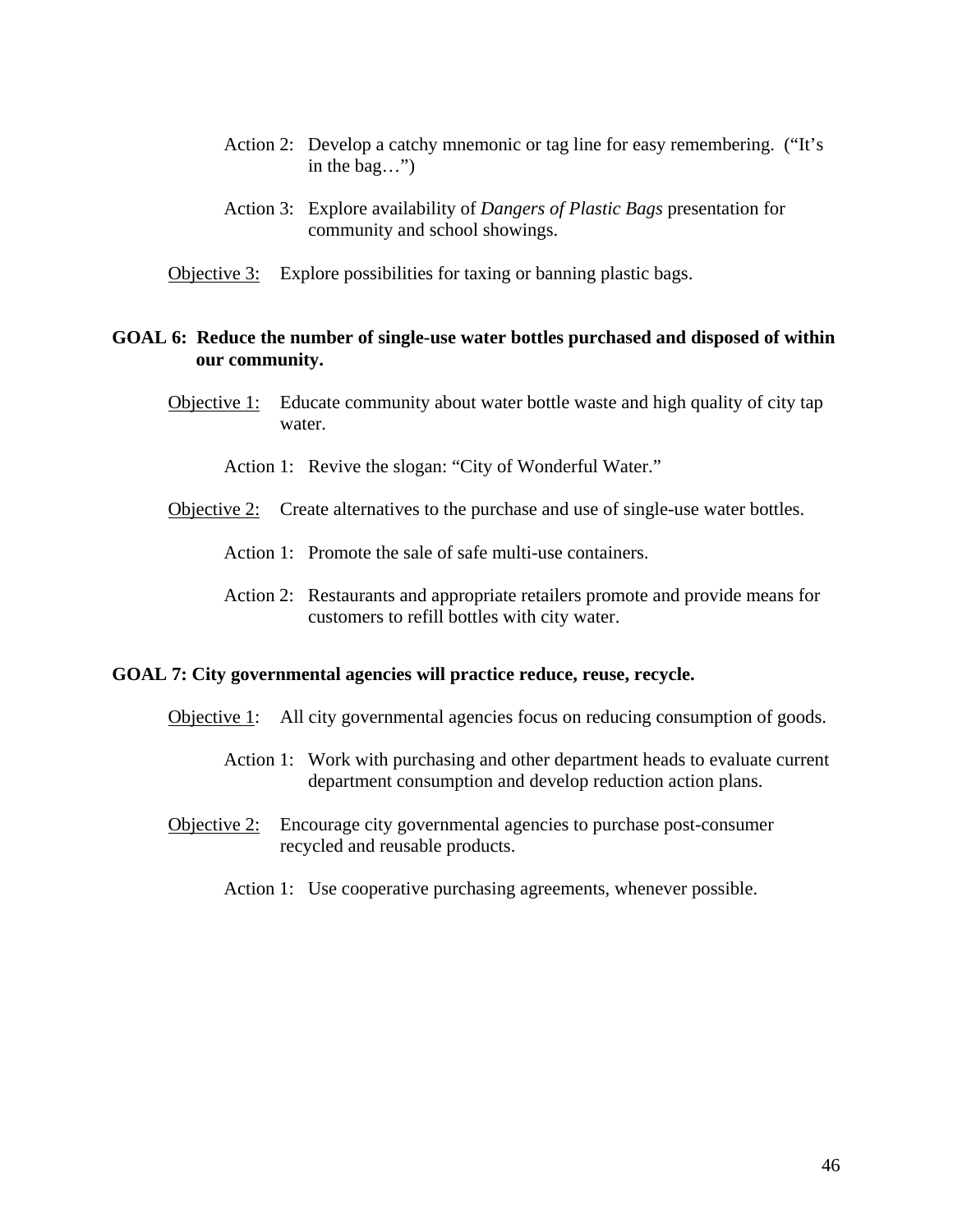## **WATER & WASTE WATER**

The following vision statement, goals and objectives were developed by the Water and Wastewater Subcommittee with input from the local community. Appendix A includes 1) current efforts within the community of Stevens Point, 2) the process used to prioritize recommendations for future actions, and 3) information solicited from the community regarding vision, goals and objectives.

#### **VISION STATEMENT**

*The community of Stevens Point values its surface and groundwater resources. The community's actions result in no negative environmental impact and enhance the quality of life for all living beings.* 

#### **GOAL 1: To improve and maintain the groundwater resources of Stevens Point.**

Objective 1.1: Reduce levels of contaminants in the source waters used to supply the city's drinking water.

> Many land-use activities have the potential to contaminate our groundwater supply. Since groundwater is the primary source of water for Stevens Point's municipal wells, it is important that we have plans in place to protect the recharge areas of the city's wells and reduce the need for costly contaminant removal technology. Zones A and B include the land area in which water travels to the City wells in 5 and 10 years respectively. Activities in this area have the potential to affect the water supply quickly because of their proximity to the well.

Action 1: Send educational materials about nitrogen fertilizers in zones A and B of the wellhead protection ordinance and arrange educational programs for landowners in these areas about their role in protecting drinking water quality. Rating: 9.4

> Nitrate levels have been increasing in some of Stevens Point's municipal wells to the point where the City will be installing nitrate treatment technology. Landowners have a critical role to play in protecting water quality. Fertilizer inputs are one source of nitrate in groundwater; educating land-owners about their role in protecting drinking water quality may help in transitioning to practices that reduce nitrogen inputs and minimize the need for nitrate removal technology.

Action 2: Continue to investigate and purchase when feasible lands or conservation easements in zones A and B of the wellhead protection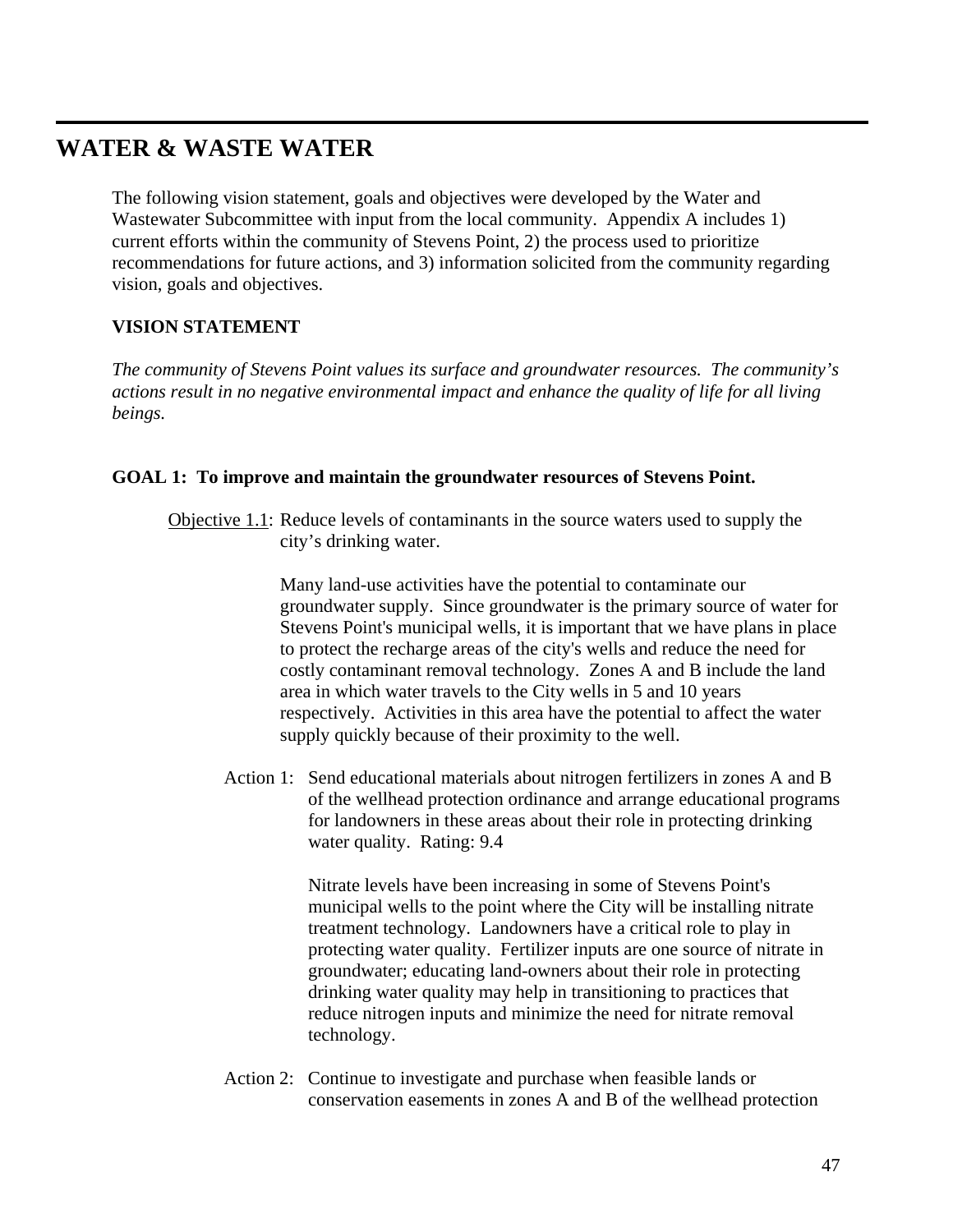ordinance that will lead to a reduction in the application of pesticides and nitrogen. Rating: 8.2

 Purchasing lands or conservation easements offers the city an opportunity to control what activities are allowed to take place in the recharge area of the City's wells; ultimately offering greater protection of water quality.

Action 3: Offer incentives and/or investigate grant programs that enable agreements to be reached with interested farmers in zones A and B of the wellhead protection ordinance. Agreements could encourage farmers to transition to certified organic agriculture practices or grow crops that require less nitrogen fertilizer inputs. Rating: 7.8

> Incentives or agreements with farmers to promote groundwater friendly practices within those zones would help to reduce nitrogen and pesticide inputs in the most critical wellhead recharges zones of the municipal wells; ultimately resulting in improved water quality of our municipal water supply.

Action 4: Investigate the creation of a Drinking Water Protection Fund to fund projects that protect the city's municipal water supply. Rating: 7.6

> Projects that work to protect drinking water quality are difficult to fund because they are not directly associated with the energy or infrastructure costs of providing water. A dedicated source of funds would allow for funding of projects that work towards protecting water quality and hopefully avoid the need for expensive water treatment. Long-term these projects have the ability to eliminate the need for treatment; thereby saving the city money or even generating revenue if lands are able to be used for activities such as timber production or groundwater-friendly agriculture.

Objective 1.2: Reduce water consumption and improve water use efficiency to minimize impacts of groundwater withdrawals on the Plover River.

> As demand for water increases, more infrastructure is needed to produce water and treat resulting wastewater. Conserving water helps to extend the life of water supply infrastructure; which in turn keeps water rates low, effectively increases the capacity to provide water to expanding populations and emerging industries, and helps to minimize the negative effects of groundwater pumping on the Plover River.

Action 1: Advertise Wisconsin Focus on Energy rebates for water-saving devices to water customers. Rating: 8.0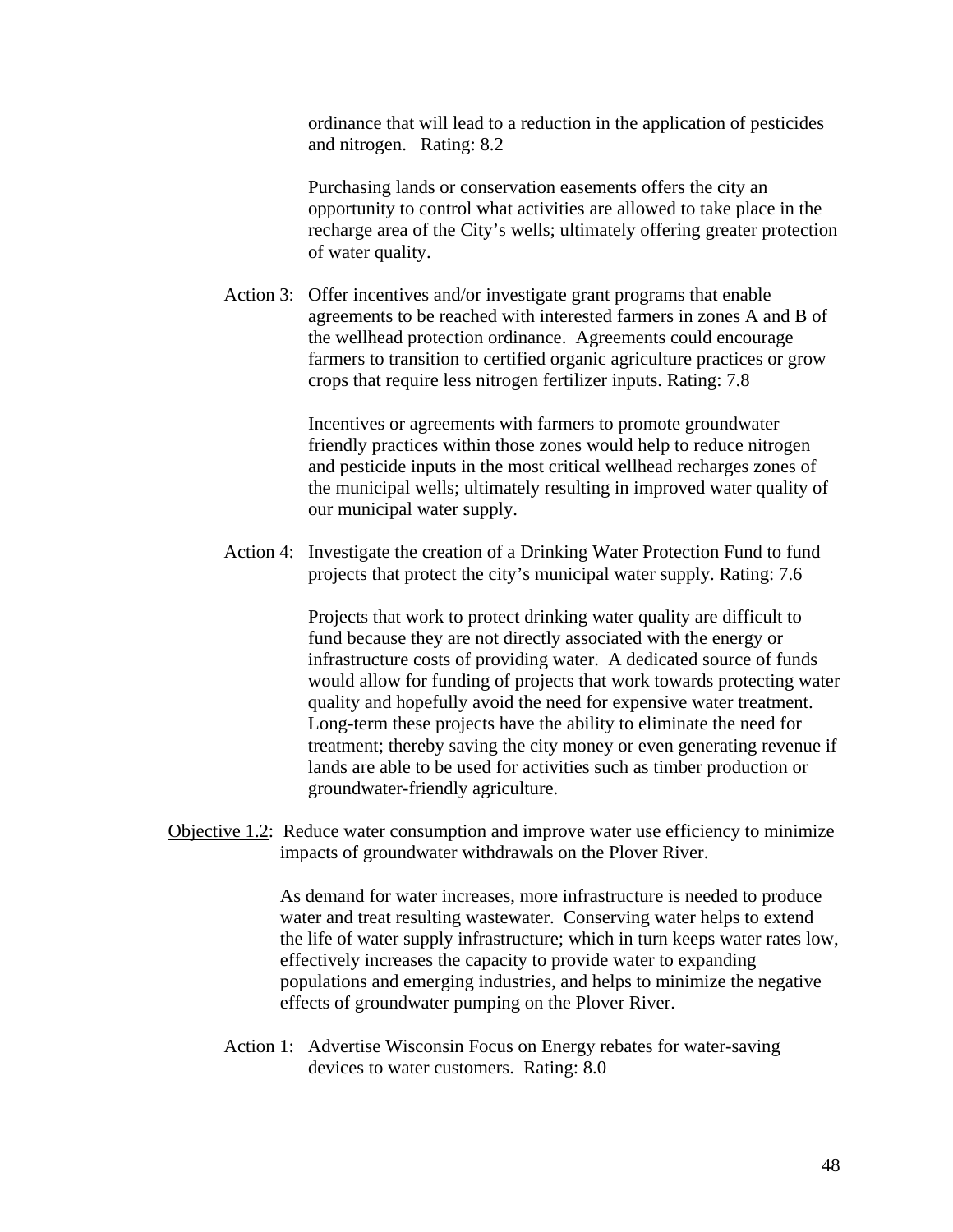Many homeowners may not realize that there are incentives available for people that install water saving devices. Being able to take advantage of incentives may make the difference between purchasing a water-saving device (which initially are often more costly) versus traditional devices.

Action 2: Encourage new construction to incorporate water reuse (greywater and/ or stormwater reuse) and/or conservation technologies. Rating: 7.6

> New buildings have the potential to use much less water because of new technologies and changes to plumbing codes. Businesses that invest in water conservation and water reuse technologies help to increase the city's overall water use efficiency. This helps to decrease the demand for water, decrease the amount of wastewater produced, and in the case of stormwater-reuse reduce the impacts of stormwater.

Action 3: Investigate opportunities to use wastewater effluent for irrigation or other landscape watering needs on city property or local businesses. Rating: 7.2

> Effluent is treated wastewater that would normally be discharged to the Wisconsin River. Using effluent for irrigation ensures that potable water is not being used on activities for which a lower quality of water could be used. Using effluent for irrigation also reduces the amount of nutrients that are being discharged to the Wisconsin River.

Action 4: Develop an ordinance to only allow unattended watering of landscaping before 10 a.m. and after 5 p.m. to reduce the amount of evaporation. Rating: 7.0

> Large amounts of water are lost to evaporation, particularly during the hottest part of the day. By limiting landscape watering around the hottest part of the day, less water is needed to satisfy the plants water requirements. An ordinance ensures that the city has the authority to limit water use during periods of drought when using large amounts of water can put stress on the water system. Every other day lawn water restrictions may also be an alternative tool.

Action 5: Investigate the implementation of a residential rate structure for Stevens Point that rewards conservation (seasonal or inclining rate structure). Rating: 6.2

> Currently Stevens Point has a declining rate structure which means that the price per unit of water drops after a certain volume of water is reached. This type of rate structure does little to provide incentive for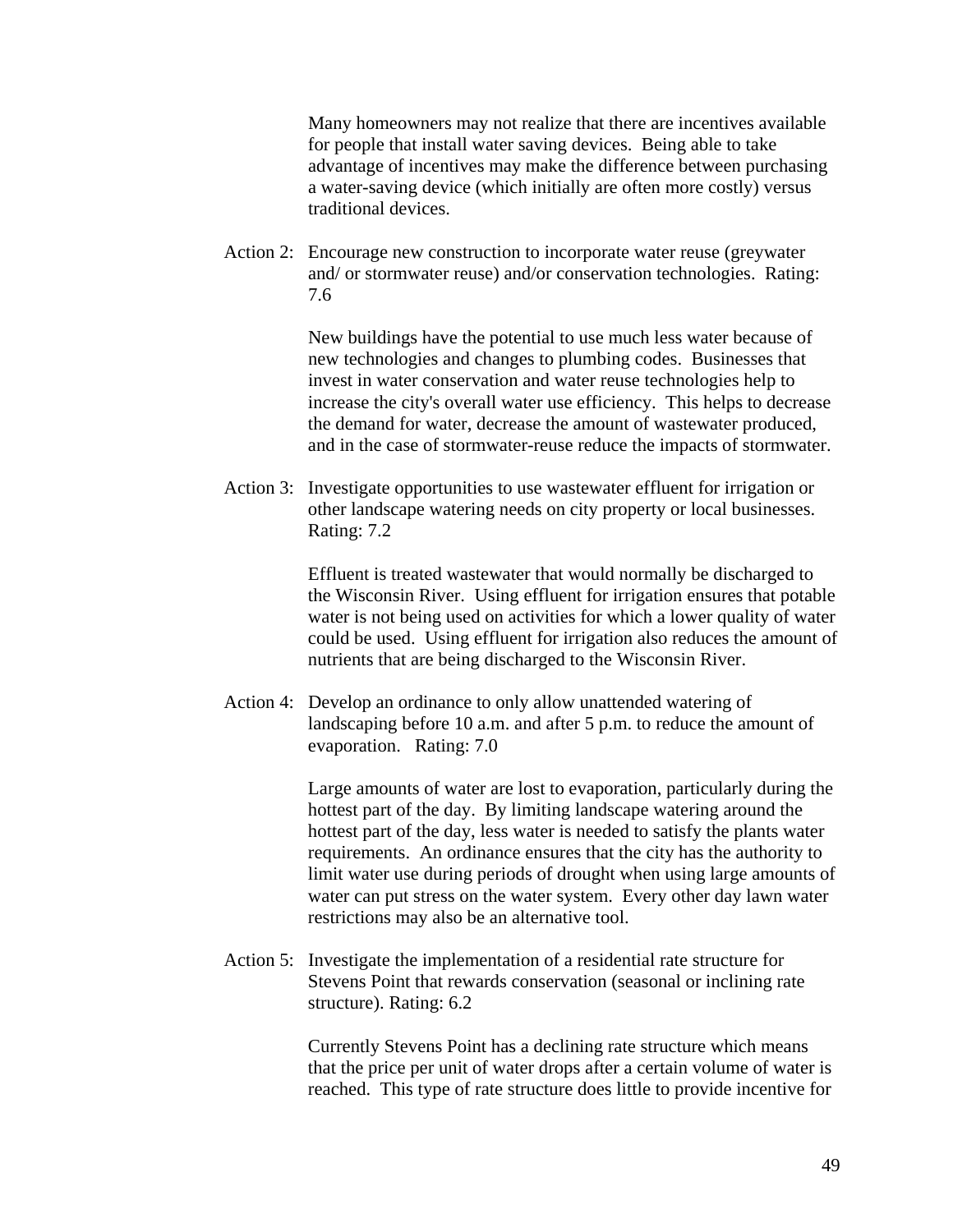conservation. The volume of water sold by the Stevens Point water utility is greatest during summer months when flows in the Plover River are at their lowest. Groundwater pumping as a percentage of water flow in the Plover River during this time is also at its highest. Conservation oriented rate structures provide incentive for residents to become more efficient water users which should aid in reducing the city's peak demand for water and reduces negative effects of pumping on the Plover River. Two types of rate structures that could be investigated include: 1) A seasonal rate structure charges more per unit of water when the overall demand for water is at its highest, 2) In an inclining rate structure, the price per unit of water goes up once a certain threshold is reached. These thresholds can be set so only those residences that use a disproportionate amount of water are affected and the average homeowner would see little to no difference in their water bill.

#### **GOAL 2: To improve and maintain the rivers, lakes, ponds and wetlands of Stevens Point.**

Objective 2.1: Reduce the amount of storm water and pollutants that flow into surface waters.

> Whenever rain falls or snow melts water flows across city streets and other impervious areas washing soil particles, pesticides, pet wastes, oil and other pollutants into lakes and streams. Sediments, nutrients, other pollutants, and thermal heat transported by stormwater contribute to many of the problems in our streams and lakes.

Action 1: Create a rain barrel demonstration site in Stevens Point and develop a local source of rain barrels at a reasonable cost. Provide associated educational materials and technical assistance for homeowners. Rating: 9.2

> Rain barrels collect stormwater from roofs and other impervious surfaces. This helps to reduce stormwater volumes and the ability of water to transport pollutants. The collected water is utilized for landscape irrigation which helps to conserve municipal water.

Action 2: Create a rain garden demonstration site in Stevens Point and provide educational materials related to installation for homeowners and local businesses. Rating: 8.6

> Rain gardens are landscaping design features that collect stormwater from impervious surfaces and reduce stormwater that enters surface waters. Instead of routing water from impervious areas to stormwater sewers, the water is first routed to a pervious low area that collects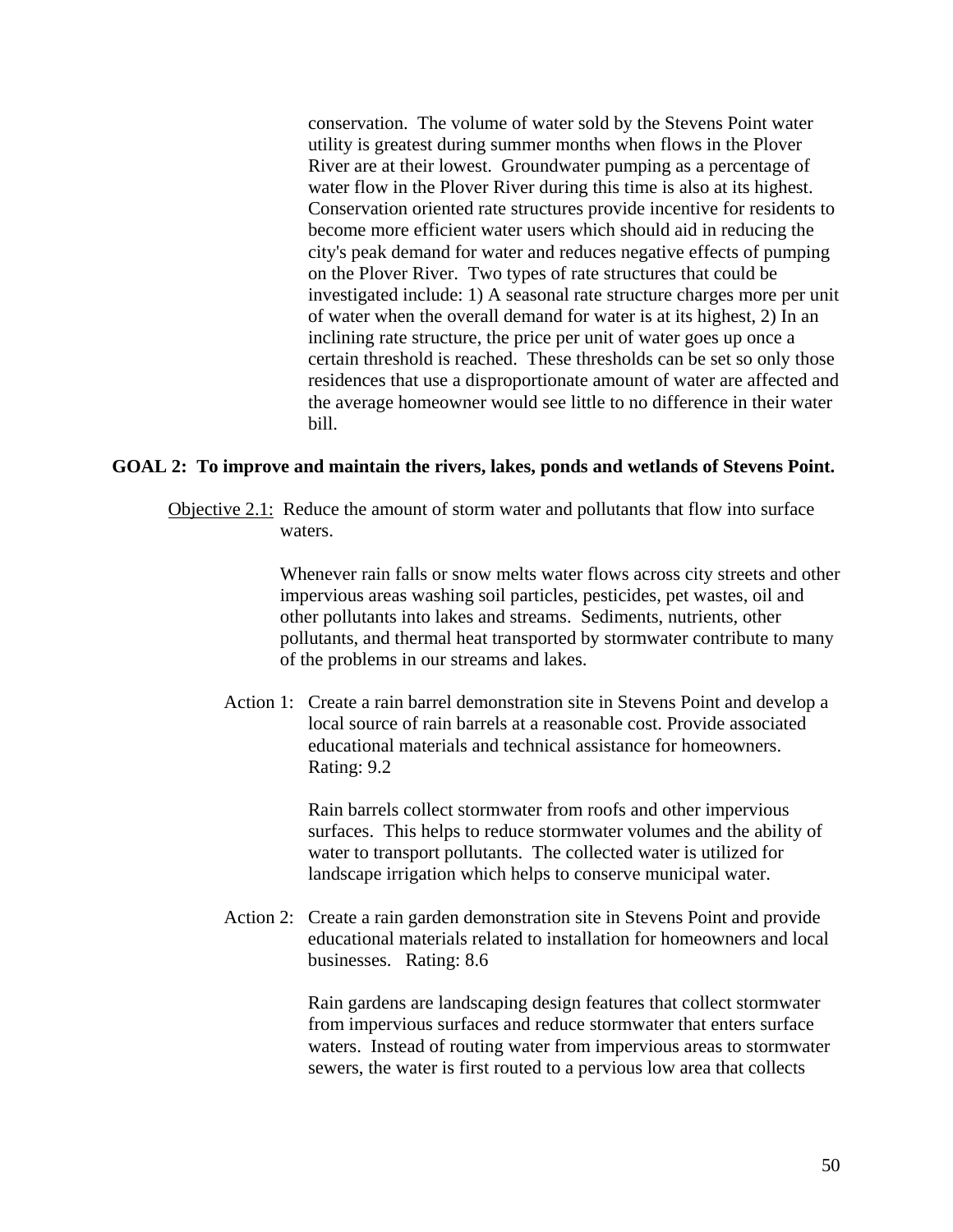water and allows it to infiltrate. Many times these depressions are planted

Action 3: Work with the county to only allow the sale of phosphorus fertilizers if a certified soil test shows phosphorus addition is needed. Rating: 6.4

> Phosphorus is delivered to surface water primarily through runoff from stormwater events. Increasing phosphorus concentrations in surface waters leads to excessive vegetative growth and algal blooms. Phosphorus builds up in most soils; as a result most soils have sufficient phosphorus levels for plant growth. Banning the sale of phosphorus fertilizers (unless a soil test shows its lacking) ensures that phosphorus is not unnecessarily being applied to lawns. A city-wide ban would likely not be as successful as a county-wide ban.

Objective 2.2: Protect and enhance the aesthetic beauty of Stevens Point's water resources for all to enjoy.

> High quality and attractive water resources that are easily accessible increase property values and can contribute to a high quality of life.

Action 1: Identify and prioritize sensitive lands, distinctive open spaces and natural areas surrounding Stevens Point's lakes, rivers and streams that are worth preserving. Rating: 7.4

> Lands directly adjacent to surface waters have great ecological and aesthetic significance. Identifying areas based on their sensitivity or uniqueness will help the community prioritize which lands to focus on preserving for future generations.

#### **GOAL 3: To reduce environmental impacts of wastewater discharge and byproducts produced by the Stevens Point community.**

Objective 3.1: Reduce fossil fuel use associated with operating water and wastewater facilities.

> The processing of water and wastewater is a very energy intensive process and therefore costly. Using fossil fuels to generate energy also contributes to the production of greenhouse gases.

Action 1: The water utility will continue to investigate and incorporate energy efficiency and renewable energy technologies to help power water and wastewater operations. Rating: 6.2

> Energy efficiency helps to decrease the amount of pollution generated by fossil fuels for purposes of water and wastewater treatment. Energy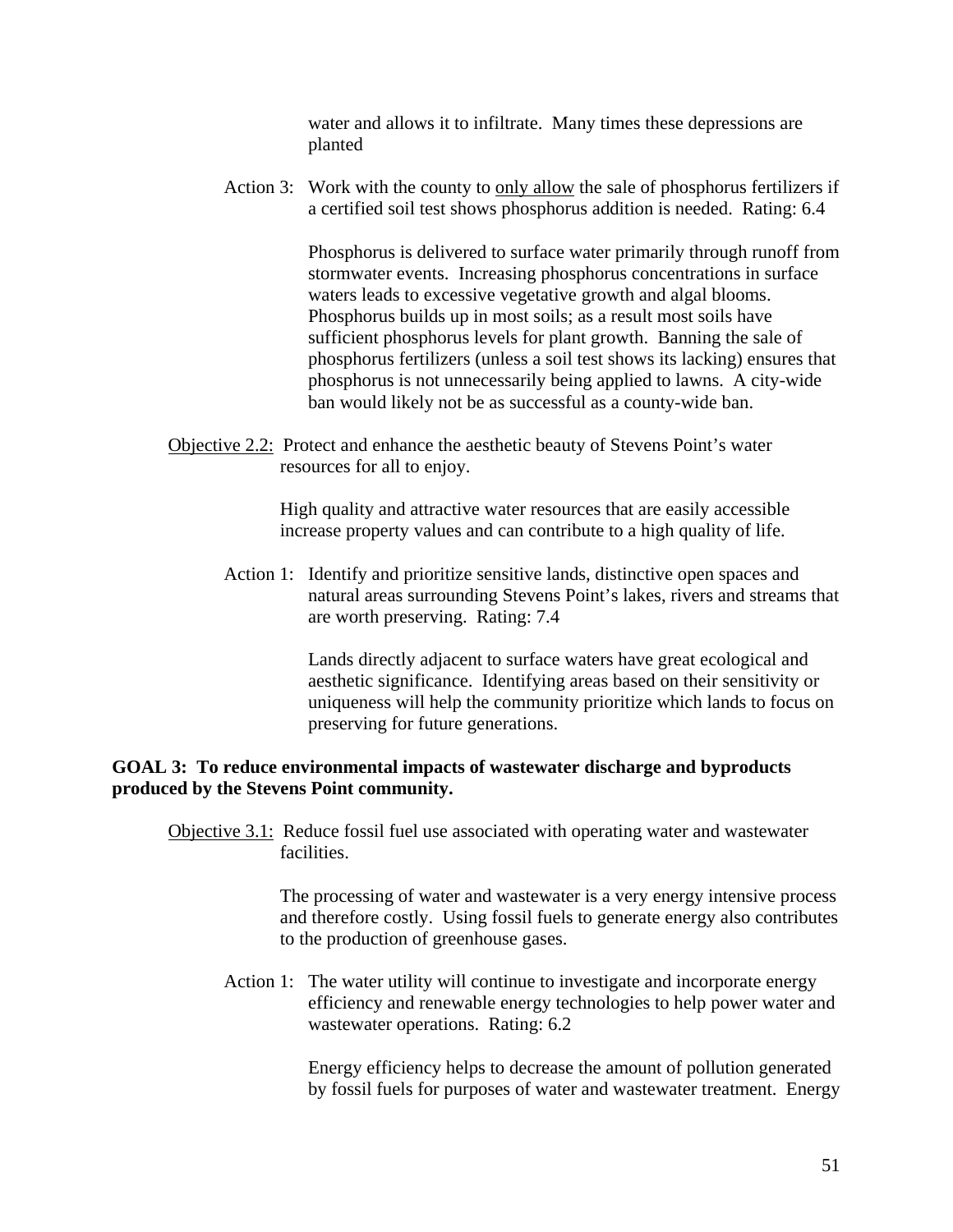efficiency can also result in cheaper water rates. Renewable energy offers cleaner solutions to producing energy.

Objective 3.2: Reduce the amount of pollutants and byproducts discharged into surface waters.

#### **GOAL 4: To be knowledgeable stewards of all Stevens Point's water resources.**

Objective 4.1: Education and promotion of good water stewardship practices.

While most people want to do the right thing, sometimes it's a matter of not knowing what good water stewardship practices are and how they help the community.

Action 1: Mark storm sewer drains to prevent dumping anything into them except storm water. Rating: 9.6

> Stenciling storm drains is one way to inform residents that anything that enters the storm drain will eventually wind up In Stevens Point's rivers or streams.

Action 2: Work with local businesses to support a Stevens Point "Where Water Matters" campaign to encourage water conservation, promote water quality and quantity friendly landscaping practices, inform residents of the benefits of trees for improving water quality, provide ways for residents to minimize their impact on the environment, inform about the value of water to our local economy, and advertise interesting facts the City's water resources. Rating: 9.0

> An educational campaign is a way to help raise awareness of local water issues in Stevens Point. It is also a way for local businesses and residents to show pride in our community and take ownership of our water resources.

Action 3: Work to support a water education program in the Stevens Point School District. Rating: 8.6

> Golden Sands RC & D has a model program for groundwater education in the classrooms; however the program in Portage County was discontinued. With a little support it may be possible for them to again target Stevens Point schools for water education.

Action 4: Install an educational display on the Green Circle Trail about the Plover River Watershed and its role in providing water for Stevens Point. Rating: 8.2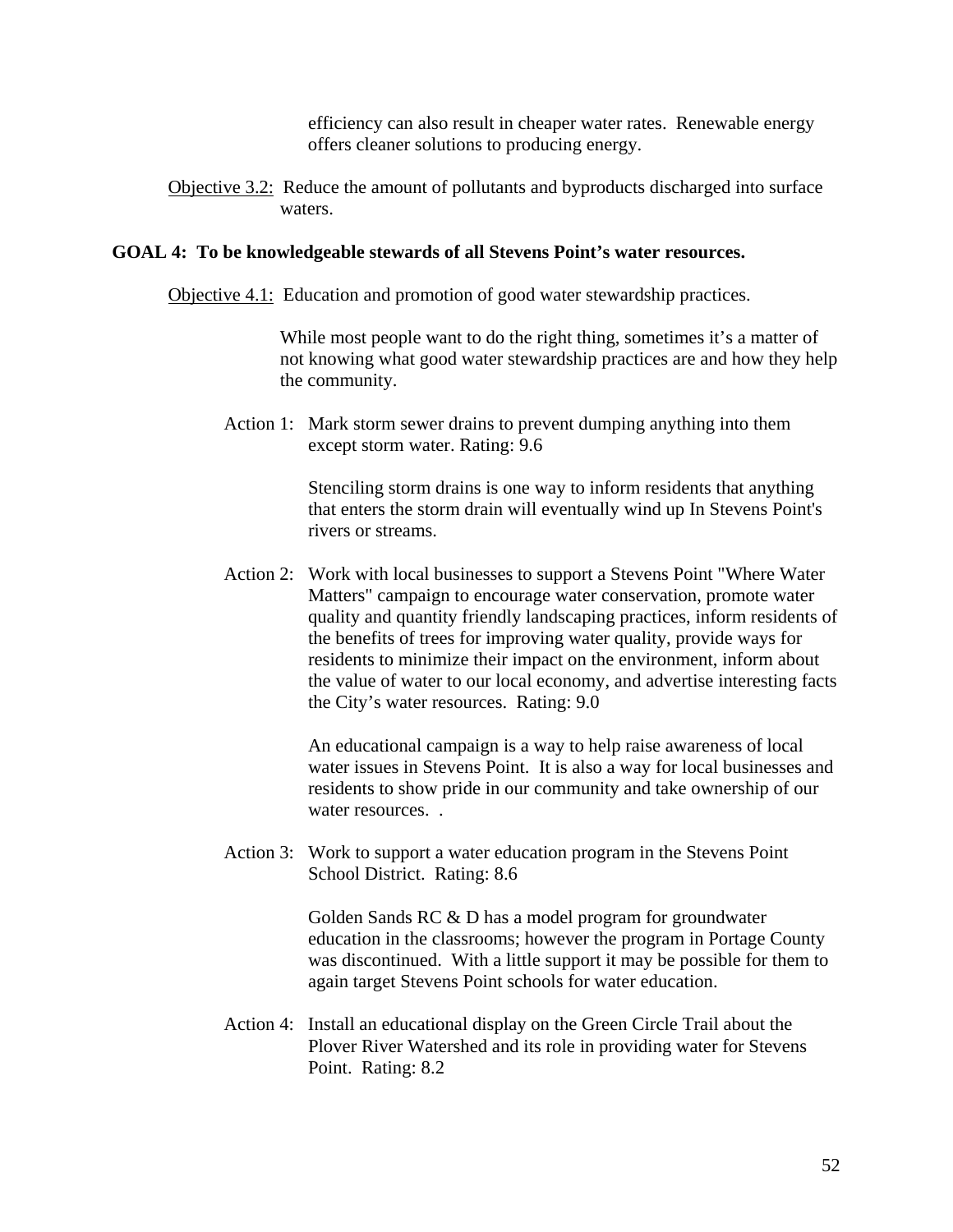Many people in Stevens Point use the Green Circle Trail for recreation. A watershed is the land area that contributes water to a particular body of water. A sign on the trail about the Plover River Watershed as the source of Stevens Point's water is an easy way for residents of the area to better understand groundwater and where the city's drinking water comes from.

Action 5: Work with the Portage County Master Gardeners to organize a garden walk for sustainable landscaping in the city of Stevens Point. Rating: 6.8

> Landscaping is important to maintaining the beauty and character of neighborhoods. Offering attractive landscaping ideas that use less water and fewer chemicals may encourage residents to do the same.

Objective 4.2: Attract businesses that promote water stewardship.

Action 1: Actively pursue the creation of small businesses that process and market local groundwater friendly products (organic agriculture practices, rotational grazing, local sources of timber, etc.). Rating: 8.2

> There is an increasing trend of consumers looking for locally and organically grown foods and products. Pursuing or encouraging businesses that use and market locally produced groundwater friendly products is good for the environment and good for the local economy.

Objective 4.3: Monitor the relationship between the community of Stevens Point and its water resources.